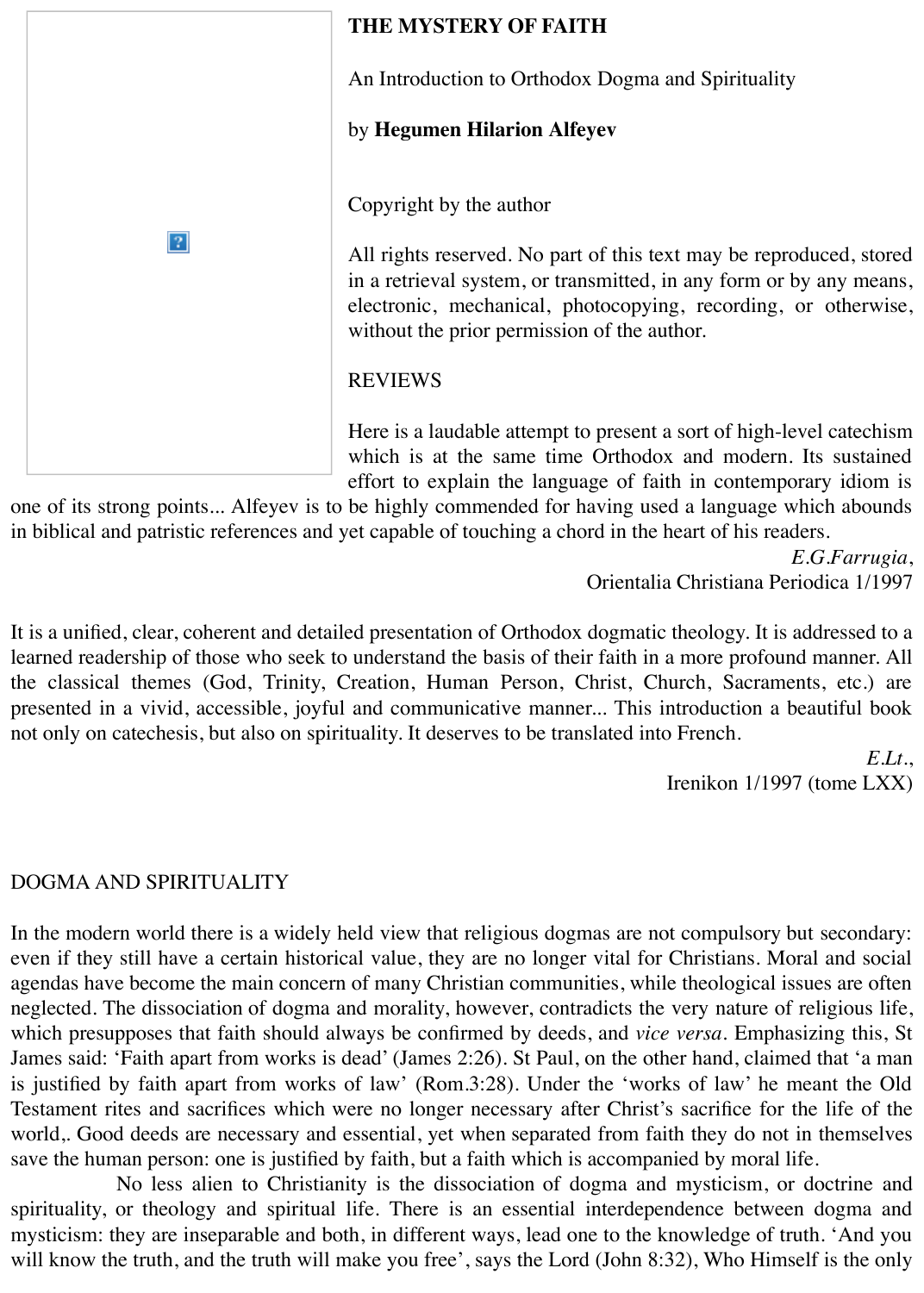Truth, the Way and the Life (John 14:6). Each dogma reveals truth, opens up the way and communicates life.

 Theology ought not to contradict religious experience but on the contrary proceed from it. This has been the theology of the Fathers of the Church for twenty centuries - from St Paul and St Ignatius of Antioch to St Theophanes the Recluse and St Silouan of Mount Athos.

 Founded on spiritual experience, remaining apart from rationalism and scholasticism, Orthodox theology is a living entity in our day no less than hundreds of years ago. The same questions have always confronted the human person: What is truth? What is the meaning of life? How can one find joy and peace of heart? What is the way to salvation? Christianity does not aim to dot all the 'i's by answering all the questions the human spirit has to ask. But it does open up another reality which transcends all that surrounds us in this earthly life. Once this reality is encountered, the human person leaves behind all his questions and bewilderment, because his soul has come into contact with the Divinity and falls silent in the presence of the Mystery which no human word can convey.

#### WHAT IS FAITH?

Faith is the path along which God and the human person encounter each other. It is God who makes the first step: He fully and unconditionally believes in the human person and gives him a sign, an awareness of His presence. We hear the mysterious call of God, and our first step towards an encounter with Him is a response to this call. God may call us openly or in secret, overtly or covertly. But it is difficult for us to believe in Him if we do not first heed this call.

 Faith is both a mystery and a miracle. Why does one person respond to the call while another not? Having heard the word of God, why is one open to receive it, yet the other remains deaf? Why, having encountered God on his path, does the one immediately abandon everything and follow Him, but the other turn away and take a different road? 'As He walked by the Sea of Galilee, He saw two brothers, Simon who is called Peter and Andrew his brother; for they were fishermen. And He said to them, "Follow Me"... Immediately they left their nets and followed Him. And going on from there He saw two other brothers, James the son of Zebedee and John... and He called them. Immediately they left the boat and their father, and followed Him (Matt.4:18-22).

 What secret lays behind the readiness of the Galilean fishermen to abandon everything and follow a Man that they had met for the first time? On the other hand, why did the rich young man, to whom Christ also said 'Come and follow Me', not respond at once but instead 'went away sorrowful' (Matt.19:21-22)? Is it not because the fishermen were poor, while the young man 'had great possessions'? Is it not because the former had nothing other than God, while the latter had 'treasure on earth'?

 Each one of us has treasure on earth, whether it be in the form of money or possessions, satisfactory employment or material well being. But the Lord said, 'Blessed are the poor in spirit, for theirs is the kingdom of heaven' (Matt.5:3). In St Luke's Gospel this is put even more simply and directly: 'Blessed are you poor, for yours is the kingdom of God' (Luke 6:20). Blessed are they who realize that while they may possess many things, they in fact own nothing. Blessed are they who realize that no earthly acquisition can substitute for God. Blessed are they who go and sell all their wealth in order to acquire the pearl of great price (cf. Matt.13:45-46). Blessed are they who know that without God they are poor, who have thirsted and hungered after Him with all their soul, mind and will.

# THE CALL

It has never been easy to hear the message of faith. In our day we are so engrossed in the problems of earthly existence that we simply have no time to listen to this message and to reflect on God. For some, religion has been reduced to celebrating Christmas and Easter and to observing a few traditions for fear of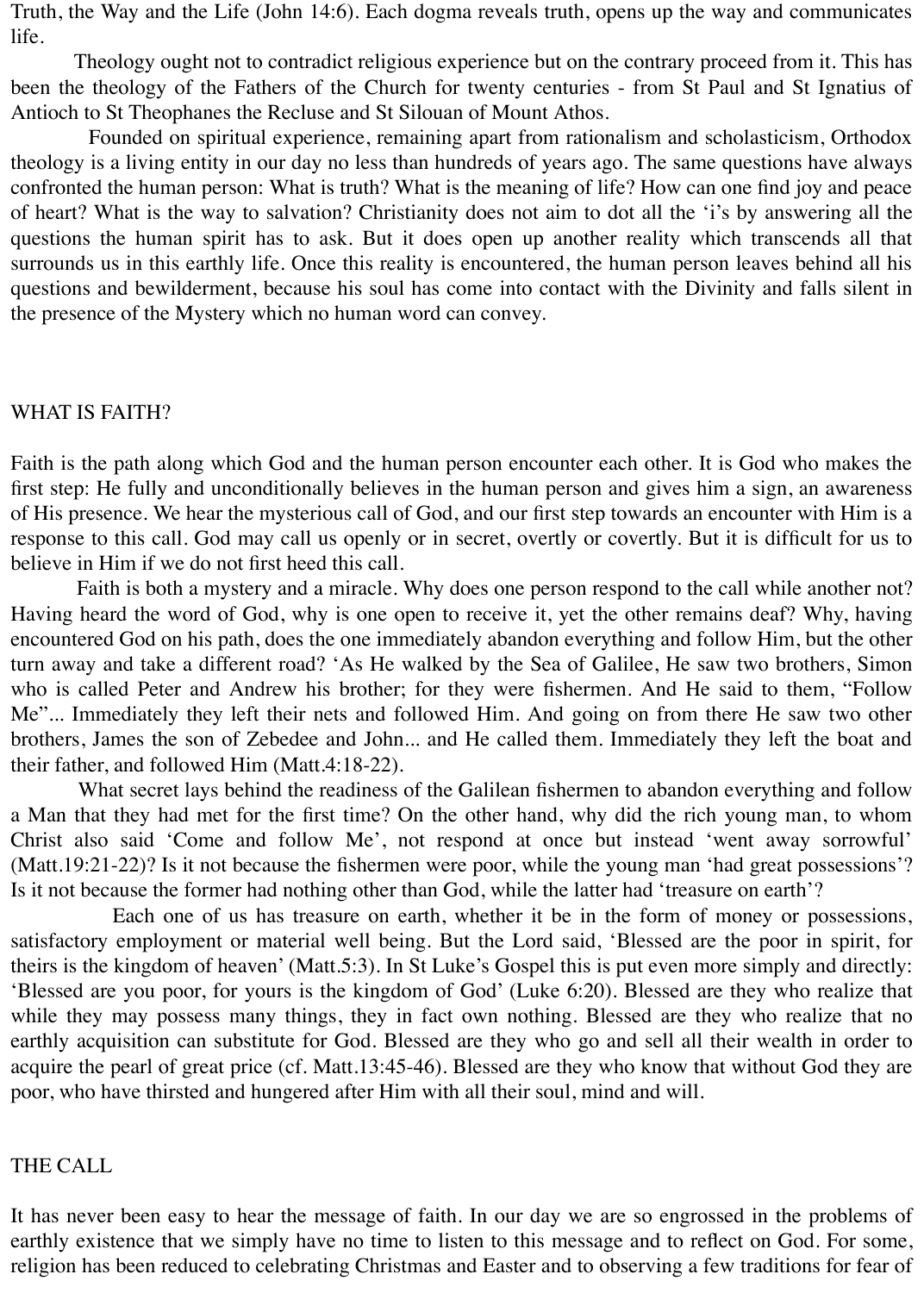being 'torn away from our roots'. Others do not go to church at all because they are 'too busy'. 'He is engrossed in his work'; 'work is everything to him'; and 'he is a busy man' are the best compliments that one can receive from friends and colleagues. 'Business people' are a breed peculiar to the twentieth century. Nothing exists for them other than a preoccupation which swallows them up completely leaving no place for that silence where the voice of God may be heard.

 And yet, however paradoxical it may seem, in spite of today's noise and confusion, we can still hear the mysterious call of God in our hearts. Now this call may not always be understood as the voice of God. It may strike us as a feeling of dissatisfaction or of inner unease, as a search. For many, it is only after the passing of years that they realize their life was incomplete and inadequate because it was without God. 'You have made us for Yourself', says St Augustine, 'and our heart is restless until it rests in You'. Without God there can never be the fulness of being. It is therefore crucially important for us to be able to hear and to respond to the voice of God at the very moment when God is speaking; not years later. If the call of God is identified by someone and he responds to it, this may change and transfigure his whole life.

## CONVERSION TO GOD

Throughout the ages, people have come to God by diverse ways. Sometimes the encounter with Him is sudden and unexpected, sometimes it is prepared by circuitous paths of searching, doubts and disillusion. Occasionally God 'closes in' on us, catching us unawares, while at other times we discover God and turn to Him on our own. This conversion may occur sooner or later, in childhood or in youth, in adulthood or in old age. And there are no two people who have come to God along identical paths. There is no way that has been followed by more than one seeker. I am a unique traveller; I must take my own road, to discover a personal God, to Whom I can say, 'O God, Thou art *my* God!' (Ps.63:6) God is one and the same for all people, but He must be discovered *by me* and become *mine*.

 Conversion to God is always both a miracle and a gift, whether or not it is sudden and unexpected. Often a person seeks for a long time before finding God; yet it is not the individual who discovers God but rather God who captures him. However, there may well exist a certain interdependence between the endeavours and zeal of the seeker and the object of the search, the encounter with God. St Augustine, for example, passed through many trials in the search for truth; read many philosophical and theological books before coming to understand, in his thirty-third year, that he could not live without God. In modern times some people begin their search for an abstract 'truth' through books before coming to a revelation of the Personal God.

 Some have come to Christianity in a roundabout way, through Eastern religions and cults, Buddhism and Yoga. Others have come to God after experiencing a catastrophe: the loss of close person, an illness, a sudden collapse of lifelong expectations. In misfortune we feel our poverty very markedly, through the realization that we have has lost everything and have nothing else or nobody other than God. It is only then that we find ourselves crying to God *de profundis*, out of the depths (Ps.130:1), from the abyss of profound grief and despair.

 Conversion to God may happen result from the encounter with a true believer, perhaps a priest or a devout layperson.

 There is, finally, what appears to be the most natural way in reaching God: a child born into a religious family who is raised as a believer. But here, too, this faith, received as a legacy from his forefathers, must be thought through and suffered by the person himself; it has to become a part of *his own* experience. There are many instances of people from religious families who broke with the faith of their ancestors and became atheists: the miraculous encounter with God did not occur. How this happened, we do not always know. What we do know is that nobody is born a believer. Faith is a gift, though in many cases it is given though the efforts and endeavours of the one who has sought it.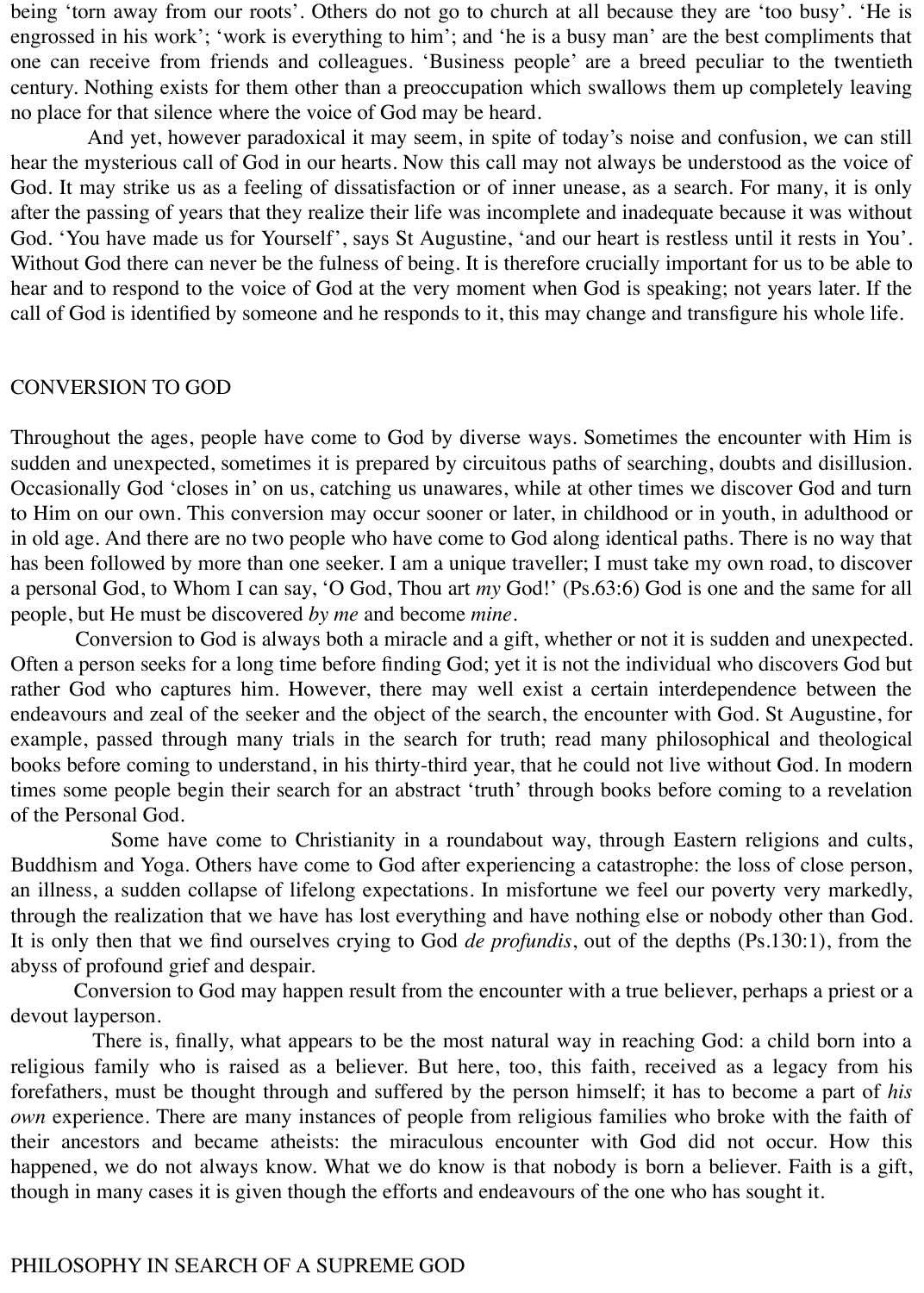For as long as humans have lived on earth they have always striven to find truth, to find meaning to their existence. In Ancient Greece the philosophers studied the universe and its laws; they investigated human nature and human reason, hoping to discover knowledge of the first causes of all things. The philosophers not only engaged in rational debate and logic, they also studied astronomy and physics, mathematics and geometry, music and poetry. Versatile knowledge was in many cases combined with an ascetic life and prayer, without which it was impossible to obtain a *katharsis*, a purification of mind, soul and body.

 In studying the visible world, philosophers came to the conclusion that there was nothing accidental in the universe, that every detail has its place and fulfils its role by being subject to strict laws: the planets never go out of orbit and the satellites never abandon their planets. Everything in the world is so harmonious and meaningful that the ancients called it the 'cosmos', that is, 'beauty', 'order', 'harmony', as opposed to 'chaos' - 'disorder', 'disharmony'. For them the cosmos is a huge mechanism in which a single unbreakable rhythm is at work, a single regular pulse. But each mechanism must have been created by someone; every watch needs to have been constructed and sprung. Thus by dialectical means the philosophers arrived at the idea of a single Author of the Universe. Plato called Him the Creator, Father, God and *Demiurge* (Maker or Craftsman).

 The Greek philosophers also spoke about the Logos (meaning 'word', 'reason', 'idea', 'law'), which was originally perceived as an eternal and general law upon which the whole world is constructed. However, the Logos is not only an abstract idea: it is also a divine creative force mediating between God and the created world. This was the teaching of Philo of Alexandria and the Neoplatonists.

 Plotinus, a representative of the Neoplatonist school, emphasizes the transcendence, infiniteness, limitlessness and incomprehensibility of the Divinity: no definitions can exhaust it, no attributes can be ascribed to it. In being the fulness of Being, the One engenders all other forms of being, of which the first is the Intelligence and the second the Soul. Beyond the confines of the circle of the Soul lies the material world, that is, the universe, into which the Soul breathes life. Thus the world is a kind of reflection of the divine reality and bears within itself the marks of beauty and perfection. The One, the Intelligence and the Soul comprise in total a Divine Triad (Trinity). Through purification (*katharsis*) the human person can be elevated to the contemplation of God. However, the One still remains incomprehensible and inaccessible, He still remains a mystery.

 With the examples of Plato and Plotinus we can see that the Greek philosophy comes very close to the truths that are to be finally revealed in Christianity: the one God, the Creator of the world, the divine Logos, the Holy Trinity, the vision of God, the deification of the human person. This is why early Christian writers called the philosophers 'Christians before Christ'.

#### THE RELIGION OF REVELATION

The majority of peoples in the pre-Christian world followed various polytheistic beliefs and cults.

 However, there was one chosen people whom God entrusted with knowledge of Himself, of the creation of the world, and of the meaning of existence. The ancient Jews knew God not from books, not from the deliberations of wise men, but from their own age-old experience. Noah, Abraham, Isaac, Jacob, Moses, Elijah, and the many righteous men and women of Israel did not simply contemplate God and pray to Him - they saw Him with their own eyes, conversed with Him face to face, 'walked' before Him.

 Each of God's revelations in the Old Testament bear a personal nature. God is revealed to humanity not as an abstract force, but as a living Being, Who can speak, hear, see, think and help. God takes a vital and active part in the life of the Israelites. When Moses leads the people out of Egypt into the Promised Land, God Himself goes ahead of them in the form of a column of fire. God abides among the people, converses with them and lives in the house that they built for Him. When King Solomon completed the building of the Temple, he called upon God to live there. God, Who abides in darkness, Who is surrounded by great mystery, Whom heaven and earth, that is, the visible and invisible world, cannot contain, comes down to people and lives where *they* want Him to live, where *they* have set aside a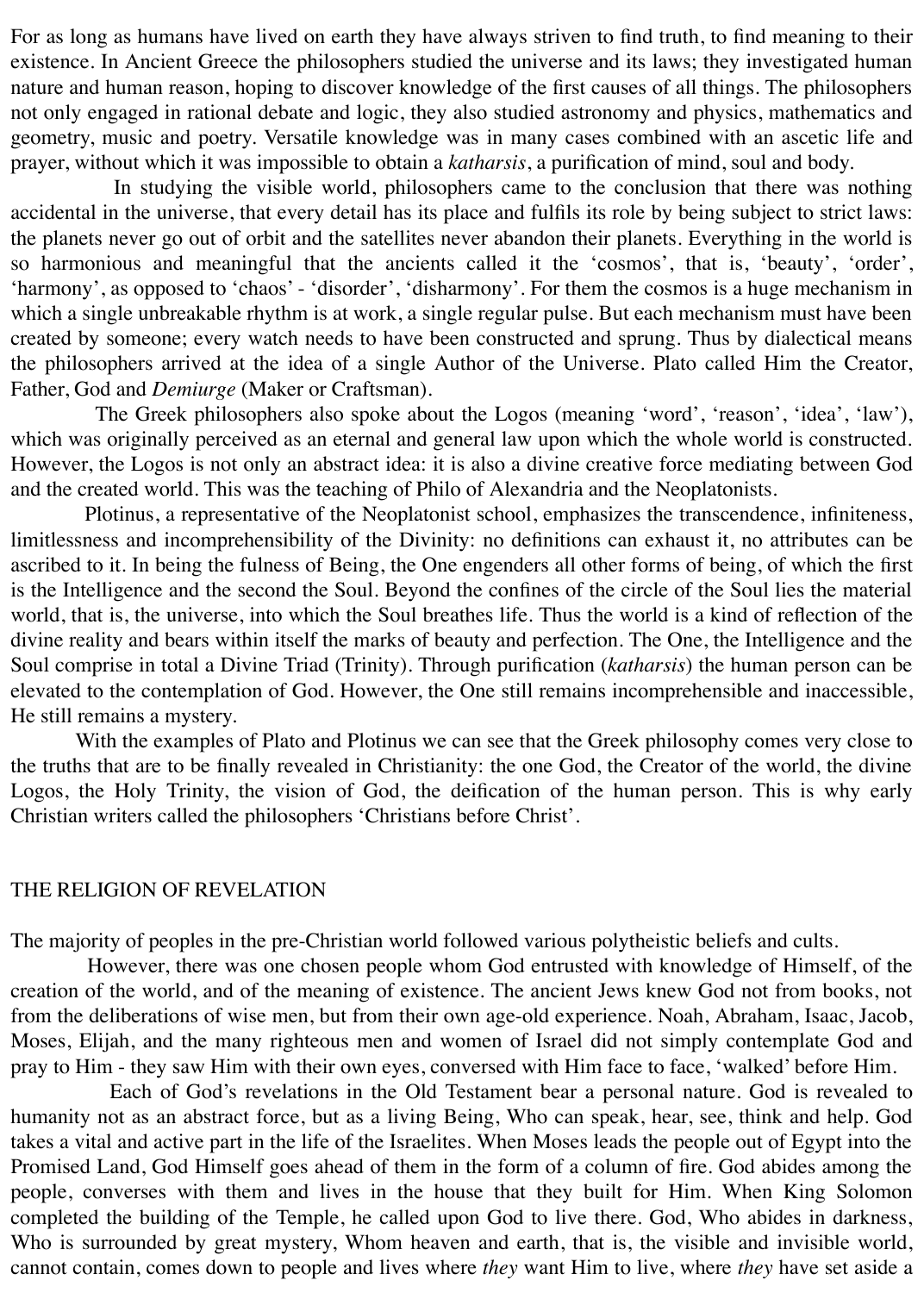place for Him.

 This is the most striking thing about the religion of revelation: God remains under the veil of a mystery, remains unknown and yet at the same time He is so close to people that they can call Him *'our* God' and *'my* God'. It is here that we encounter the gulf between Divine revelation and the achievements of human thought: the God of the philosophers remains abstract and lifeless, whereas the God of revelation is a living, close and personal God. Both ways lead us to understand that God is incomprehensible and that He is a mystery; yet philosophy abandons the person at the foothills of the mountain, forbidding him to ascend further, whereas religion leads him up to the heights where God abides in *darkness*, it draws him into the cloud of unknowing where beyond all words and rational deductions it opens up before him the mystery of God.

#### ETYMOLOGY OF THE WORD 'GOD'

In any language the word used to designate 'God' is related to different terms and concepts. The peoples of antiquity attempted to find in their languages a word to express their notion of God or, rather, their experience of encounter with the Divinity.

 In the languages of Germanic origin the word *God* (German *Gott*) comes from a verb meaning 'to fall to the ground', to fall in worship. This reflects an experience similar to that of St Paul, who, when illumined by God on the road to Damascus, was struck by divine light and immediately 'fell to the ground... in fear and trembling' (Acts 9:4-6).

 In the Slavic languages the word *Bog* ('God') is related to the Sanskrit *bhaga*, which means 'dispensing gifts', 'endowing', which in its turn comes from *bhagas*, meaning 'inheritance', 'happiness', 'wealth'. The Slavonic word *bogatstvo* ('riches', 'wealth') is also related to the Russian word for 'God', *Bog*. Here we find God expressed in terms of the fulness of being, perfection and bliss. These properties, however, do not remain within God, but are poured out onto the world, onto people and onto all living things. God dispenses the gift of His plenitude and endows us with His riches, when we turn to Him.

 According to Plato, the Greek word *Theos* ('God') originates from the verb *theein*, meaning 'to run'. St Gregory the Theologian identifies a second etymology beside the one of Plato: he claims that the name *Theos* comes from the verb *ethein*, meaning 'to be set alight', 'to burn', 'to be aflame'. St Basil the Great offers two more etymologies: 'God is called *Theos* either because He placed (*tetheikenai*) all things, or because He beholds (*theasthai*) all things'.

 The Name by which God revealed Himself to the ancient Israelites was *Yahweh*, meaning 'The One Who Is', The One Who has existence and being. It derives from the verb *hayah*, meaning 'to be', 'to exist', or rather from the first person of this verb, *ehieh* - 'I am'. This verb has a dynamic meaning: it does not simply denote the fact of existence, but signifies a certain actual being, a living and actual presence. When God tells Moses 'I am who I am' (Ex.3:14), this means 'I live, I am here, I am together with you'. At the same time this name emphasizes the superiority of God's being over all other beings. He is the independent, primary, eternal being, the plenitude of being which is above being.

 Ancient tradition tells us that out of reverential awe the Jews in the period after the Babylonian captivity never pronounced the name *Yahweh*, the One Who Is. Only the high priest could pronounce this name, and this once a year, when he went into the Holy of Holies, on the day of Yom Kippur to offer incense. If a simple person or even a priest wanted to say something about God, he substituted other names for *Yahweh*, usually the name of *Adonai* (the Lord). In script the Jews indicated the word 'God' by the sacred tetragrammaton YHWH. The ancient Jews knew well that there was no name, word or term in human language that could convey the essence of God. In refraining from pronouncing the name of God, the Jews showed that it is possible to be at one with God not so much through words and descriptions, but through a reverential and trembling silence.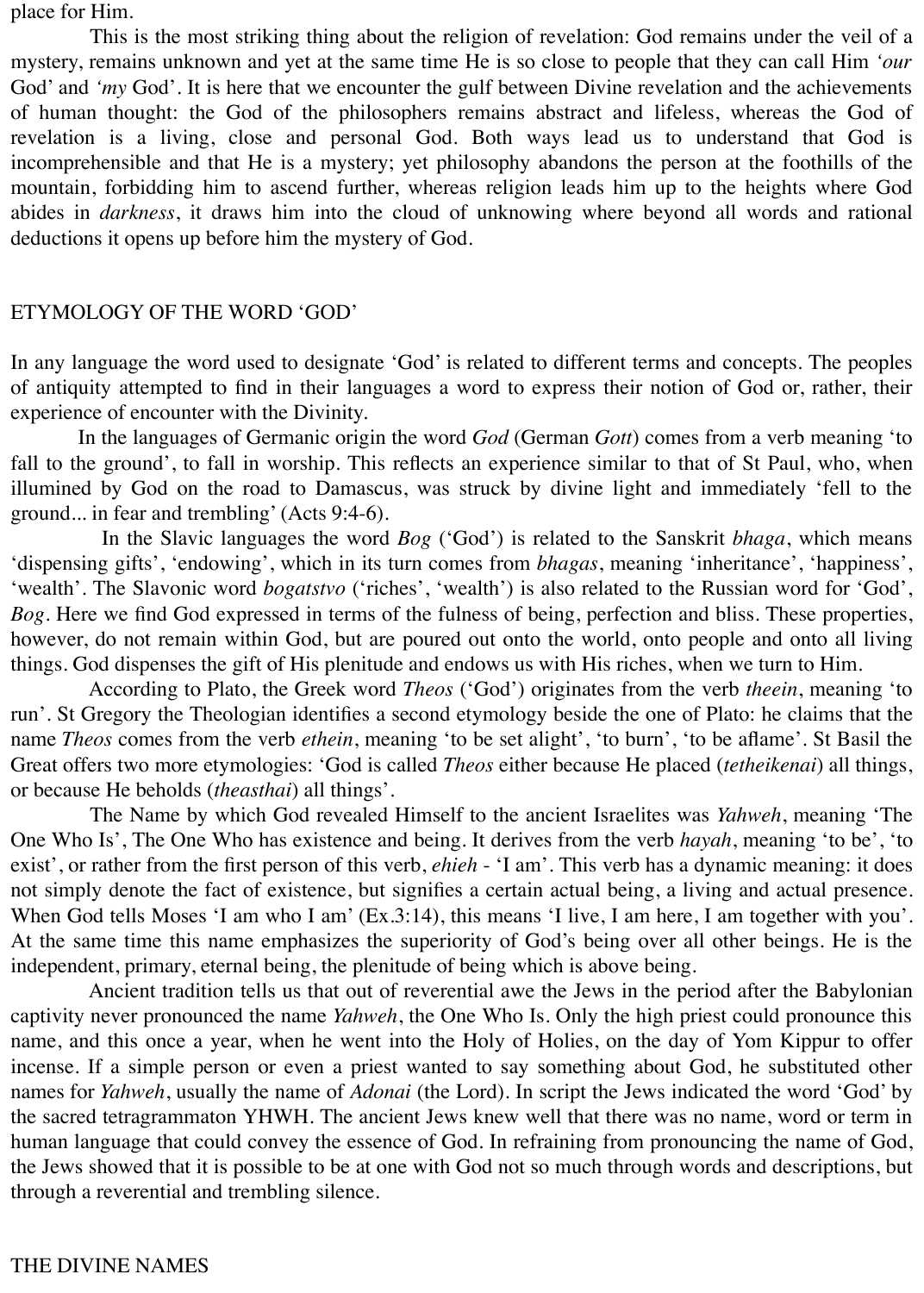'How can we speak of the Divine names? How can we do this if the Transcendent surpasses all discourse and all knowledge..? How can we enter upon this undertaking if the Godhead is superior to being and is unspeakable and unnameable?', says Dionysius the Areopagite. At the same time, God, being totally transcendent, is present in the created world and revealed through it. All creation longs for God, and more especially, we humans crave for knowledge of Him. Therefore God is to be praised both 'by every name' and 'as the Nameless One'. Nameless in His essence, God is variously named by humanity when He reveals Himself to us.

 Some of the names attributed to God emphasize His superiority over the visible world; His power, dominion and kingly dignity. The name Lord (Greek, *Kyrios*) signifies the supreme dominion of God not only over His chosen people, but also over the whole world. The name of Almighty (Greek, *Pantokrator*) signifies that God holds all things in His hand; He upholds the world and its order.

 The names Holy, 'Holy Place', Holiness, Sanctification, Good and Goodness indicate that God not only contains within Himself the whole plenitude of goodness and holiness, but He also pours out this goodness onto all of His creatures, sanctifying them.

 In Holy Scripture there are other attributions to God: Wisdom, Truth, Light, Life, Salvation, Atonement, Deliverance, Resurrection, Righteousness, Love. There are in Scripture a number of names for God taken from nature. These do not attempt to define either His characteristics or His attributes, but are rather symbols and analogies. God is compared with the sun, the stars, fire, wind, water, dew, cloud, stone, cliff and fragrance. Christ Himself is spoken of as Shepherd, Lamb, Way, Door. All of these epithets, simple and concrete, are borrowed from everyday reality and life. But, as in Christ's parables of the pearl, tree, leaven and seeds, we discern ahidden meaning that is infinitely greater and more significant.

 Holy Scripture speaks of God as a being with human form having a face, eyes, ears, hands, shoulders, wings, legs and breath. It is said that God turns around and turns away, recollects and forgets, becomes angry and calms down, is surprised, sorrows, hates, walks and hears. Fundamental to this anthropomorphism is the experience of a *personal encounter with God as a living being*. In order to express this experience we have come to use earthly words and images.

## 'FATHER' AS A DIVINE NAME

'Father' is the traditional, biblical name for God. His children are the people of Israel: 'For Thou art our Father, though Abraham does not know us and Israel does not acknowledge us; Thou, O Lord art our Father, our Redeemer from of old is Thy name' (Is.63:16). The fatherhood of God is, of course, not a matter of maleness for there is no gender in the Divinity. It is important to remember, however, that the name 'Father' was not simply applied by humans to the Divinity: it is the very name with which God opened Himself to the people of Israel. Male imagery was not therefore imposed on God, rather God Himself chose it in His revelation to humans (cf. 2 Sam.7:14; 1 Chron.17:13; Jer.3:19; 31:9). The three Persons of the Holy Trinity bear the names Father, Son and Holy Spirit, where the name Son belongs to the eternal Logos of God, Who was incarnate and became man. In Semitic languages where the word for Spirit (Hebrew *ruah*, Syriac *ruha'*) is feminine, female imagery is applied to the Holy Spirit. Both the Hebrew and the Greek terms for the Wisdom of God (Hebrew *hokh'ma*, Greek *sophia*) are feminine: this opens the possibility of applying female imagery to the Son of God, Who is traditionally identified with the Wisdom. With this exception, for both Father and Son exclusively male imagery is used in the Eastern tradition.

 The Orthodox normally oppose modern attempts to change traditional biblical imagery by making God-language more 'inclusive' and referring to God as 'mother', and to His Son as 'daughter', or using the generic terms 'parent' and 'child'. For the Orthodox, the full understanding of motherhood is embodied in the person of the Mother of God, whose veneration is not merely a custom or cultural phenomenon, but a church dogma and an essential part of spirituality. It is therefore not a matter of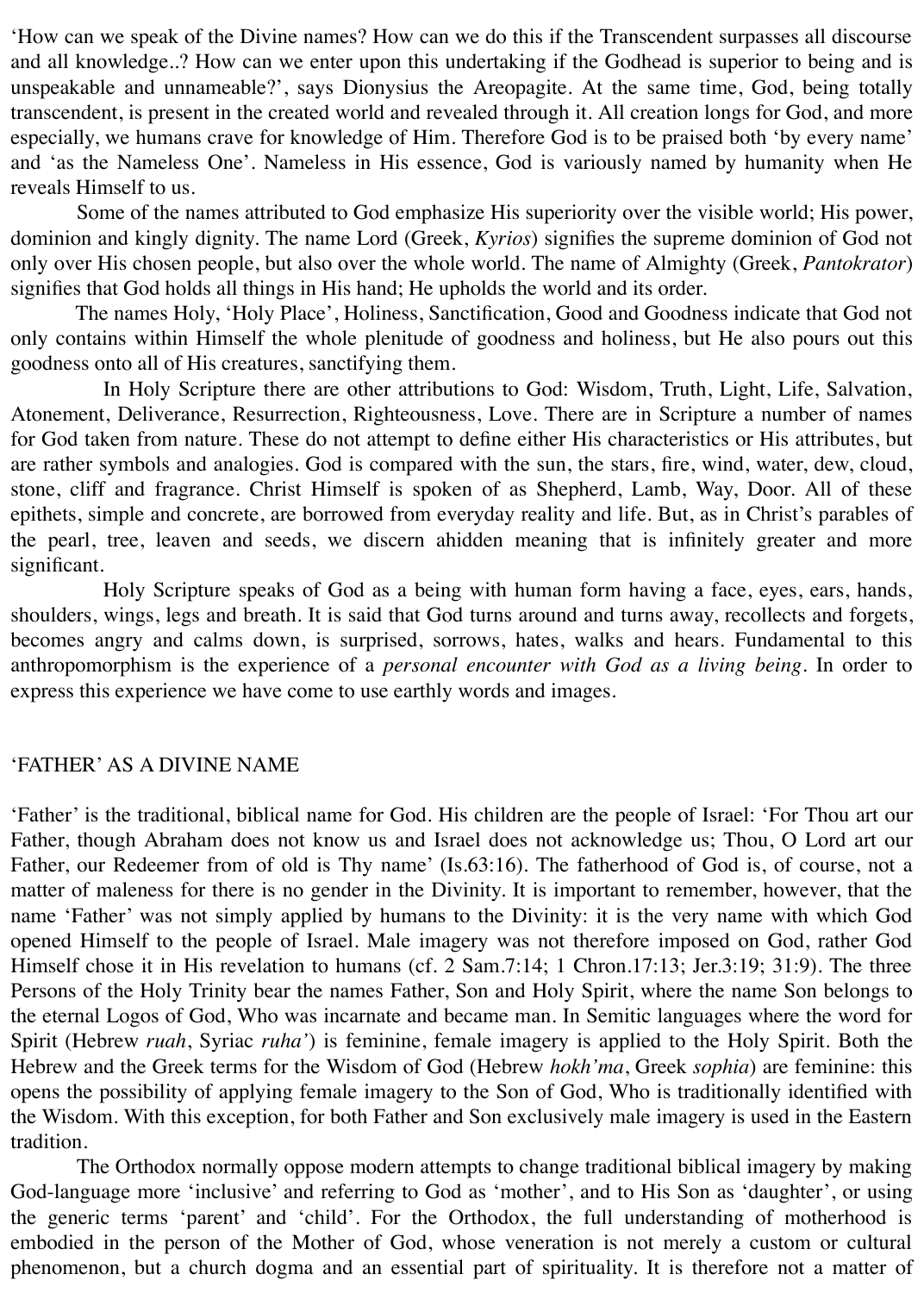cultural difference between the Orthodox and the Roman Catholics on the one hand, and the Protestants on the other, that the former venerate the Mother of God, while the latter pray to 'God the Mother'. It is a serious dogmatic difference. Moreover, it is not simply stubborness on the part of the Orthodox when they reject changing biblical God-language, but rather a clear understanding of the fact that the entire spiritual, theological and mystical tradition of the Church undergoes irrecoverable alterations when the traditional set of the divine names and images is changed.

 Indeed, any name can be applied to the Divinity, while none can describe it. All names used for God in biblical and Orthodox traditions are aimed at grasping the mystery which is beyond names. Nevertheless, it is crucially important to remain with biblical God-language and not replace it with innovative forms. All names for God are anthropomorphic. Yet there is a difference between biblical anthropomorphism, which is based on the experience of the personal God in His revelation to humans, and the pseudo-anthropomorphism of modern theologians who, by introducing the notion of gender into the Divinity, speak of God as 'He-She', or 'Our Mother and Father'.

# CATAPHATIC AND APOPHATIC THEOLOGY

When discussing the names of God, we inevitably conclude that not one of them can give us a complete idea of who He is. To speak of the attributes of God is to discover that their sum total is not God. God transcends any name. If we call Him being, He transcends being, He is supra-being. If we ascribe to Him righteousness and justice, in His love He transcends all justice. If we call Him love, He is much more than human love: He is supra-love. God transcends all attributes that we are capable of ascribing to Him, be it omniscience, omnipresence or immutability. Ultimately we arrive at the conclusion that we can say nothing about God affirmatively: all discussion about Him remains incomplete, partial and limited. Finally we come to realize that we cannot say what God *is*, but rather what He *is not*. This manner of speaking about God has received the name of apophatic (negative) theology, as opposed to cataphatic (affirmative) theology.

 The traditional image of Moses ascending Mount Sinai to God, surrounded in darkness, inspired both St Gregory of Nyssa and Dionysius the Areopagite to speak about the divine darkness as a symbol of God's incomprehensibility. To enter the divine darkness is to go beyond the confines of being as understood by the intellect. Moses encountered God but the Israelites remained at the foot of the mountain, that is, within the confines of a cataphatic knowledge of God. Only Moses could enter the darkness; having separated himself from all things, he could encounter God, Who is outside of everything, Who is *there where there is nothing*. Cataphatically we can say that God is Light, but in doing so we liken God to sensible light. And if it is said about Christ transfigured on Mount Tabor that 'his face shone like the sun, and his garments became white as light' (Matt.17:2), then the cataphatic notion of 'light' is used here symbolically, since this is the uncreated light of the Divinity that transcends all human concepts of light. Apophatically we can call the Divine light, the supra-light or darkness. Thus the darkness of Sinai and the light of Tabor are one and the same.

 In our understanding of God we often rely upon cataphatic notions since these are easier and more accessible to the mind. But cataphatic knowledge has its limits. The way of negation corresponds to the spiritual ascent into the Divine abyss where words fall silent, where reason fades, where all human knowledge and comprehension cease, *where God is*. It is not by speculative knowledge but in the depths of prayerful silence that the soul can encounter God, Who is 'beyond everything' and Who reveals Himself to her as in-comprehensible, in-accessible, in-visible, yet at the same time as living and close to her - as God the Person.

# THE MYSTERY OF THE TRINITY

Christians believe in God the Trinity - Father, Son and Holy Spirit. The Trinity is not three gods, but one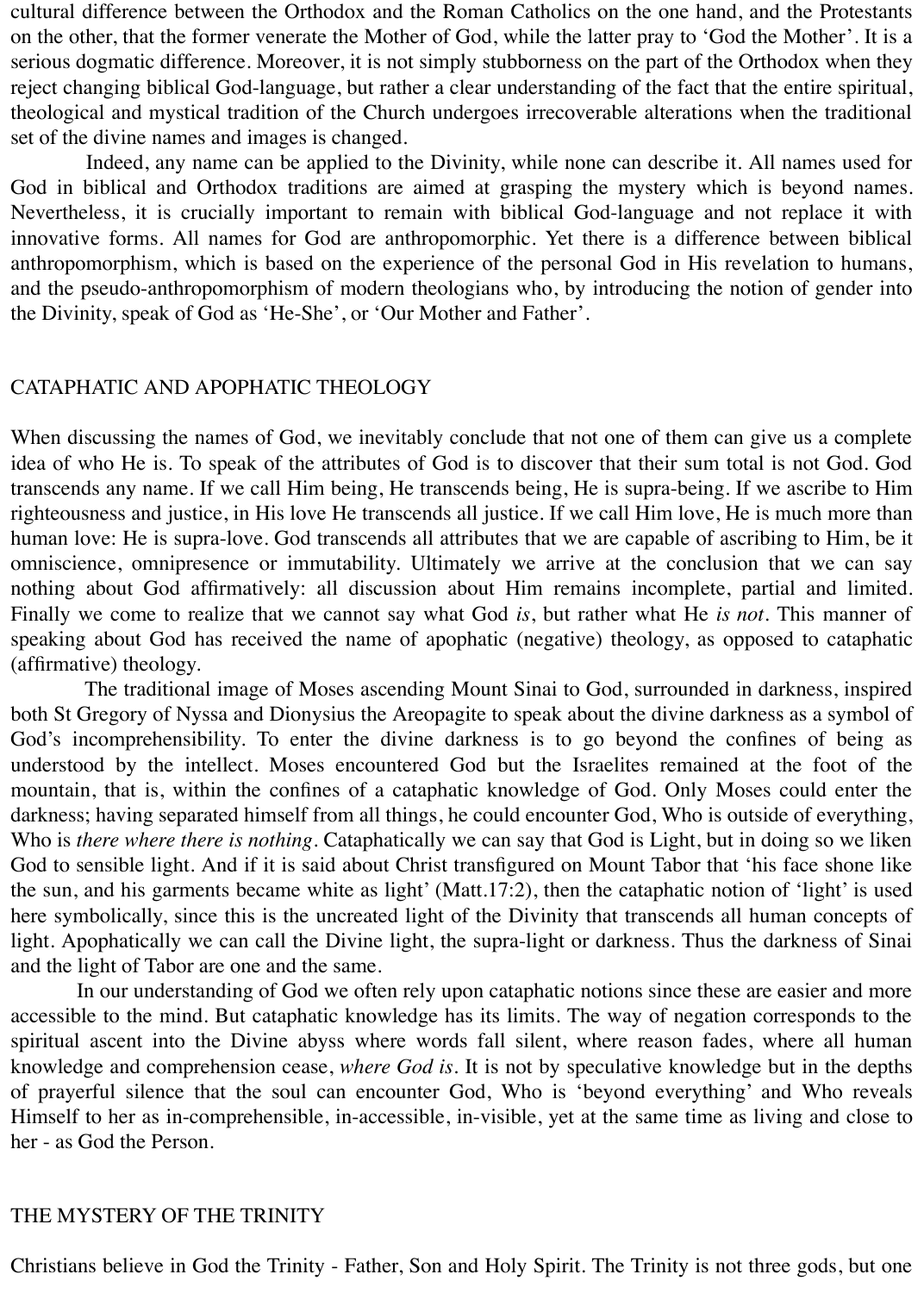God in three Hypostases, in three personal beings. What mathematics and logic consider an absurdity constitutes the cornerstone of our faith, namely that  $1=3$  and  $3=1$ . Christians participate in the trinitarian Godhead not through logic but through repentance, that is, through a complete change and renewal of the mind, heart and feelings (the Greek word for 'repentance' - *metanoia* - literally means 'change of mind'). To touch upon the mystery of the Holy Trinity is impossible unless the mind changes from a rational way of thinking and becomes illumined by divine grace.

 The doctrine of the Trinity is not an invention of theologians, not a teaching which gradually developed within the Church, but divinely revealed truth. At the Baptism of Jesus Christ, God reveals Himself in all clarity to the world as Unity in three Persons: 'Now when all the people were baptized, and when Jesus also had been baptized and was praying, the heaven was opened, and the Holy Spirit descended upon him in bodily form, as a dove, and a voice came from heaven: Thou art my beloved Son; with thee I am well pleased' (Luke 3:21-22). The voice of the Father is heard from the heavens, the Son stands in the waters of the Jordan, and the Spirit descends upon Him.

 Jesus Christ repeatedly speaks of His unity with the Father, and of His being sent into the world by the Father. He also promises to send His disciples the Spirit, the Comforter, Who proceeds from the Father (John 14:16-17; 15:26). Sending His disciples out into the world to preach, He says to them: 'Go therefore and make disciples of all nations, baptizing them in the name of the Father and of the Son and of the Holy Spirit' (Matt.28:19), which becomes the baptismal formula of the early Christian Church. The apostles themselves refer to the three Persons: 'There are three witnesses in the heavens; Father, Son and Holy Spirit, and these three agree' (1 John 5:7).

 At the Incarnation of the Word God revealed Himself to the world as One in three Persons. The Jews, who had preserved their sacred faith in the one God, would have been unable to grasp the idea of a Divine Trinity as this would unmistakably have been taken to mean polytheism. At a time when polytheistic religion ruled the world, the mystery of the Trinity was hidden from human gaze. It was hidden as if it were in the very depths, in the very heart of the dogma of the divine unity.

### HOW TO EXPLAIN THE MYSTERY OF THE HOLY TRINITY?

One of the simplest ways of explaining the mystery of the Trinity is that reportedly given by St Spyridon of Trimithund at the Council of Nicaea (AD 325). According to tradition, when asked how it is that Three can simultaneously be One, St Spyridon responded by taking up a brick and squeezing it. From the soft clay in his hands a flame shoy up while imultaneously water flowed downwards. 'As there is fire and water in this brick', said St Spyridon, 'in the same way there are three Persons in the one Godhead'.

 Another version of the same story (or it may be a different story) is found in the Acts of the Council of Nicaea. One philosopher argued long and hard with the Fathers of the Council, trying to prove logically that the Son cannot be consubstantial with the Father. Exhausted by long debates and eager to leave, the Fathers were suddenly confronted by a simple elderly shepherd (identified as St Spyridon), who announced that he was prepared to argue with the philosopher and disprove his arguments. Turning to the philosopher, the shepherd looked at him severely, and said: 'Listen, O philosopher, God is one, the Creator of heaven and earth, Who has created all things through the power of the Son and the operation of the Holy Spirit. This Son of God became incarnate, lived among people, died for us and rose again. Do not labour in vain to seek evidence for that which is comprehended by faith alone, but answer me: do you believe in the Son of God?' Struck by these words, the philosopher could only say, 'I do'. The shepherd said: 'If you believe, then let us go to the church and there I will bring you into communion with this true faith'. The philosopher immediately stood up and went with the shepherd. On his way out, he said to those present: 'When people tried to convince me with words, I countered words with words; but when a divine power came forth from the mouth of this old man, then words were no match for this power, as man cannot contend against God'.

We have already faced a very similar dilemma when discussing the doctrine of God: human words cannot convey the divine reality. God's enlightenment and His grace are needed, for us to comprehend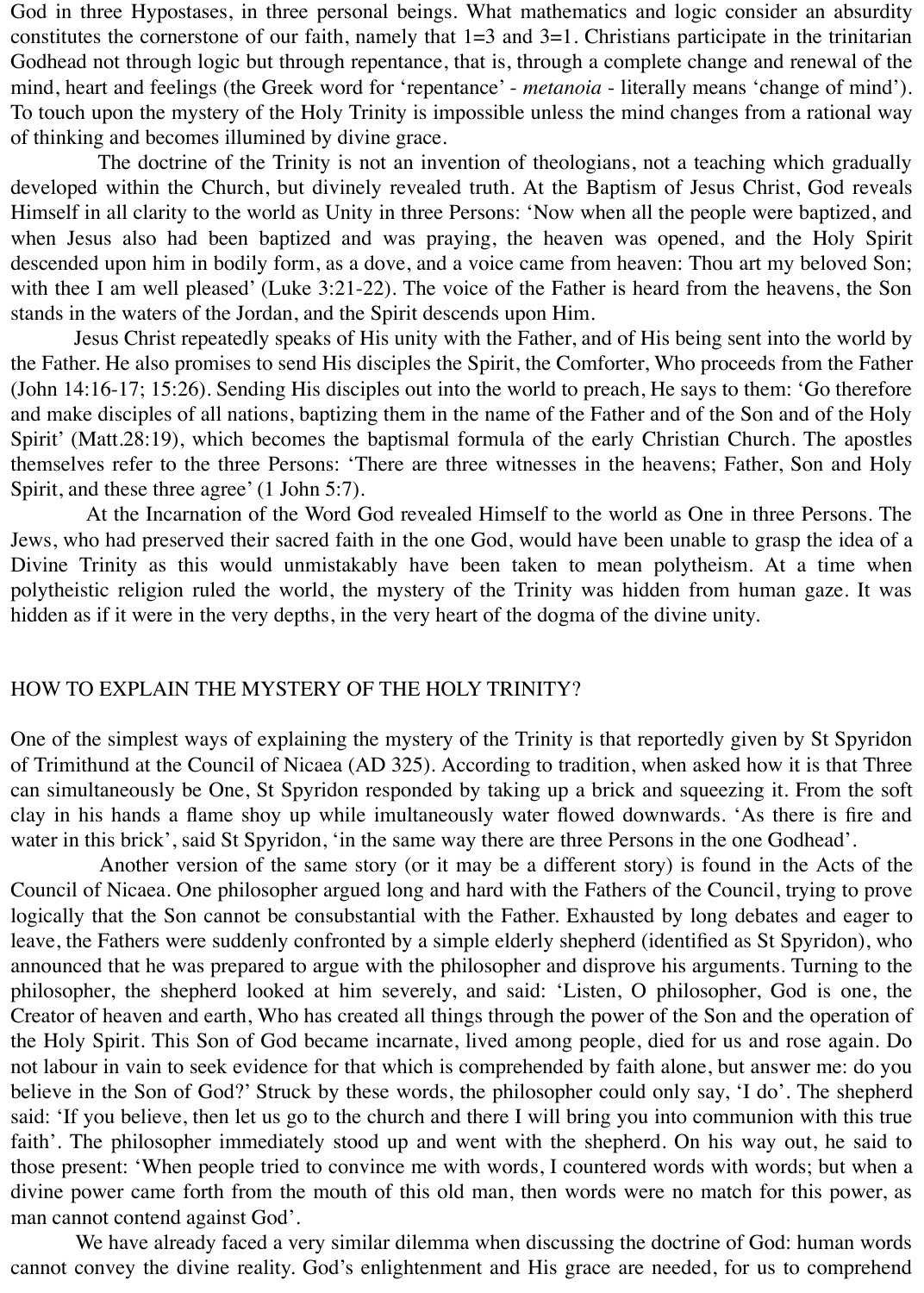trinitarian theology. No terminology or formulation is adequate to communicate the mystery of the Trinity. Yet the Christian faith is above all trinitarian, and it is crucially important for every Christian to partake fully in this mystery. For an Orthodox Christian, the Trinity is not an abstract theological concept: it is a reality which is to be lived through. The Trinity is Someone to Whom we pray, but it is also Community, the Communion of three in one, the Family in Whose image we build up our own human community.

### UNITY OF LOVE

God the Trinity is not a frozen entity, not something static or lifeless. On the contrary, within the Trinity there is the plenitude of life and love. 'God is love', says St John the Theologian (1 John 4:8; 4:16). Yet there can be no love without the beloved. A lonely, isolated monad can love only itself: self-love is not love. An egocentric unit is not a personality. As the human person cannot experience his personhood save through communion with other persons, so in God there can be no personal being save through love for another personal being. God the Trinity is the plenitude of love, each hypostatic Person exists in a relationship of love for the other Persons.

 The Trinity is therefore a relational entity. The relations between the three Persons are relations between 'I' and 'Thou', or 'I' and 'He'. 'Thou, Father, art in Me, and I in Thee', says Christ (John 17:21). Concerning the Holy Spirit, our Lord says, 'All that the Father has is Mine; therefore I said that he will take what is Mine and declare it to you' (John 16:15). We read in St John's Gospel: 'In the beginning was the Word, and the Word was with God' (John 1:1). The Greek text actually says 'and the Word was *towards* God' (*pros ton Theon*). This underscores the personal nature of the relationship between God the Word and God the Father: the Son is not only born from the Father, He not only exists with the Father, He is turned *towards* the Father. Thus each Hypostasis in the Trinity is turned towards the other Hypostases.

 The icon of the Holy Trinity by St Andrei Rublev portrays three angels sitting at a table upon which is a Cup, the symbol of Christ's redemptive sacrifice; the three Persons of the Trinity turn simultaneously to each other and to the Cup. The icon has captured the divine love which reigns within the Trinity. The greatest manifestation of this love was the incarnation of the Son of God for the redemption of humanity. Orthodox Tradition regards Christ's saving sacrifice as a common act of love and self-emptying of all three Persons of the Trinity. It is in this sacrifice that the love which exists within the Trinity was given and became known to humans. As St Philaret of Moscow said, it is the 'crucifying love of the Father, the crucified love of the Son, and the love of the Holy Spirit triumphing through the power of the Cross'.

### GOD THE CREATOR

A fundamental difference between the biblical account of creation on the one hand, and that of the Hellenistic on the other, is that the latter never affirmed a creation *ex nihilo*. Plato's Demiurge produces everything from primordial matter; the biblical Creator constructs the world out of nothing: 'Look at the heaven and the earth and see everything that is in them, and recognize that God did not make them out of things that existed' (2 Macc.7:28). Everything that exists received its being from the free will of the Creator: 'for He spoke, and it came to be; He commanded, and it stood forth' (Ps.33:9). God had no need to create the world. Even His love, which, like any true love, needs an object to love, could not constrain Him to create. His love already found its perfection in the communion of the Hypostases of the Holy Trinity where each Hypostasis is both subject and object, lover and beloved. God created the world because He wanted the superabundant life and goodness within Himself to be shared by other beings that would become partakers of divine beatitude and holiness.

 Creation was an act which involved all three Persons of the Holy Trinity: 'By the word of the Lord the heavens were made, and all their host by the breath of His mouth' (Ps.33:6). At the beginning of his Gospel St John speaks of the creative role of God the Word: 'All things were made through Him, and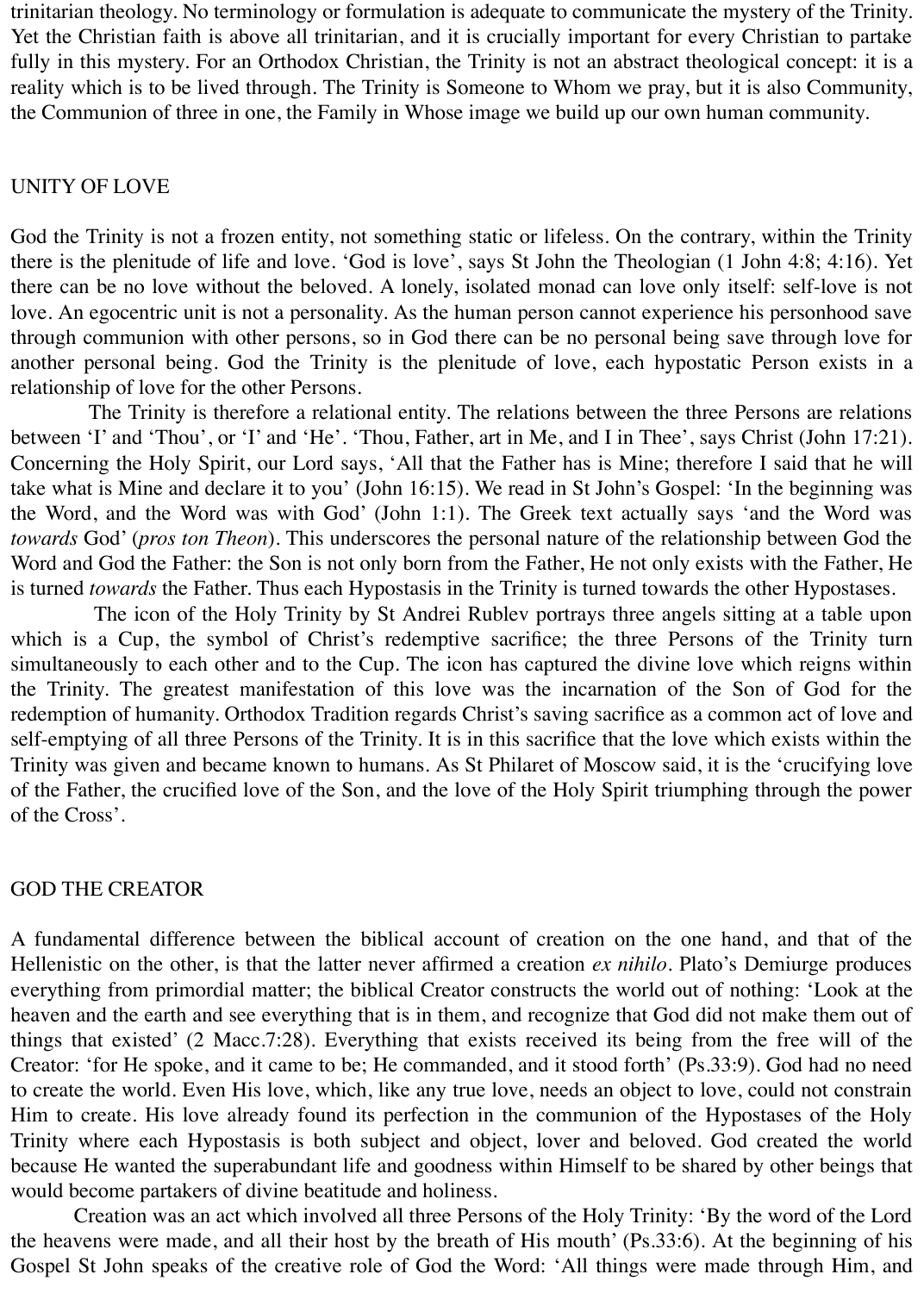without Him was not anything made that was made' (John 1:3). The Bible also has this to say about the Spirit: 'The earth was without form and void, and darkness was upon the face of the deep; and the Spirit of God was moving over the face of the waters' (Gen.1:2). The Word and the Spirit are, to use an image of St Irenaeus of Lyons, the 'two hands' of the Father. This denotes the co-operation, the working together of the three persons: Their will is one, but each has a specific, different action. 'Originator of all things is one: He creates through the Son and perfects through the Holy Spirit... Perceive these three: the Lord Who commands, the Word Who creates, and the Spirit Who strengthens', says St Basil the Great. In other words, in the act of creation the Father is the First Cause of all things, the Word (Logos) has the role of Demiurge-Creator, and the Holy Spirit brings to perfection all things that have been created.

 It is not without reason that when speaking of the creative role of the Son, the church Fathers prefer the name 'Word' above all other names: the Word makes known the Father and reveals the Father to the created world. Like any word, the Word-Logos is addressed to someone, in this case to the whole of creation. 'No one has ever seen God; the only Son, Who is in the bosom of the Father, He has made him known' (John 1:18). The Son has made known the Father to all creatures; it is because of the Son that the love of the Father has been poured out upon creation and has given it life.

 Why did God create all things? Patristic theology answers the question in this way: 'out of the abundance of His love and goodness'. 'Because the good and transcendently good God was not content to contemplate Himself, but by a superabundance of goodness saw fit that there should be some things to benefit by and to participate in His goodness, He brings all things from nothing into being and creates them', writes St John of Damascus. In other words, God desired that there should be something else taking part in His blessedness and partaking of His love.

#### THE ANGELS

'In the beginning God created the heavens and the earth' (Gen.1:1). Traditionally these verses of the Bible are understood as pointing to the two worlds created by God - one invisible, spiritual and intelligible, and the other visible and material. We have already said that there are no abstract concepts in biblical language and spiritual realities are often expressed by the word 'heaven'. Christ speaks of the Kingdom of heaven, and in the Lord's prayer we say, 'Our Father Who art in heaven... Thy will be done, on earth as it is in heaven' (Matt.6:9-10). It is obvious that reference is not being made to visible material sky. The Kingdom of God is a spiritual, not a material, Kingdom in which God abides, for by nature He is Spirit. And when we read that He 'created the heavens', this means the spiritual world and its inhabitants, the angels.

 God created the angelic world before the visible universe. The angels are incorporeal spirits who possess reason and free will. St John of Damascus speaks of them being 'ever in motion, free, incorporeal, ministering to God', of their rational, intelligent and free nature. He calls the angels 'secondary spiritual lights, who receive their brightness from the first Light which is without beginning'. Located in direct proximity to God, they are sustained by His light and convey this light to us.

 Angels are actively engaged in the unceasing praise of God. Isaiah describes his vision of God around whom the seraphim stand and proclaim: 'Holy, holy, holy is the Lord of hosts; the whole earth is full of his glory' (Is.6:1-3). Yet the angels are also heralds sent by God to people (the Greek word *aggelos* means 'messenger', 'herald'): they take a vital and active part in the life of every person. Thus the archangel announces to Mary that she will bear a Son called Jesus; angels come and minister to Jesus in the wilderness; an angel supports Jesus in the garden of Gethsemane. Christ Himself indicates that every person has his own guardian angel (cf. Matt.18:10) who is his companion, helper and protector.

 According to the traditional teaching of the Church, not all angels are equal in dignity and closeness to God: various hierarchies exist among them. In the treatise *The Celestial Hierarchy*, attributed to Dionysius the Aeropagite, the author counts three angelic hierarchies, each of which is divided into three ranks. The first and highest contains the seraphim, cherubim, thrones; the second, dominions, powers, authorities; the third, principalities, archangels, angels.

 In is celestial hierarchy the upper ranks are illumined by the Divine light and partake of the mysteries of the Godhead directly from the Maker, while the lower ranks receive illumination only by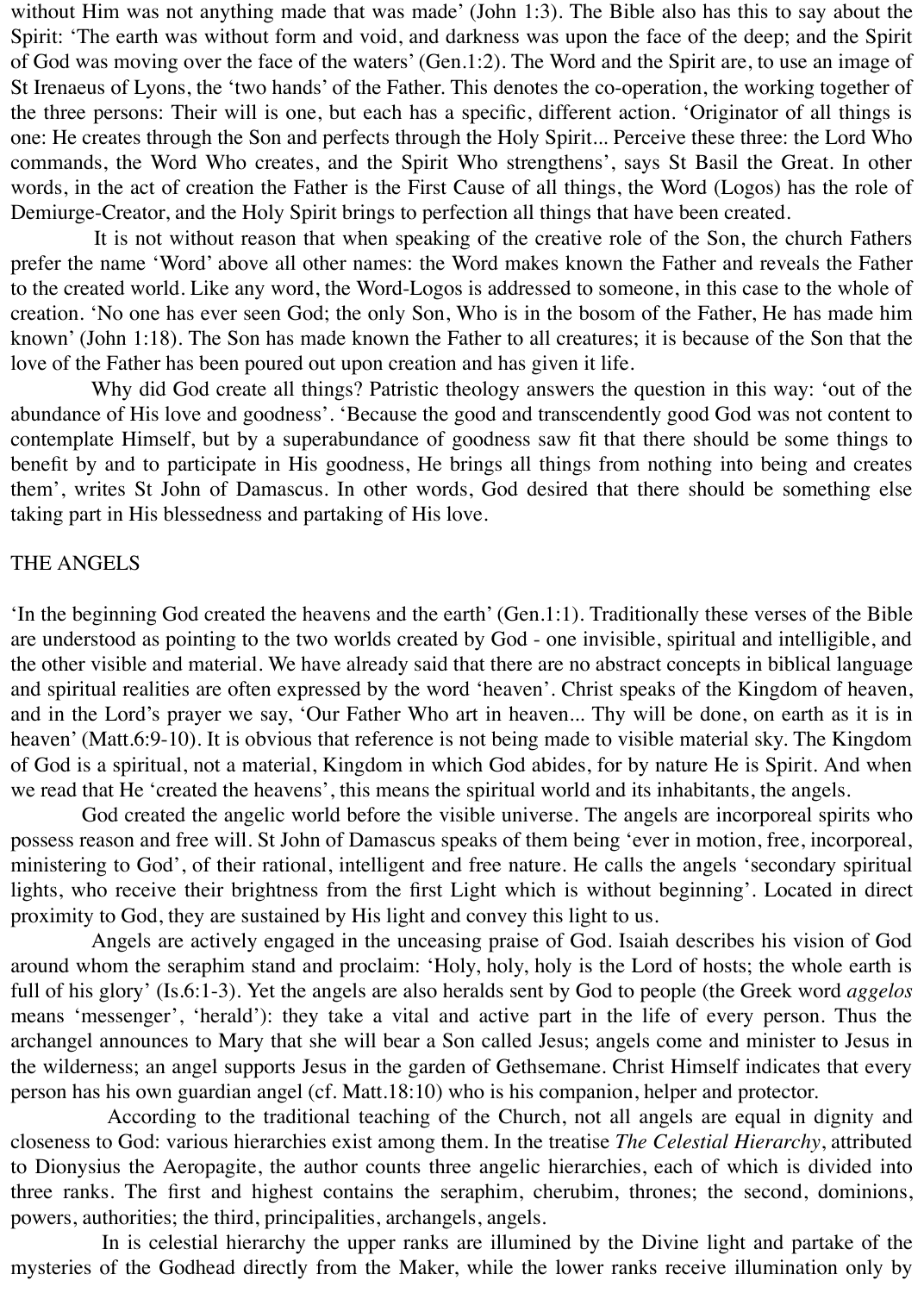devolution through the higher ranks. According to Dionysius, the angelic hierarchy finds its continuation and reflection in the ecclesiastical hierarchy of sacraments, clergy and the faithful. Thus, the ecclesiastical hierarchy partakes of the Divine mystery through the mediation of the celestial hierarchy. Biblical tradition speaks of the number of angels in general terms: there are a 'thousand thousands and ten thousand times ten thousand'. The angels certainly outnumber human beings. St Gregory of Nyssa sees in the image of the lost sheep the entire human race, while he takes the ninety-nine sheep who stayed in the hills to be the angels.

## THE ORIGIN OF EVIL

At the dawn of creation, before God made the visible world, but after the creation of the angels, there was a great catastrophe, of which we have knowledge only by its consequences. A group of angels opposed itself to God and fell away from Him, thereby becoming enemies of all that was good and holy. At the head of this rebellion stood Lucifer, whose very name (literally meaning 'light-bearing') indicates that originally he was good. By his own will he changed from his natural state into one which was unnatural; he opposed himself to God and fell away from good into evil. Lucifer, also called the devil (Greek *diabolos* - 'divider', 'separator', 'slanderer'), belonged to one of the highest ranks in the angelic hierarchy. Together with him other angels also defected, as the Book of Revelation tells us metaphorically: 'And a great star fell from heaven, blazing like a torch... and a third of the stars was struck, so that a third of their light was darkened' (Rev.8:10, 12). Some commentators therefore say that along with the morning star a third of the angels fell away.

 By exercising their own free will the devil and his demons found themselves in darkness. Every reasonable living creature, whether angel or human being, possesses free will: the right to choose between good and evil. Free will is the property of everyone so that we can, by practising good, become an ontological part of that good. In other words, goodness was never meant to be granted externally to us but must become our very own possession. If God imposed goodness as a necessity or an inevitability, then no one could ever become a perfectly free person. 'Nobody has ever become good by force', says St Symeon the New Theologian. Through unceasing growth in virtue the angels were meant to ascend to the plenitude of perfection, to the point of utter assimilation to the God of supreme goodness. Yet some of them chose to reject God and thereby sealed their own fate and the fate of the universe, which from that moment onwards became an arena for two contending polar (yet not equal) principles and powers: the Divine and the demonic, God and the devil.

 The problem of the origin of evil has always been a challenge for Christian theology as it has often had to contend with overt or hidden manifestations of dualism. According to some dualistic sects, the entirety of being is made up of two realms which have forever existed together: the kingdom of light filled with many good aeons (angels), and the kingdom of darkness, filled with evil aeons (demons). Spiritual reality is subject to the god of light, while the god of darkness (Satan) has unlimited dominion over the material world. Matter itself is a sinful and evil entity: the humans should by all means possible mortify their bodies in order to be liberated from matter and return to the non-material world of good.

 Christian theology viewed the nature and origin of evil differently. Evil is not a primeval essence that is coeternal and equal to God; it is a falling away from good, it is a revolt against good. In this sense it would be wrong to call evil a 'substance', as it does not exist in its own right. As darkness or shadow are not independent beings but are simply the absence or lack of light, so evil is merely the absence of good. 'Evil', writes St Basil the Great, 'is not a living and animated substance, but a condition of the soul which is opposed to virtue and which springs up in the slothful because of their falling away from Good. Do not, therefore, contemplate evil from without; and do not imagine some original nature of wickedness, but let each one recognize himself as the first author of the vice that is in him'.

 God did not create anything evil: both angels and humans, as well as the material world, are good and beautiful by nature. However, rational creatures, possessing free will, can direct their freedom against God and thereby engender evil. This is precisely what happened: the light-bearing morning star (Lucifer),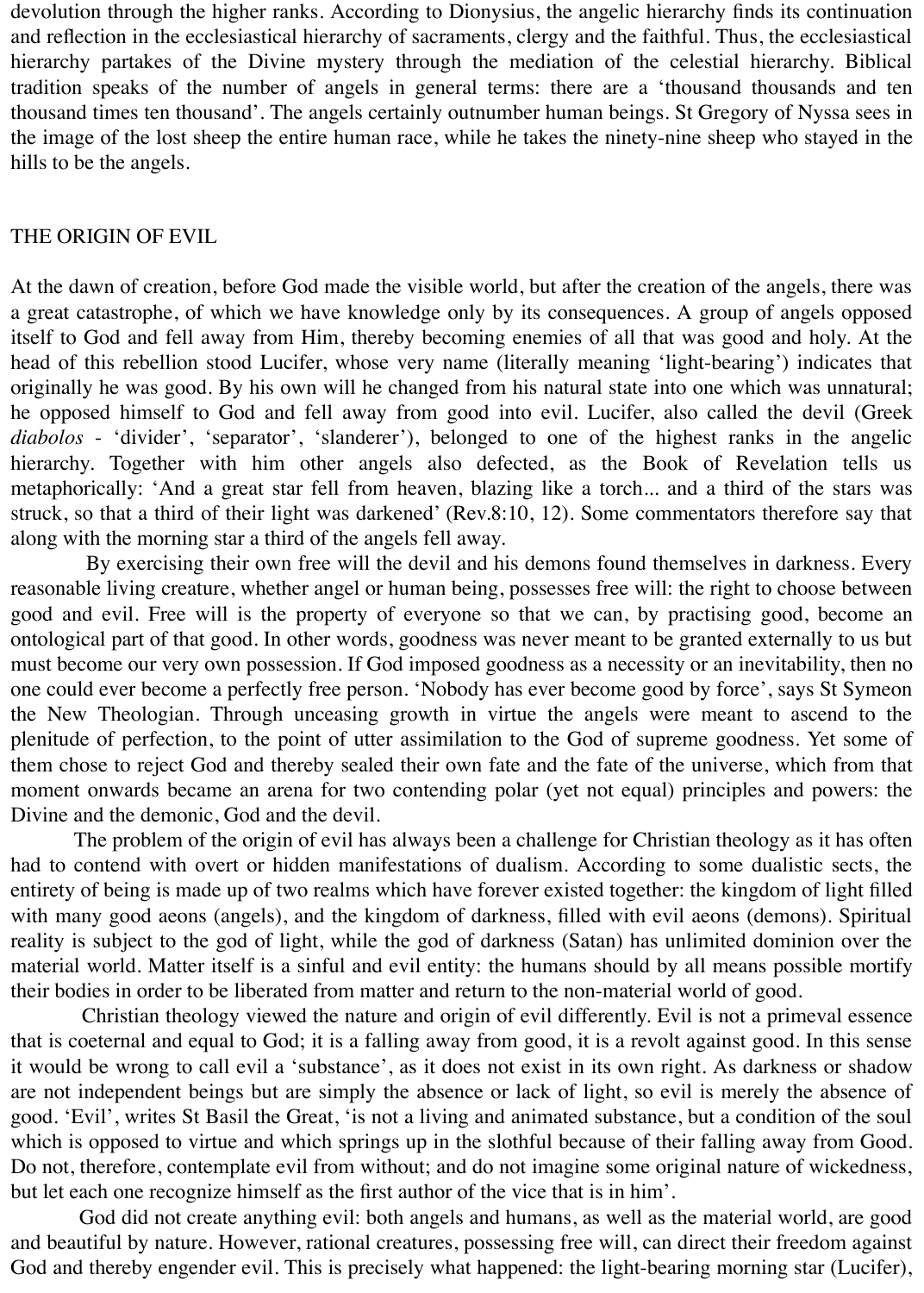originally created good, abused his freedom, defaced his own virtuous nature and fell away from the Source of goodness.

#### AN EVIL-DOER

Without intrinsic substance or being, evil materialized into an active agent of destruction when it was 'hypostasized', that is, when it became a reality in the form of the devil and the demons. Fr Geogres Florovsky speaks of evil as 'nothingness', as 'a pure negation, a privation or a mutilation'. Evil is primarily a lack, an absence of goodness. Compared with the Divine being, the operation of evil is illusory and imagined: the devil has no power where God does not allow him to operate.

 Yet, as being a slanderer and a liar, the devil uses falsehood as his main weapon: he deceives his victim into believing that within his hands are concentrated great power and authority. The truth is that he does not have this power at all. As Vladimir Lossky emphasizes, in the Lord's Prayer we do not ask God to deliver us from a general evil, but to deliver us from *the evil one*, from the evil-doer, a concrete person that embodies evil. This 'evil-doer', whose nature was originally good, is the bearer of that deadly nonbeing, non-life, which leads to his own death and the death of his victim.

 Most assuredly, God is not a party to evil, yet evil is somehow under His control: it is God Who sets the boundaries in which evil can operate. As the opening of the book of Job shows, there is a certain direct and personal relationship between God and the devil (cf. Job 1-2); the nature of this relationship is, however, unknown to us. According to the mysterious ways of His Providence, and for purposes of edification, God allows evil to act as a means of setting people aright. This is evident from those parts of Scripture where God is recorded as visiting evil upon people: thus God hardened the heart of Pharaoh (Ex.4:21; 7:3; 14:4); God visited Saul with an evil spirit (1 Sam.16:14; 19:9); God gave the people 'statutes that were not good' (Ezek.20:25); God gave the people up to 'impurity', 'dishonourable passions' and a 'base mind' (Rom.1:24-32). In all of these instances it is not God Who is the source of evil: in possessing utter power over both good and evil, God can allow evil to operate in order to transform it into a source of virtue and to direct it towards good consequences. He can also use it to deliver people from a yet greater evil.

 The obvious question still remains: why does God allow evil and the devil to exist? Why does He permit evil? St Augustine confessed that he could not answer this question: 'I am unable to penetrate the depths of this ordinance and I confess that it is beyond my powers', he wrote. St Gregory of Nyssa answered the question in a more optimistic manner: God permits the devil to act for a certain time only, yet there will come a time when evil will be 'finally obliterated by the long cycle of ages' and when 'nothing outside of good will remain, but the confession of Christ's lordship will be unanimous even from the demons'. The belief in the final restoration of the demons and the devil into their initial state was held also by St Isaac of Nineveh, as well as by some other early church writers. However, this opinion has never become a magisterial teaching of the Church.

 The Church knows that evil is neither co-eternal with God nor equal to Him. That the devil rebelled against God and even became the king and ruler of hell does not mean that his kingdom will last for ever. On the contrary, Christian eschatology, as we shall see later, is profoundly optimistic and strongly holds faith in the final victory of good over evil, God over the devil, Christ over the Antichrist. Yet, what this victory will entail and what the final outcome of the existence of evil will be still remains unclear in Christian teaching. Pondering on this, the human mind once more falls silent in the presence of the mystery, powerless to delve into the depths of Divine destinies. As God says in the book of Isaiah, 'My thoughts are not your thoughts, neither are your ways My ways' (Is.55:8-9 in Septuagint translation).

#### THE UNIVERSE

According to the Old Testament, the visible world was created in six days. It is difficult to imagine that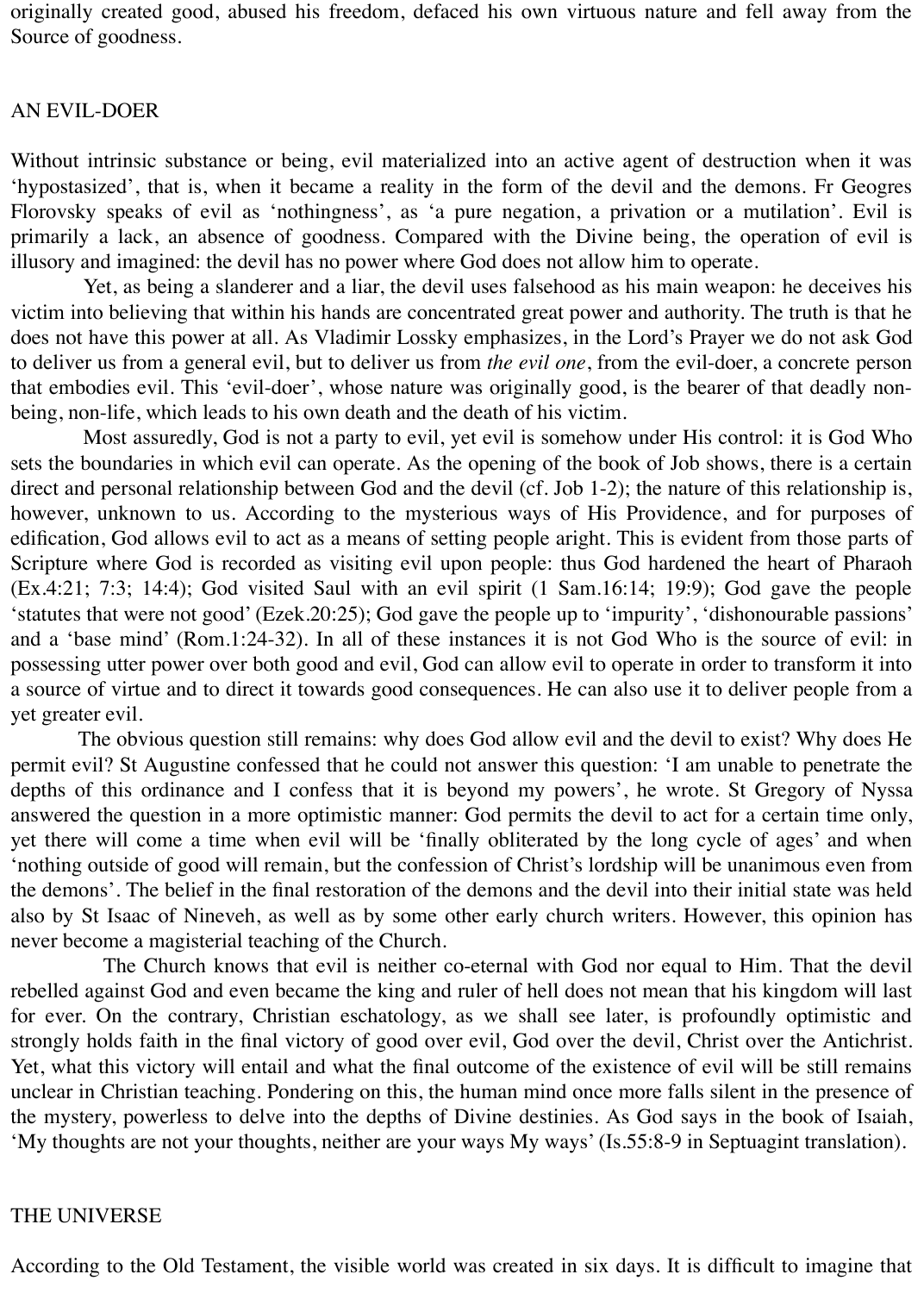reference is being made to a conventional six-day period. The biblical six days of creation are not six ordinary days but rather six consecutive stages which unfold gradually to form the epic picture of the great Artist.

 The biblical account of creation opens with the words, 'In the beginning' (Gen.1:1), a phrase also used by St John the Theologian to describe the eternal existence of the Word of God (John 1:1). This 'beginning' therefore refers to what had existed before time began. It is not yet finite time: it is infinite eternity, from whic time is to be born. The 'beginning' is that first reality which links time with eternity, since from the moment when time is set into motion the universe must subject itself to its laws. According to the laws of time, the past is already over, the future is yet to come, and the present exists as an elusive and forever fleeting second which ends once it has hardly begun. And although time appears simultaneously with the universe, that timeless 'beginning' when the universe was poised to begin but not yet began, is a pledge of the fact that creatin has been allied with eternity and that upon the completion of its history will once again become part of eternity.

 Eternity is the absence of time; outside of time there is no temporal being, but an eternal being, a supra-being. The universe, which has been called out of non-being into temporal being through the creative word of God, will not disappear at the end of time, it will not slide away into non-being, but will become part of the supra-being; it will become eternal. Biblical revelation, however, puts the universe in the perspective of both time and eternity, so that even when time disintergates the universe will remain. Time is an icon of eternity and time will be sublimated into eternity, while the universe will be transformed into the kingdom of the age to come.

 'In the beginning God created the heavens and the earth. The earth was without form and void, and darkness was upon the face of the deep; and the Spirit of God was moving over the face of the waters' (Gen.1:1-2). Other ancient translations of the Old Testament present the earth as 'empty and nothing' (Theodotiones), or 'idle and indistinguishable' (Simmachus); that is, as a formless pre-matter out of which the world was to be created. The 'earth' of the first day is, to use St Philaret of Moscow's expression, an 'astonishing emptiness', a chaotic primary substance containing the pledge of future beauty and cosmic harmony. The 'darkness' and the 'deep' underscore the disorganization and formlessness of matter, while the water denotes its plasticity. It is said that the Holy Spirit was 'moving', fluttering over the water. Elsewhere in the Bible this same verb is used to signify the hovering of birds over the nest of their young: 'The eagle stirs up its nest and flutters over its young, spreading out its wings, catching them, and bearing them on its pinions' (Deut.32:11). The Holy Spirit, as a loving mother, protects and animates the material world, 'fluttering' over it and breathing into it the 'spirit of life'.

#### THE SIX DAYS OF CREATION

'And God said, "Let there be light"; and there was light. And God saw that the light was good' (Gen.1:3- 4). The light of the first day is neither sunlight nor moonlight (these appeared on the fourth day), but is the light of the Godhead reflected in created being. The words 'said' and 'saw' are anthropomorphisms and both have profound meaning. The term 'said' points to the operation of the Word of God, while 'saw that it was good' indicates the state of perfection to which material creation is brought by the Holy Spirit. These biblical expressions point to the consciousness and the expediency of God's creative activity, to the Artist's satisfaction that the Cosmos which He has created is truly beautiful.

 On the second day God created the 'firmament', an expanse possessing firmness and stability. On the third day He formed the dry land and the sea, separating one from the other. On the fourth day He made the sun, the moon and the other lights: it was from this moment that the mechanism of the day was put into motion, the rhythmic changing cycle of day and night. On the fifth day, at God's command, the waters brought forth fish and creeping things, while the air became the habitation of the birds. Finally, on the sixth day appeared the animals and humanity.

We shall not compare the biblical story of creation with modern scientific theories of the origin of the universe. The protracted dialogue between science and theology has not yet come to any definitive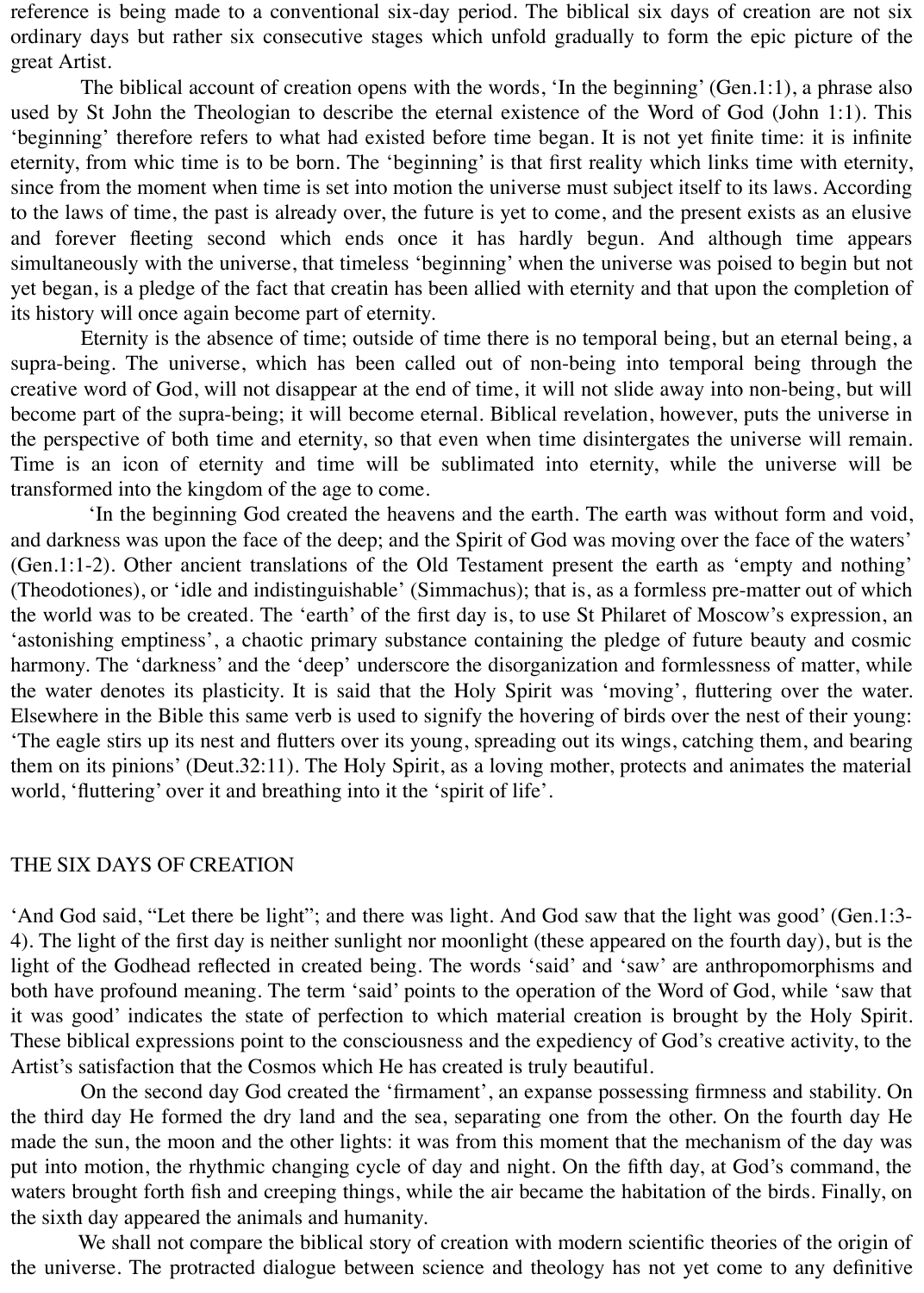conclusions about the connections between biblical revelation and scientific developments. It is, however, very clear that the Bible does not aim to present a scientific account of the origin of the universe, and it is rather naive to polemicize on the biblical narrative understood in its literal sense. Sacred Scripture regards all of history from the perspective of an interrelationship between the human and the divine. The authors of biblical stories often use metaphorical and symbolic language and they often rely on the scientific knowledge of their own time. This, however, does not diminish the significance of the Bible as a book through which God speaks to humanity and reveals God in all His creative power.

 The universe as created by God is a book which reveals the Creator to those who can read it. Those of no faith, when observing the material world, cannot see in it the reflection of a higher nonmaterial Beauty; for them the world contains nothing miraculous, everything is natural and conventional. But for the believers, the beauty and harmony of the universe is a most powerful testimony to the existence of God, the Creator of all. St Anthony, the fourth-century Egyptian hermit, was once visited by a famous philosopher and was asked: 'Father, how can you endure to live here, deprived as you are of all consolation from books?' Anthony answered: 'My book, O philosopher, is the nature of created things, and whenever I wish I can read in it the works of God'. THE HUMAN PERSON

Human beings constitute the crown of creation, the peak of the creative process of the Divine Trinity. Before creating Adam, the three Persons took counsel together: 'Let Us make man in Our own image, after Our likeness' (Gen.1:26). The 'Pre-eternal Counsel' of the Three was necessary first because humans were a higher creature with reason, will, and dominion over the visible world, and second, because, being free and independent, humanity would break the commandment and fall away from the bliss of Paradise. The Son's sacrifice on the Cross would then be required to show humans the way back to God. In creating human beings God knew their subsequent destiny, for nothing is hidden from the gaze of God Who sees the future as much as He sees the present.

 God formed Adam 'of dust from the ground', that is, from matter. Thus he was flesh of the flesh of the earth from which he was moulded by the hands of God. Yet God also 'breathed into his nostrils the breath of life; and man became a living being' (Gen.2:7). Being material or earthly, Adam received a Divine principle, a pledge of his communion with the Divine being. 'The breath of life' can be taken to mean the Holy Spirit. The human person partakes of the divine nature by the very act of creation and is thereby utterly different from other living beings: he does not simply assume a higher position in the hierarchy of animals but is a 'semi-god' set over the animal kingdom. The church Fathers call the human being a 'mediator' between the visible and invisible worlds, a 'mixture' of both worlds.

 As the heart of the created world, combining within himself both the spiritual and the corporeal, the human being in a certain sense surpasses the angels. It was not the angel but the human being who was created by God in His own image. And it was not angelic, but human nature, that was assumed by God in the Incarnation.

### IMAGE AND LIKENESS

'So God created man in His own image, in the image of God He created him; male and female He created them' (Gen.1:27). Because a solitary egocentric monad is incapable of love, God created not a unit but a couple with the intention that love should reign among people. And because the love of the couple is not yet the perfection of love and being, God commands: 'Be fruitful and multiply' (Gen.1:28). From two human beings the third, their child, must be born: the perfect family - husband, wife and child, is the reflection of divine love in three Hypostases. Indeed one cannot but notice the affinity of the interchange between the singular and plural when the Bible speaks of God ('Let *Us* make man in *Our* image' - 'God created man in *His* own image') and the singular and plural when it speaks of humans ('created him' - 'created them'). This interchange emphasizes the unity of the nature of the human race even when there is a distinction between the hypostases of each individual person.

The theme of image and likeness is central to Christian anthropology: to a greater or lesser extent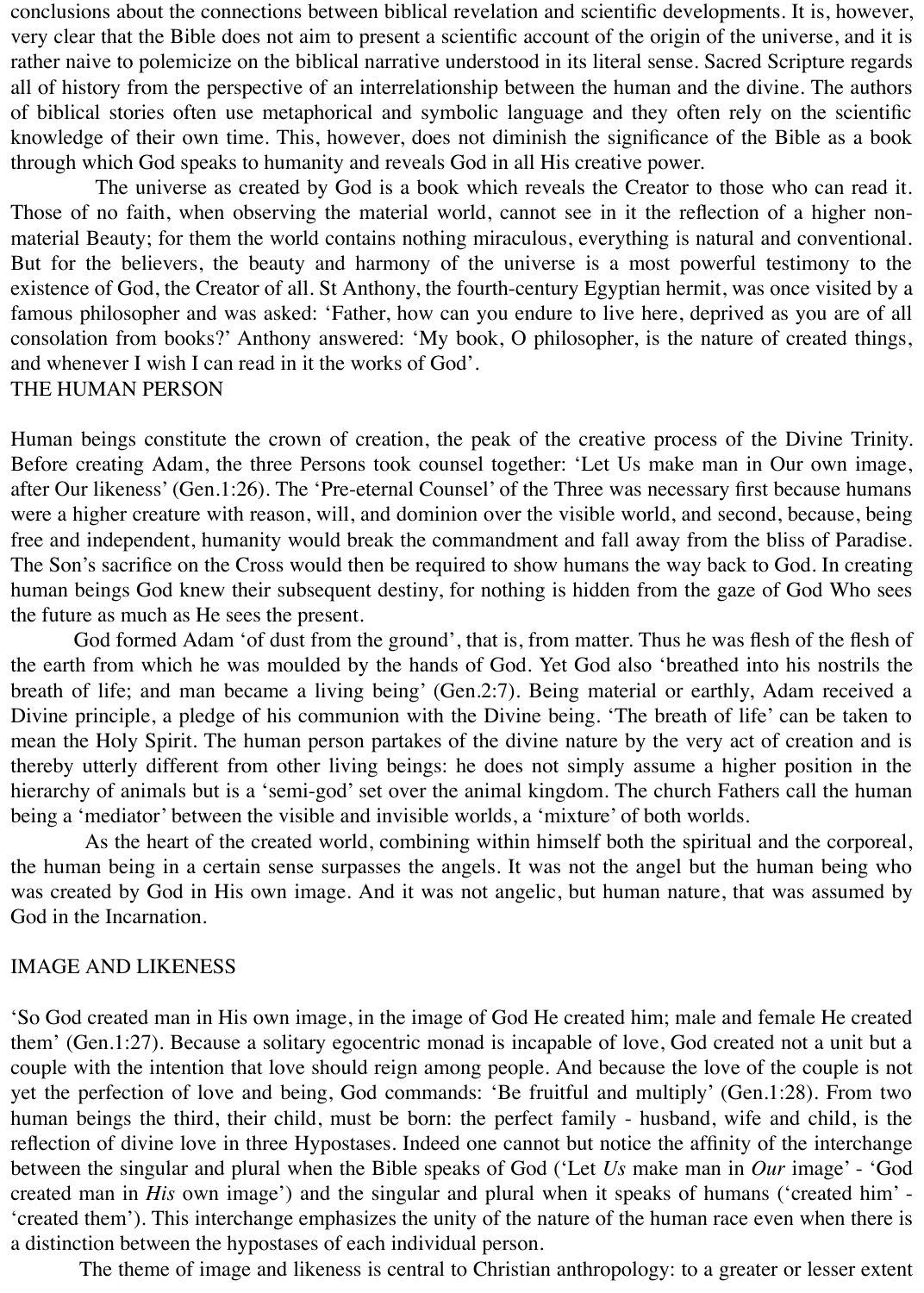it was addressed by nearly all early church writers. The Fathers of the Church usually equated 'the image of God' to the rational and spiritual nature of the human person. 'What is *after the image* if not our intellect?' asks St John of Damascus. 'We are created in the image of the Maker, we possess reason and the faculty of speech, which comprise the perfection of our nature', writes St Basil the Great.

 'The image of God' has been understood by some Fathers as our free will and self-determination. 'When God in His supernal goodness creates each soul in His own image, He brings it into being endowed with self-determination', says St Maximus the Confessor. God created the person absolutely free: in His love He wishes to force him neither into good nor evil. In return, He does not expect from us blind obedience but love. It is only in our being free that we can be assimilated to God through love for Him.

 Other Fathers identified as 'the image of God' the human person's immortality, his dominant position in the world and his striving towards good.

 Our ability to create, as the reflection of the creative ability of the Maker Himself, is also regarded as being 'in God's image'. God is the 'worker': 'My Father is working still, and I am working', says Christ (John 5:17). The human person was also commanded to 'till' the garden of Eden (Gen.2:15), that is, to labour in it and to work the land. While the human person is unable to create *ex nihilo* ('out of nothing'), he can create from material given to him by God, and this material is the entire earth, over which he is lord and master. The world has no need to be improved by people; rather, humans themselves need to apply their creative abilities in order to be assimilated to God.

 Some church Fathers distinguish 'image' from 'likeness' by identifying the image as that which had been originally fixed by the Creator in the human person, and the likeness as that which is to be attained through a life of virtue: 'The expression *according to the image* indicates that which is reasonable and endowed with free will, while the expression *according to the likeness* denotes assimilation through virtue, in as far as this is possible' (St John of Damascus). The human person is called upon to realize all of his creative abilities in 'tilling' the world, in creativity, in virtue, in love, so that he can be assimilated to God. For, as St Gregory of Nyssa says, 'the limit of a life of virtues is the assimilation of God'.

### SOUL AND BODY

All ancient religious tradition maintain that humans are composed of both material and spiritual elements; but the correlation between the two has been understood in different ways. The dualistic religions view matter as originally evil and hostile towards humanity: the Manichaeans even believed that Satan was the maker of the material world. Classical philosophy regards the body as a prison in which the soul is kept captive or incarcerated. Indeed Plato deduces the word *soma* (body) from *sema* (tombstone, tomb): 'Many people believe that the body is like a tombstone concealing the soul buried beneath it in this life... The soul endures punishment... while the flesh does duty as its fortress so that it can be healed, while located in the body as in a torture chamber'.

 The ancient Indian philosophies speak of the transmigration of souls from one body to another, even from a human being to an animal (and *vice versa*). The doctrine of *metempsychosis* (reincarnation) was rejected by early church tradition as incompatible with divine revelation. It was proclamed senseless and erroneus on the basis of the assertion that a human being, who possesses reason and free will, cannot be transformed into an unintelligible animal, since all intelligible being is immortal and cannot disappear. Moreover, what is the point of someone's being punished for sins committed in an earlier life if he does not know why he has to endure it (after all, it is impossible to recollect one's previous 'existence')?

 The church Fathers, basing themselves on Scripture, teach that the soul and the body are not foreign elements united temporarily in the individual, but are bestowed simultaneously and for all time in the very act of creation: the soul is 'betrothed' to the body and is inseparable from it. Only the totality of soul and body together comprises a complete personality, a hypostasis. St Gregory of Nyssa calls the unbreakable link between soul and body an 'inclination of affection', 'commixture', 'community', 'attraction' and 'acquaintance', which are preserved even after death. Such a concept is far removed from Platonic and Eastern dualism.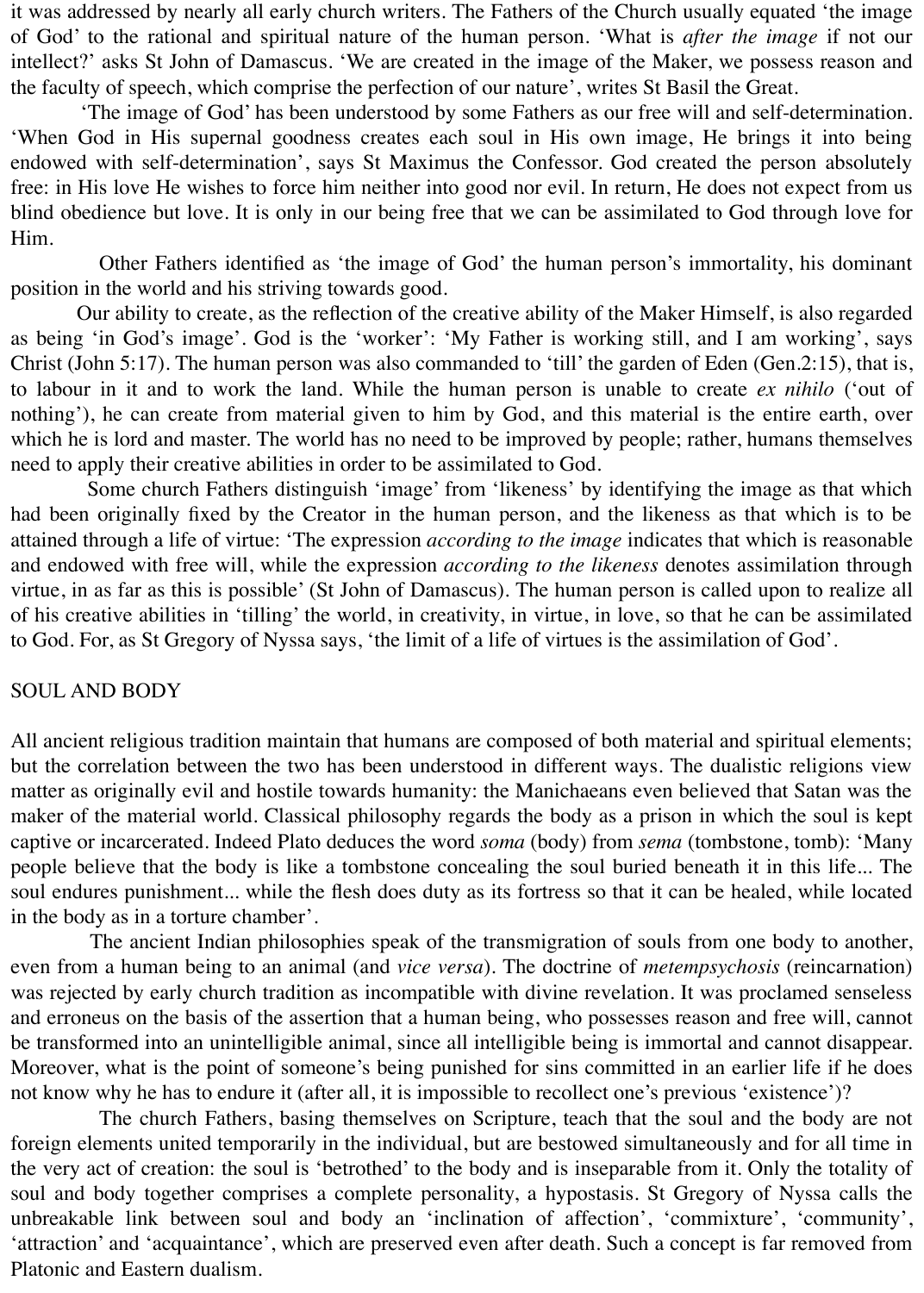Christianity is quite falsely accused of preaching that the flesh should be despised and the body be treated with contempt. A contempt for the flesh was held by a number of heretics (the Gnostics, Montanists, Manichaeans), as well as by some Greek philosophers, the views of whom were subjected to rigorous criticism by church Fathers. In Christian ascetical literature, whenever we encounter questions of enmity between flesh and spirit - beginning with St Paul: 'For the desires of the flesh are against the spirit, and the desires of the spirit are against the flesh' (Gal.5:17) - they concern *sinful* flesh as the totality of passions and vices and not the body in general. Also, when we read in monastic sources of the 'mortification of the flesh', this is about the putting to death of sinful proclivities and 'lusts of the flesh', not contempt for the body as such. The Christian ideal is not to debase the flesh, but to purify it and transfigure it, to liberate it from the consequences of the Fall, to return it to its primordial purity and make it worthy of assimilation to God.

 Christian tradition has always held an exceptionally elevated view of the human person. What is a human being from the point of view of an atheist? An ape, only with more developed abilities. What is a human being as perceived by a Buddhist? One of the reincarnations of the soul, which before its abode in a human body could have existed in a dog or a pig, and which following bodily death could again find itself within an animal. Buddhist teaching denies the very concept of personal existence: the human being is regarded not as the totality of body and soul, but as a type of transient stage in the wandering of the soul from body to body.

 Christianity alone presents an exalted image of the human being. In Christianity each of us is regarded as a personality, a person created in the image of God, an icon of the Creator.

 When God created human nature, He created it not only for us but also for Himself, since He knew that one day He would Himself become a human being. Thus, He fashioned something adequate to Himself, something possessing an infinite potential. St Gregory Nazianzen calls the human person a 'created god'. The human person is called to become god. In his potential man is a *god-man*.

## PRIMORDIAL HUMANITY BEFORE THE FALL

Materialists claim that in the early developmental stages of the human race people were like animals and led a bestial way of life: they neither knew God nor did they possess concepts of morality. Opposed to this are the Christian beliefs in the bliss of the first humans in Paradise, their subsequent fall and their eventual expulsion from Eden.

 According to the Book of Genesis, God creates Adam and brings him into Paradise, where he lives in harmony with nature: he understands the language of the animals, and they obey him; all of the elements are subject to him as if to a king.

 God brings to Adam all of the animals 'to see what he would call them; and whatever the man called every living creature, that was its name' (Gen.2:19). Adam gives a name to every animal and bird a name: by doing so he demonstrates his ability to know the meaning, the hidden *logos* (reason) of every living creature. By giving Adam the right to name to the whole of creation, God brings him into the very heart of His creative process and calls him to co-creativeness, to co-operation.

 God brings the primordial man into existence to be a priest of the entire visible creation. He alone of all living creatures is capable of praising God verbally and blessing Him. The entire universe is entrusted to him as a gift, for which he is to bring a 'sacrifice of praise' and which he is to offer back to God as 'Thine own of Thine own'. In this unceasing eucharistic offering lies the meaning and justification of human existence. The heavens, the earth, the sea, the fields and mountains, the birds and the animals, indeed the whole of creation assign humans to this high priestly ministry in order that God may be praised through their lips.

 God allows Adam and Eve to taste of all the trees of Paradise, including the tree of life which grants immortality. However, He forbids them to taste of the tree of the knowledge of good and evil because 'to know evil' is to become party to it and to fall away from bliss and immortality. Adam is given the right to choose between good and evil, even though God makes him aware of the correct choice and warns him of the consequences of falling from grace. In choosing evil, Adam falls away from life and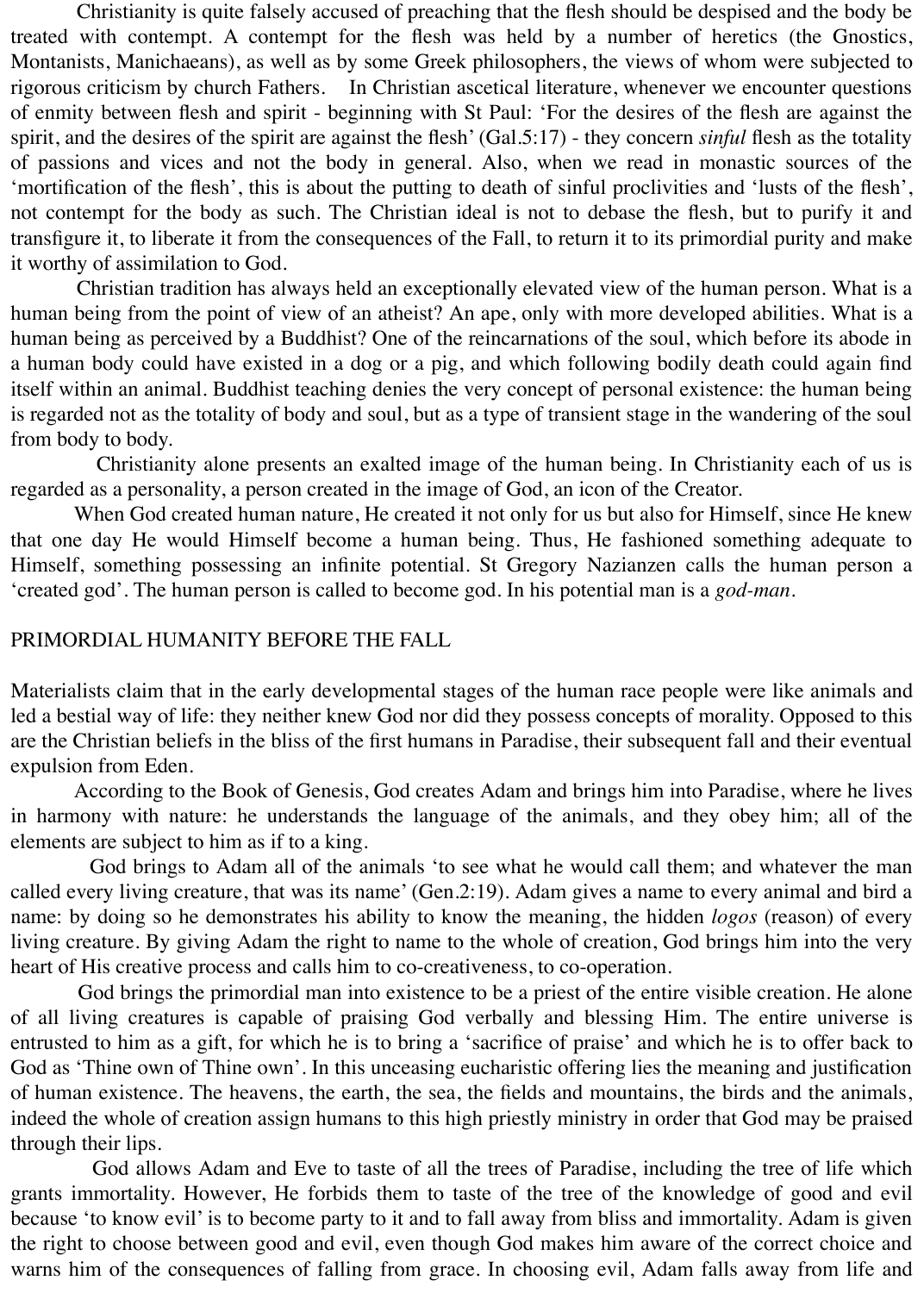'dies a death'; in choosing good, he ascends to perfection and attains the highest goal of his existence.

## THE FALL

The biblical story of the Fall prefigures the entire tragic history of the human race. It shows us who we were and what we have become. It reveals that evil entered the world not by the will of God but by fault of humans who preferred diabolical deceit to divine commandment. From generation to generation the human race repeats Adam's mistake in being beguiled by false values and forgetting the true ones - faith in God and verity to Him.

 Sin was not ingrained in human nature. Yet the possibility to sin was rooted in the free will given to humans. It was indeed freedom that rendered the human being as an image of the Maker; but it was also freedom that from the very beginning contained within itself the possibility to fall away from God. Out of His love for humans God did not want to interfere in their freedom and forcibly avert sin. But neither could the devil force them to do evil. The sole responsibility for the Fall is borne by humans themselves, for they misused the freedom given to them.

 What constituted the sin of the first people? St Augustine believes it to be disobedience. On the other hand, the majority of early church writers say that Adam fell as a result of pride. Pride is the wall that separates humans from God. The root of pride is egocenticity, the state of being turned in on oneself, self-love, lust for oneself. Before the Fall, God was the only object of the humans' love; but then there appeared a value outside of God: the tree was suddenly seen to be 'good for food', 'a delight to the eyes', and something 'to be desired' (Gen.3:6). Thus the entire hierarchy of values collapsed: my own 'I' occupied the first place while the second was taken by the object of 'my' lust. No place has remained for God: He has been forgotten, driven from my life.

 The forbidden fruit failed to bring happiness to the first people. On the contrary, they began to sense their own nakedness: they were ashamed and tried to hide from God. This awareness of one's nakedness denotes the privation of the divine light-bearing garment that cloaked humans and defended them from the 'knowledge of evil'. Adam's first reaction after committing sin was burning sensation of shame. The second reaction was his desire to hide from the Creator. This shows that he had lost all notion of God's omnipresence and would search for any place where God was 'absent'.

 However, this was not a total rupture with God. The Fall was not a complete abandonment: humans could repent and regain their former dignity. God goes out to find the fallen Adam; between the trees of Paradise He seeks him out asking 'Where are you?' (Gen.3:9). This humble wandering of God through Paradise prefigures Christ's humility as revealed to us in the New Testament, the humility with which the Shepherd seeks the lost sheep. God has no need to go forth and look for Adam: He can call down from the heavens with a voice of thunder or shake the foundations of the earth. Yet He does not wish to be Adam's judge, or his prosecutor. He still wants to count him as an equal and puts His hope in Adam's repentance. But instead of repenting, Adam utters words of self-justification, laying the blame for everything on his wife: 'The woman whom Thou gavest to be with me, she gave me fruit of the tree, and I ate' (Gen.3:12). In other words, 'It was You who gave me a wife; it is You who is to blame'. In turn, Eve lays the blame for everything on the serpent.

 The consequences of the Fall for the first humans were catastrophic. They were not only deprived of the bliss and sweetness of Paradise, but their whole nature was changed and disfigured. In sinning they fell away from their natural condition and entered an unnatural state of being. All elements of their spiritual and corporeal make-up were damaged: their spirit, instead of striving for God, became engrossed in the passions; their soul entered the sphere of bodily instincts; while their body lost its original lightness and was transformed into heavy sinful flesh. After the Fall the human person 'became deaf, blind, naked, insensitive to the good things from which he had fallen away, and above all became mortal, corruptible and without sense of purpose' (St Symeon the New Theologian). Disease, suffering and pain entered human life. Humans became mortal for they had lost the opportunity of tasting from the tree of life.

 Not only humanity but also the entire world changed as a result of the Fall. The original harmony between people and nature had been broken; the elements had become hostile; storms, earthquakes and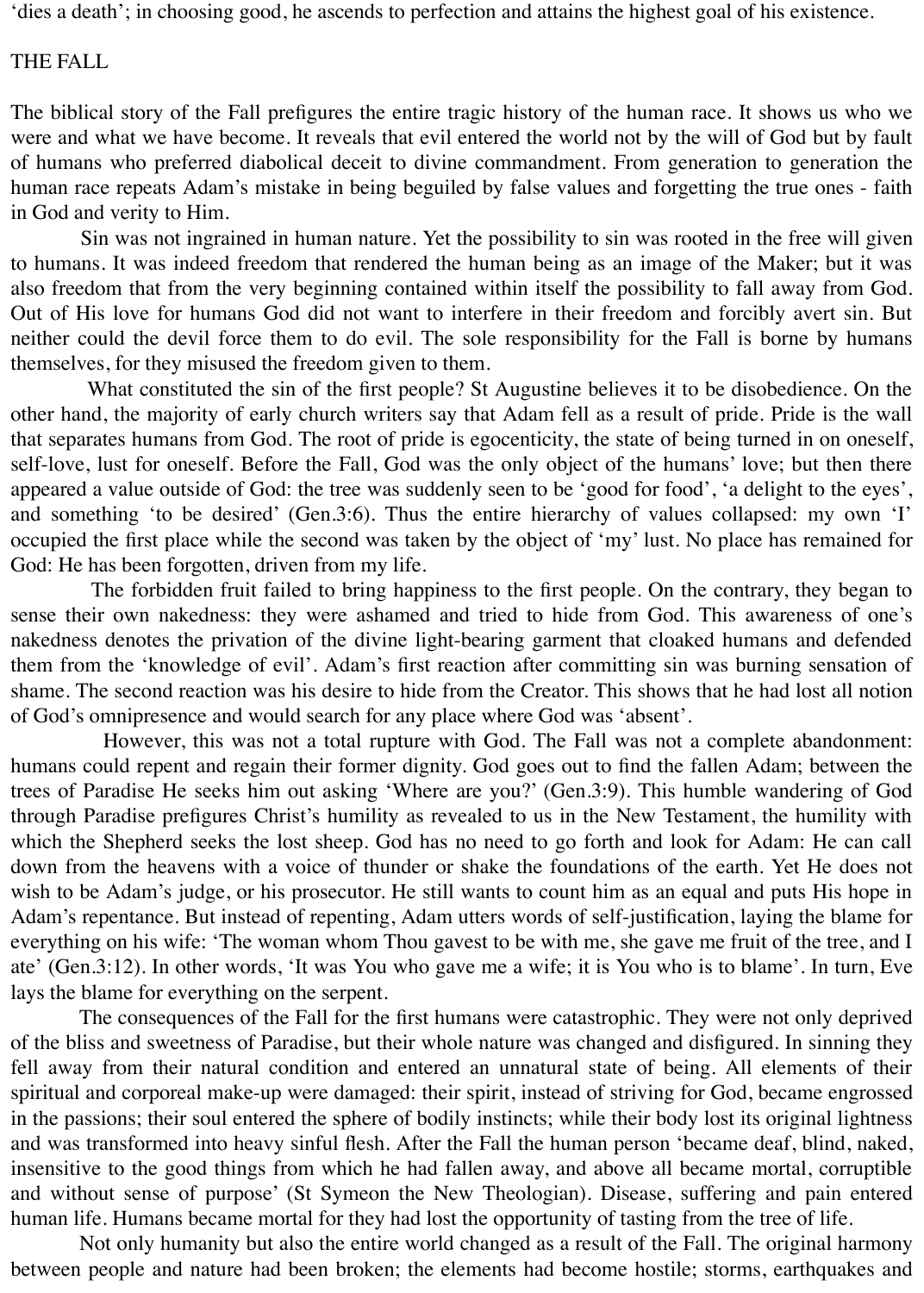floods could destroy life. The earth would no longer provide everything of its own accord; it would have to be tilled 'in the sweat of your face', and would produce 'thorns and thistles'. Even the animals would become the human being's enemy: the serpent would 'bruise his heel' and other predators would attack him (Gen.3:14-19). All of creation would be subject to the 'bondage of decay'. Together with humans it would now 'wait for freedom' from this bondage, since it did not submit to vanity voluntarily but through the fault of humanity (Rom.8:19-21).

### 'ORIGINAL SIN'

After Adam and Eve sin spread rapidly throughout the human race. They were guilty of pride and disobedience, while their son Cain committed fratricide. Cain's descendants soon forgot about God and set about organizing their earthly existence. Cain himself 'built a city'. One of his closest descendants was 'the father of those who dwell in tents and have cattle'; another was 'the father of all those who play the lyre and pipe'; yet another was 'the forger of all instruments of bronze and iron' (Gen.4:17-22). The establishment of cities, cattle-breeding, music and other arts were thus passed onto humankind by Cain's descendants as a surrogate of the lost happiness of Paradise.

 The consequences of the Fall spread to the whole of the human race. This is elucidated by St Paul: 'Therefore as sin came into the world through one man and death through sin, and so death spread to all men because all men sinned' (Rom.5:12). This text, which formed the Church's basis of her teaching on 'original sin', may be understood in a number of ways: the Greek words *ef' ho pantes hemarton* may be translated not only as 'because all men sinned' but also 'in whom [that is, in Adam] all men sinned'. Different readings of the text may produce different understandings of what 'original sin' means.

 If we accept the first translation, this means that each person is responsible for his own sins, and not for Adam's transgression. Here, Adam is merely the prototype of all future sinners, each of whom, in repeating Adam's sin, bears responsibility only for his own sins. Adam's sin is not the cause of our sinfulness; we do not participate in his sin and his guilt cannot be passed onto us.

 However, if we read the text to mean 'in whom all have sinned', this can be understood as the passing on of Adam's sin to all future generations of people, since human nature has been infected by sin in general. The disposition toward sin became hereditary and responsibility for turning away from God sin universal. As St Cyril of Alexandria states, human nature itself has 'fallen ill with sin'; thus we all share Adam's sin as we all share his nature. St Macarius of Egypt speaks of 'a leaven of evil passions' and of 'secret impurity and the abiding darkness of passions', which have entered into our nature in spite of our original purity. Sin has become so deeply rooted in human nature that not a single descendant of Adam has been spared from a hereditary predisposition toward sin.

 The Old Testament writers had a vivid sense of their inherited sinfulness: 'Behold, I was brought forth in iniquity, and in sin did my mother conceive me' (Ps.51:7). They believed that God 'visits the iniquity of the fathers upon the children to the third and the fourth generation' (Ex.20:5). In the latter words reference is not made to innocent children but to those whose own sinfulness is rooted in the sins of their forefathers.

 From a rational point of view, to punish the entire human race for Adam's sin is an injustice. But not a single Christian dogma has ever been fully comprehended by reason. Religion within the bounds of reason is not religion but naked rationalism, for religion is supra-rational, supra-logical. The doctrine of original sin is disclosed in the light of divine revelation and acquires meaning with reference to the dogma of the atonement of humanity through the New Adam, Christ: '...As one man's trespass led to condemnation for all men, so one man's act of righteousness leads to acquittal and life for all men. For as by one man's disobedience many were made sinners, so by one man's obedience many will be made righteous... so that, as sin reigned in death, grace also might reign through righteousness to eternal life through Jesus Christ our Lord' (Rom.5:18-21).

### JESUS CHRIST, THE 'NEW ADAM'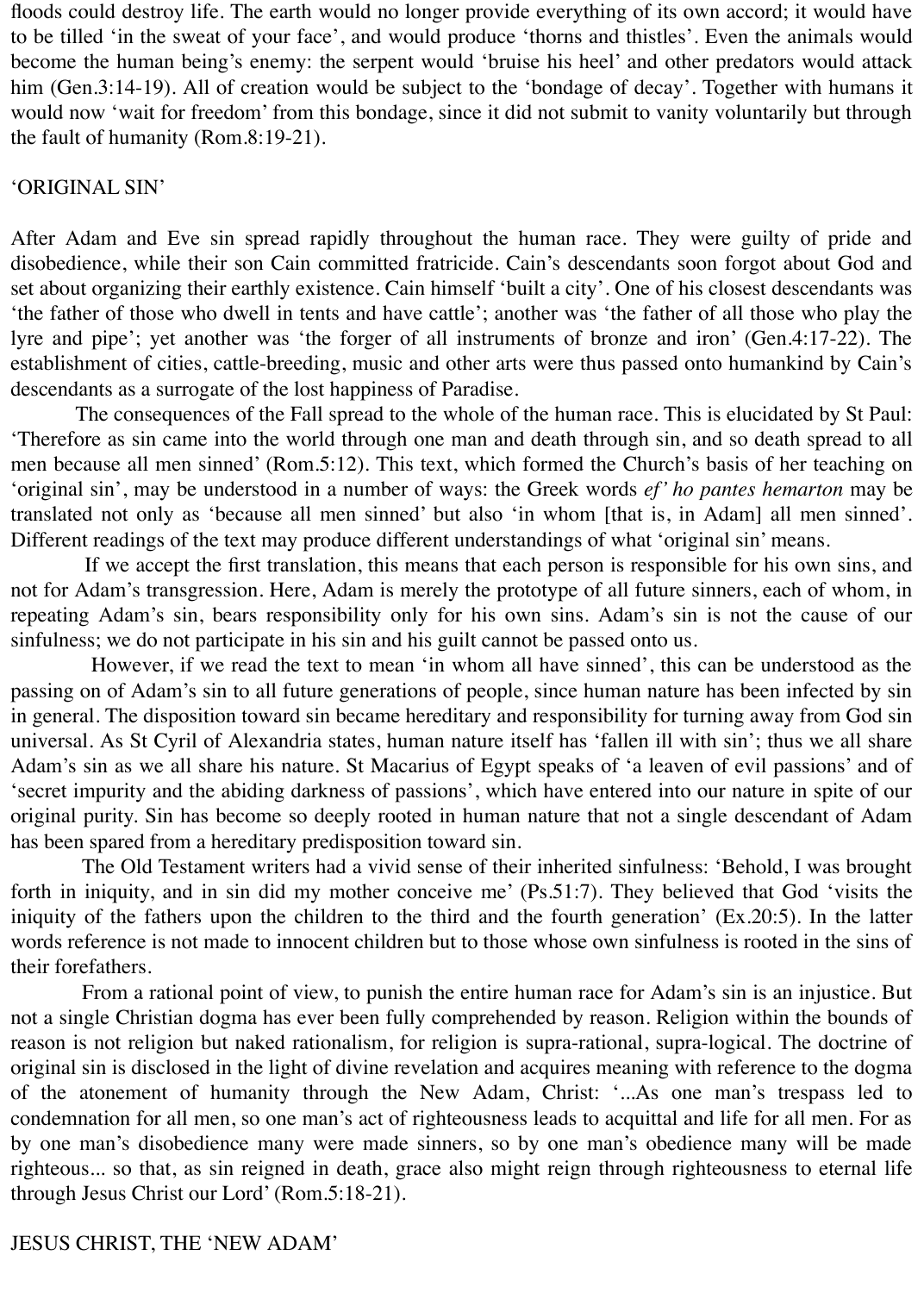The first-created Adam was unable to fulfil the vocation laid before him: to attain deification and bring to God the visible world by means of spiritual and moral perfection. Having broken the commandment and having fallen away from the sweetness of Paradise, he had the way to deification closed to him. Yet everything that the first man left undone was accomplished for him by God Incarnate, the Word-becomeflesh, the Lord Jesus Christ. He trod that path to the human person which the latter was meant to tread towards Him. And if this would have been the way of ascent for the human person, for God it was the way of humble condescension, of self-emptying (*kenosis*).

 St Paul calls Christ the 'second Adam', contrasting Him with the 'first': 'The first man was from the earth, a man of dust; the second man is from heaven' (1 Cor.15:47). This parallelism was developed by St John Chrysostom, who emphasized that Adam was the prototype of Christ: 'Adam is the image of Christ ...as the man for those who came from him, even though they did not eat of the tree, became the cause of death, then Christ for those who were born of Him, although they have done no good, became the bearer of righteousness, which he gave to all of us through the cross'.

 Few people accepted the second Adam or believed in Him when He down to earth. The Incarnate Jesus, Who suffered and was raised, became a 'a stumbling block to Jews and folly [Greek, *skandalon*] to Gentiles' (1 Cor.1:23). Declaring Himself to be God and making Himself equal to God, Jesus scandalize Jews and was accused in blasphemy. As to the Greeks, Christianity was folly for them because Greek thought sought a logical and rational explanation for everything; it was not within its power to know a suffering and dying God. For many centuries Greek wisdom built a temple to 'an unknown God' (Acts 17:23). It was incapable of understanding how an unknowable, incomprehensible, all-powerful, almighty, omniscient and omnipresent God could become a mortal, suffering, weak human person. A God, Who would be born of a Virgin, a God Who would be in swaddling clothes, Who would be put to sleep and be fed with milk: all of this seemed absurd to the Greeks.

 Even among the Christians of the first centuries, the mystery of godmanhood was explained in a different ways. In the second century the Docetists claimed that Christ's human nature was merely transparent: it only *seemed* that He suffered and died on the cross, while God in fact, being passionless, could not suffer at all. The Docetists considered all that was material and corporeal to be evil and could not concede that God had put on sinful and evil flesh, that He had united Himself with dust. The other extreme was that of Arianism which denied Christ's Divinity and reduced the Son of God to the level of created being. How were extremes to be avoided and how was the Church to find a legitimate explanation for the mystery of Christ?

#### THE CHRIST OF THE GOSPELS: GOD AND MAN

In the Gospels Jesus Christ is simultaneously revealed as both God and man: all of His actions and words are those of a human being and nonetheless marked with the divine imprint. Jesus is born like all other children, but from the Holy Spirit and the Virgin rather than from a husband and a wife. Brought into the temple like other infants, He is greeted by a prophet and prophetess who recognize Him as the Messiah. Jesus grows and becomes strong in spirit while living at his parents' home, yet at the age of twelve He sits in the temple among the teachers and utters mysterious words about His Father. Like others, He comes to be baptized in the Jordan, but at the moment of immersion the voice of the Father is heard and the Holy Spirit appears in the form of a dove. Tired from a journey, He sits by a well and asks a Samaritan woman to give Him a drink, yet He neither drinks nor eats when offered food by His disciples. He sleeps in the stern of a boat, but subdues a violent storm after being awaken. Ascending Mount Tabor, He prays to God as any other person, but is transfigured and reveals the light of His divinity to the apostles. At the tomb of Lazarus He mourns the death of a friend, yet at the words 'Lazarus, arise!' He raises him from the dead. Out of fear Jesus prays to His Father to remove the cup of suffering, but surrenders Himself to the Father's will and agrees to die for the life of the world. Finally, He accepts humiliation and crucifixion, and dies on the cross like a criminal, yet on the third day He rises from the tomb and appears to His disciples.

The Gospels speak irrefutably of Christ's godmanhood. We should note that, though inspired by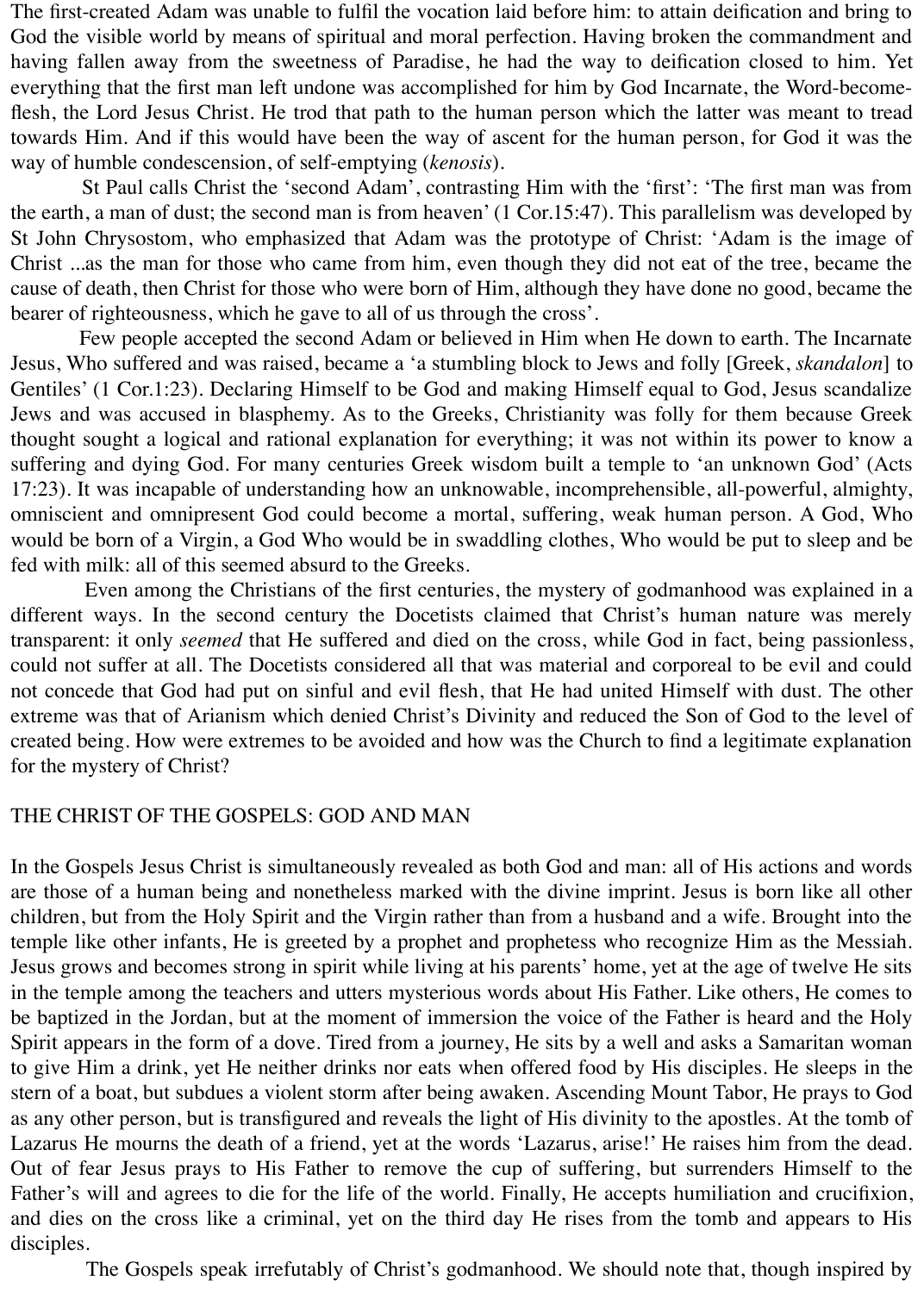God, the Gospels were nevertheless written by living people, each of whom described events as he saw and understood them, or as he heard about them from witnesses. In the four Gospel accounts there are differences in details, but these differences bear testimony not to contradiction but to their unity: had the narratives been absolutely identical, we could conclude that their authors conferred among themselves or copied from each other. The Gospels are testimonies in which each fact is true though set out from different perspectives.

### THE CHRIST OF FAITH: ONE PERSON IN TWO NATURES

The Gospels speak of Christ as both divine and human, and church Tradition was faced with the task of formulating a dogma on the unity of the divinity and humanity in Christ. This dogma was developed in the course of the Christological debates of the fourth to seventh centuries.

 In the second half of the fourth century Apollinarius of Laodicea spoke of the pre-eternal God-Logos Who took human flesh; in his opinion, Christ did not possess a human intellect or soul. In the person of Christ divinity merged with human flesh, which together comprised a single nature. According to the Apollinarian teaching, Christ could not be fully consubstantial with humans as He was wothout a human intellect and soul. He was a 'heavenly man' who had merely assumed a human shell, not a complete earthly human being.

 Diodore of Tarsus and Theodore of Mopsuestia represented a different tendency in Christological thinking. They taught that within Christ there existed two separate, independent natures which related to each other in the following way: God the Logos abided in the man Jesus of Nazareth Whom He had chosen and anointed and with Whom He had 'come into contact' and 'cohabited'. The union of humanity with the Divinity was not absolute but relative: the Logos abided in Christ as in a temple. The earthly life of Jesus, Theodore believed, was the life of a human being in contact with the Logos. God from eternity foresaw the highly virtuous life of Jesus and in view of this elected Him as His organ and as the temple of His divinity. At first, at the moment of birth, this contact was incomplete, but as Jesus grew in spiritual and moral perfection it became fully realized.

 In the fifth century Theodore's disciple, Nestorius, Patriarch of Constantinople, followed his teacher in separating Christ's two natures, making a distinction between the Lord and the 'form of a servant', the temple and the 'One Who lives in it', the Almighty God and the 'man who is worshipped'. Nestorius preferred to refer to the Holy Virgin as *Christotokos* (the Birth Giver of Christ, the Mother of Christ) and not *Theotokos* (the Birth Giver of God, the Mother of God), for, he said, Mary did not give birth to the Divinity. Popular disturbance regarding the term *Theotokos* (the people refused to renounce this attribution of the Virgin Mary whuch had been sanctified by Tradition), together with St Cyril of Alexandria's powerful attack on Nestorianism, led to the convocation in 431 of the Third Ecumenical Council in Ephesus, which formulated (though not definitively) the Church's doctrine on the God-man.

 In speaking about the Son of God, the Council of Ephesus mainly used the terminology of St Cyril, who taught not the 'contact' but the 'union' of the two natures in Christ. At the Incarnation God had appropriated for Himself human nature, while remaining at the same time who He is: although perfect and complete God, He had become a human being in the fullest sense. In order to counteract Theodore and Nestorius, St Cyril constantly asserted that Christ was a single Person, a single Hypostasis. Thus Mary gave birth to the same Person as God the Word. Following this reasoning, St Cyril thought that to renounce the title *Theotokos* would mean to renounce the mystery of the Incarnation of God, for God the Word and Jesus the man are one and the same.

## THE UNITY OF NATURES

By the middle of the fifth century, a new wave of Christological debates became linked with the names of Eutyches, an archimandrite from Constantinople, and his supporter Dioscorus, St Cyril's successor to the episcopal throne of Alexandria. Eutyches spoke in terms of the complete 'merging' of the divinity with the humanity into a 'single incarnate nature of God the Word'. 'I confess that our Lord consisted of two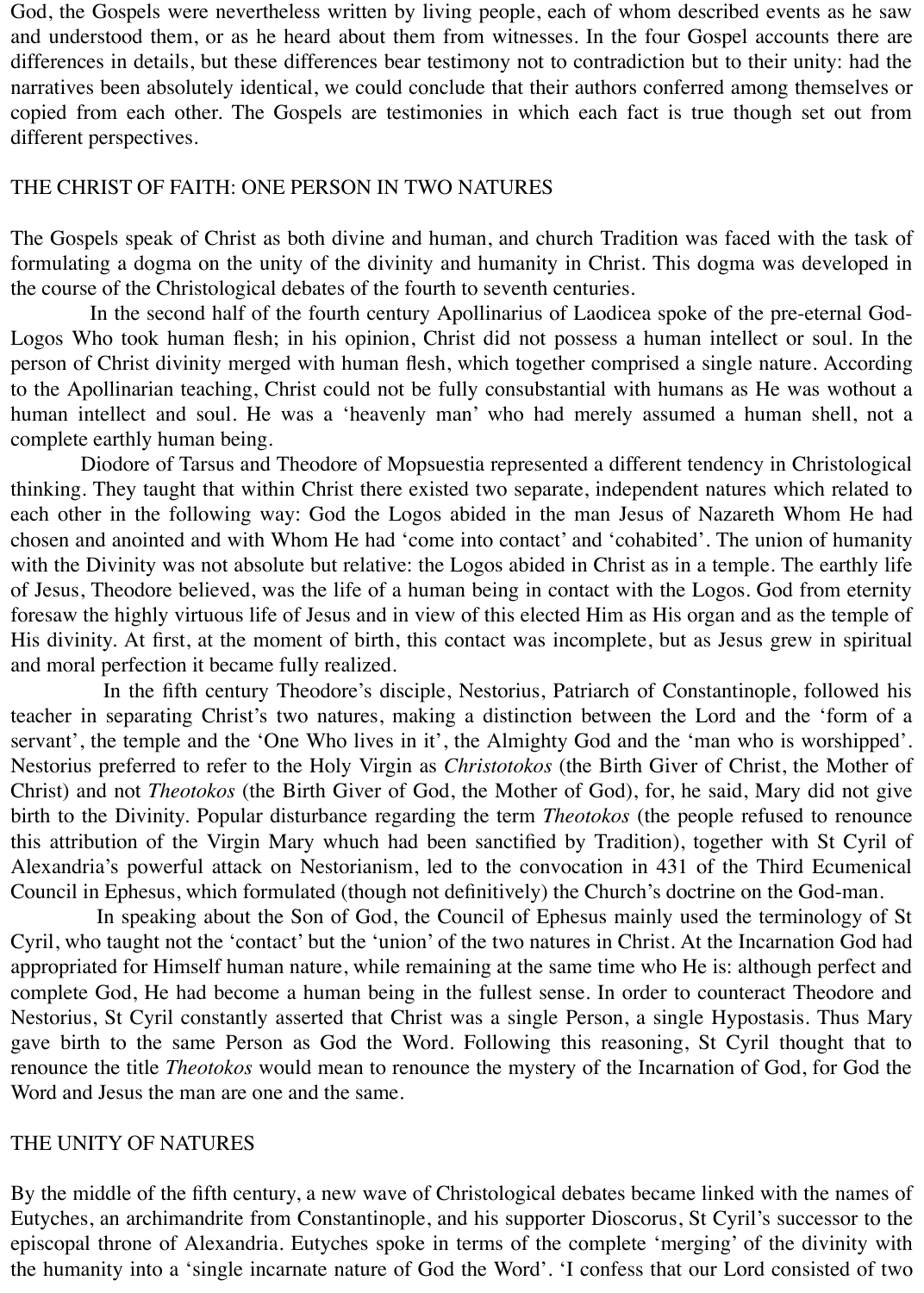natures before the union, but after the union I confess one nature', said Eutyches.

 The Fourth Ecumenical Council, convoked in 451 at Chalcedon, condemned Eutychian Monophysitism and proclaimed the dogma of 'a single hypostasis of God the Word in two natures, divine and human'. According to the Council's teaching, each nature of Christ preserves the fullness of its properties, yet Christ is not divided into two persons; He remains the single hypostasis of God the Word. This belief was expressed in the Council's dogmatic definition: '...We confess one and the same Son, our Lord Jesus Christ, perfect in Divinity, perfect in humanity, truly God, truly human being, with a rational soul and body, consubstantial with the Father in His Divinity and consubstantial with us in His humanity.., one and the same Christ, the Son, the Only-begotten Lord, discerned in two natures without confusion, without change, without division, without separation'.

 These clearly-defined formulas demonstrate the refinement and insight that theological thought had reached in the Christian Church by the fifth century. At the same time they show the caution with which the church Fathers used different terms and formulas in trying to 'express the inexpressible'. Four terms were used to convey the union of the two natures ('without confusion, without change, without division, without separation'), and each was strictly apophatic. The union of the divine and human natures in Christ is a mystery which transcends the intellect and no term is capable of describing it. What is spoken of with precision is how the natures are *not* united: this is to avoid heresies which could confuse, change and divide the natures. However, how the natures *are* united, remains concealed from human intellect.

## TWO ACTIONS AND TWO WILLS

In the sixth century some theologians, while confessing the two natures of Christ, spoke of Him as having a single divine-human 'action', a single energy. Hence the name of the heresy called Monoenergism. Again, at the beginning of the seventh century another movement arose, Monothelitism, which recognized in Christ only divine will by claiming that His human will was completely swallowed up by the divine. Apart from pursuing purely theological goals, the Monothelites hoped to reconcile the Orthodox with the Monophysites by means of a compromise.

 There were two main opponents of Monothelitism in the middle of the seventh century: St Maximus the Confessor, a monk from Constantinople, and St Martin, the pope of Rome. St Maximus taught that there were two energies and two wills in Christ: 'Christ, being God by nature, made use of a will which was naturally divine and paternal, for He had but one will with His Father; being Himself man by nature, He also made use of a naturally human will which was in no way opposed to the Father's will'. The presence of the human will in Christ is especially evident in His prayer in the garden of Gethsemane: 'My Father, if it be possible, let this cup pass from Me; nevertheless, not as I will, but as Thou wilt' (Matt.26:39). This prayer would have been impossible had the human will of Christ been fully swallowed up by the divine.

 For his determination to confess the Christ of the Gospels, St Maximus was subjected to cruel punishment: his tongue was cut out and his right hand amputated. Like St Martin, he died in exile. However, the Sixth Ecumenical Council of Constantinople, 680-681, upheld completely St Maximus's teaching: 'We preach that in Him (Christ) there are two natural wills and desires, and two natural energies without confusion, without change, without division, without separation. These two natural wills are not opposed to each other... but His human will submits itself to the divine and omnipotent will'. As a fully human person Christ possessed free will, but this freedom did not mean the choice between good and evil. The human will of Christ freely chooses only the good: there can be no conflict between His human and divine wills.

 In these ways the mystery of the divine-human person of Christ, the New Adam and Saviour of the world, was made manifest in the theological experience of the Church.

#### REDEMPTION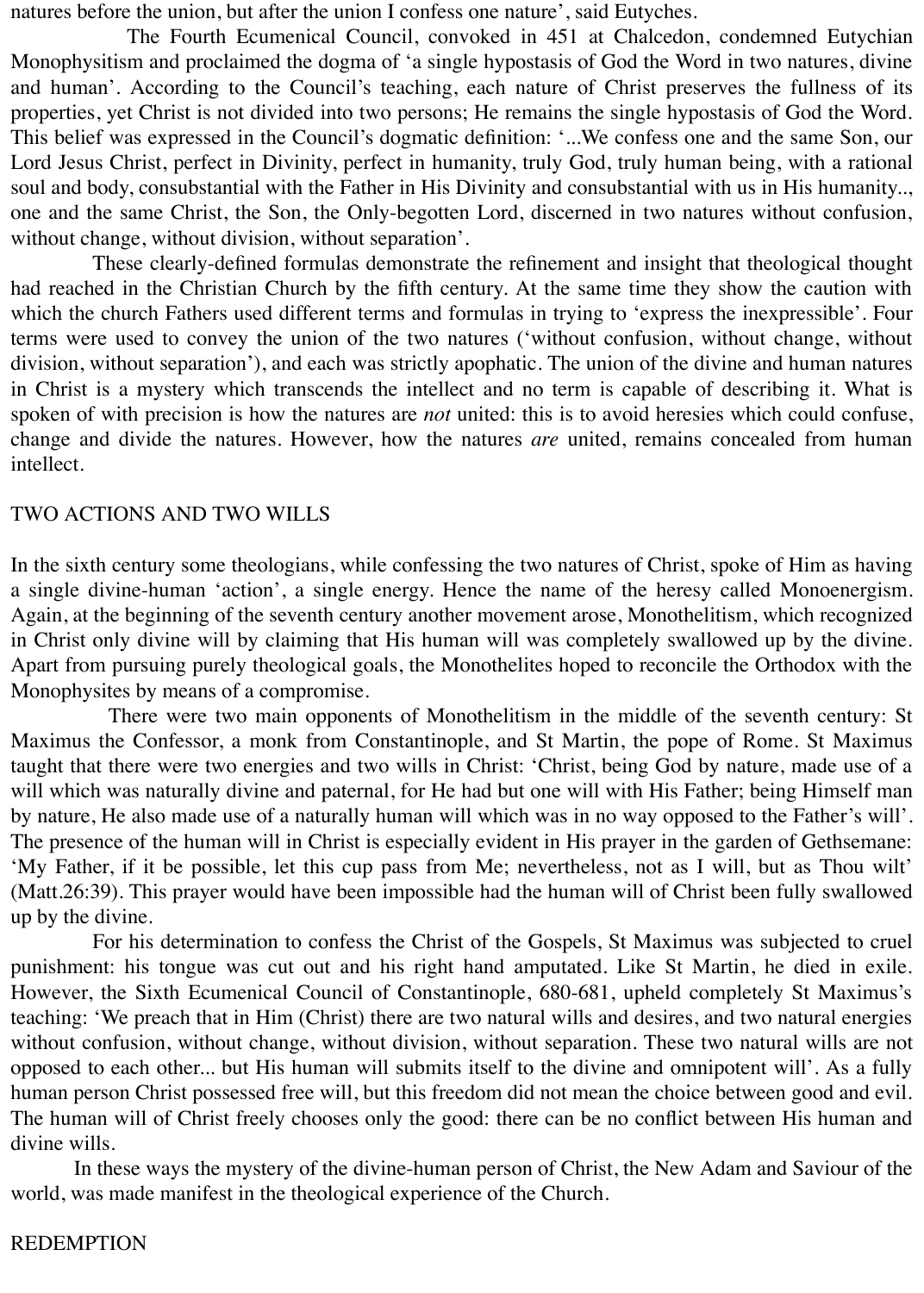In the New Testament Christ is a called the 'ransom', or 'redemption', for the sins of the human race (Matt.20:28; 1 Cor.1:30). The original Greek word *lytrosis* means 'ransom', that is, a sum of money the payment of which gives freedom to a slave or life for someone sentenced to death. The human person fell into the slavery of sin and required redemption in order to liberate him from this slavery.

 The early Church writers posed the following question: to whom did Christ pay this ransom for humanity? Some suggested that the ransom was paid to the devil through whom humans had become enslaved. Origen, for example, asserted that the Son of God surrendered His spirit into the hands of the Father and gave His soul to the devil as a ransom for humanity. St Gregory the Theologian rebuked Origen for his interpretation of redemption: 'If the great and most glorious blood of God the high priest and sacrifice is given as the price of redemption to the evil one, then how grievous this is! The brigand receives not only the price of the ransom from God, but God Himself!'

 St Gregory of Nyssa interprets the redemption as 'deception' and a 'bargain with the devil'. Christ, in order to ransom people, offers the devil His very own flesh, 'concealing' beneath it the Divinity; the devil rushes upon it as bait, but swallows along with the bait the 'hook', Christ's Divinity, and perishes.

 A different interpretation has it that the ransom was paid not to the devil, as he has no power over humans, but to God the Father. This point of view was articulated by some Western medieval theologians (in particular, by Anselm of Canterbury). They claimed that primordial humanity's fall aroused God's anger and that divine justice necesserily required satisfaction: as no human sacrifice could suffice, the Son of God Himself became the ransom in order to satisfy divine justice. Chirt's death satisfied divine anger and grace was returned to the human race. The acquisition of this grace is impossible without certain merits like faith and good works. Since humans do not possess these merits, they can derive them from Christ and from the saints, who in their lives accomplished more good works than was necessary for their salvation, and so had them in abundance to share. This theory, which rose at the heart of Latin scholastic theology, bears a juridical stamp and reflects the medieval concept of an offended honour that demands satisfaction. According to this understanding, the death of Christ does not abolish sin, but merely liberates the human person from responsibility for it.

 The Eastern Orthodox Church reacted to this understanding in the twelfth century. The Local Council of Constantinople, which was convoked in 1157, stated that Christ brought His redemptive sacrifice not to the Father alone, but to the Trinity as a whole: 'Christ voluntarily offered Himself as a sacrifice, offered Himself in His humanity and Himself accepted the sacrifice as God with the Father and the Spirit... The God-man of the Word offered His redemptive sacrifice to the Father, to Himself as God, and to the Spirit...'

 Many early church authors avoid altogether the topic of 'ransom' in the literal sense, taking redemption to mean the reconciliation of the human race with God and adoption as His children. They speak of redemption as the manifestation of God's love for humanity, a view supported by the words of St John the Theologian: 'For God so loved the world that He gave His only Son, that whoever believes in Him should not perish but have eternal life' (John 3:16). It is not the anger of God the Father but His love that lies behind the sacrificial death of His Son on the Cross.

 Every human being is recreated and renewed in Christ. The redemptive act of Christ was not accomplished for an abstract 'mass' of people, but for each concrete individual. As St Symeon says, 'God sent His only-begotten Son to earth for you and for your salvation, for He has seen you and destined you to be His brother and co-heir'.

 It is in Christ that the whole history of the human race receives justification, perfection and absolute meaning, including the Fall and expulsion of humans from Paradise. The Incarnation of Christ and His redemptive act have even greater meaning for humans than the very act of their creation. From the moment of God's Incarnation our history begins anew: we find ourselves again face to face with God, so close to Him, and perhaps even closer to Him than were the first human beings. Christ brings us into the 'New Paradise', the Church, where He reigns and where we co-reign with Him.

 It is in Christ that the purpose of human existence is realized: communion with God, union with God, deification. According to a work ascribed to St Maximus the Confessor, God 'yearns for the salvation of all men and hungers after their deification'. In His immeasurable love for humans Christ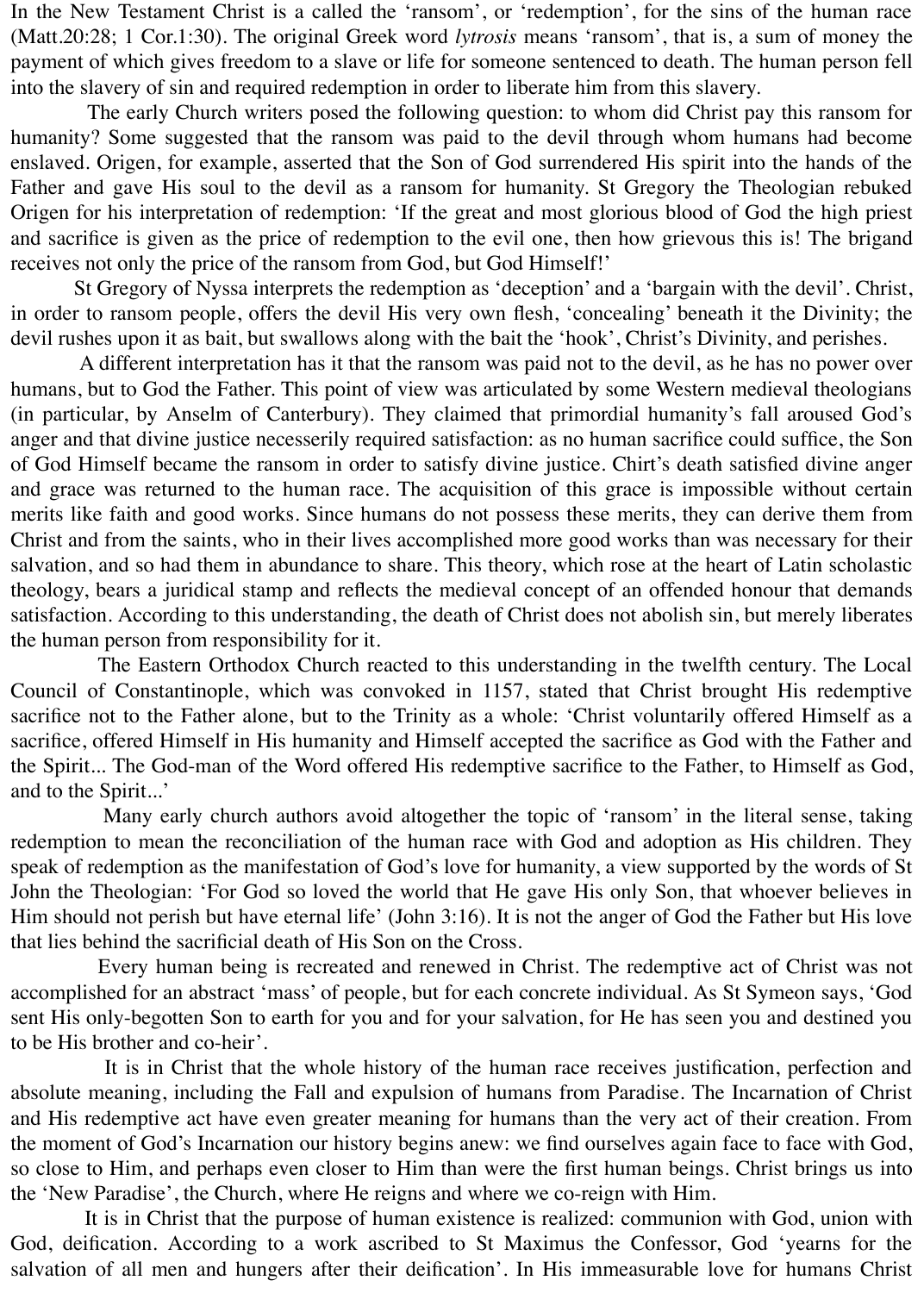ascended Golgotha and endured death on the Cross, which reconciled and united the human race with God.

### CHURCH AS THE KINGDOM OF CHRIST

'There can be no Christianity without the Church', wrote a martyred Russian Orthodox bishop at the beginning of this century. The Church is Christ's Kingdom, purchased by the price of His blood and into which He leads those whom He has chosen as His children and who have chosen Him as their Father.

 The Greek word *ekklesia*, meaning 'Church', 'assembly of people', comes from the verb *ekkaleo*, 'to call'. The Christian Church is an assembly of those called by Christ, of those who have believed in Him and live by Him. Yet the Church is not merely a society or fellowship of people united by their faith in Christ, it is not just a sum total of individuals. Gathered together, the members of the Church comprise a single body, an indivisible organism.

 The first to refer to the Church as the body of Christ was St Paul: 'For by one Spirit we were all baptized into one body - Jews or Greeks, slaves or free - and all were made to drink of one Spirit... Now you are the body of Christ and individually members of it' (1 Cor.12:13; 27). Through the sacraments, and especially the sacrament of communion in the Body and Blood of Christ through the eucharistic bread and wine, we are united with Him and we become one body in Him: 'Because there is one bread, we who are many are one body, for we all partake of the one bread' (1 Cor.10:17). The Church is the eucharistic body of Christ: the Eucharist unites us to Him and to each other. And the closer we are to God, the closer we are to each other; the more we are filled with love for Christ, the stronger our love for our neighbour. In being united to God through a life in the sacraments, we are united to each other, we overcome our usual lack of communication and alienation, we become members of an undivided organism tied to each other in a union of love.

 The mystery of the Church was prefigured in the people of Israel, who was chosen and set apart from the other peoples. According to its own understanding, the Christian Church is the only legitimate heir to the biblical religion of revelation. This revelation is preserved and continued in the Church's Tradition, which includes both the Old and the New Testaments, the memory of Jesus Christ's earthly life, of His miracles and teaching, His death and resurrection. It also includes the experience of the primitive Church, the teachings of early Fathers and Ecumenical Councils, the lives of Christian saints and martyrs, the liturgy, the sacraments, and the entirety of spiritual and mystical experience, transmitted from generation to generation. In other words, Tradition in Orthodox understanding means the continuity of theological teaching and spiritual experience within the Church from Old Testament times up to the present.

 It is absolutely essential for a Christian to be a member of the Church, to be connected with the revelation of God which is preserved in the Church's sacred Tradition, in its living memory. The experience of God is what is given to individuals, but the revelation of God belongs to the whole body of the Church. The personal experience of each individual believer is to be incorporated into the collective memory of the Church. Every person is called to share his experience with others, and to examine it against the revelation which is given to people as a body, as a community. In this way the Christian becomes united with other Christians and the house of the Church is formed from individual stones.

# THE ATTRIBUTES OF THE CHURCH

The words of the Nicene-Constantinople Creed, 'I believe in One, Holy, Catholic and Apostolic Church', define the Church as a divine-human organism.

 The Church is *one*, for she is constituted in the image of the Holy Trinity and reveals the mystery of unity in essence, while being differentiated in hypostases: she consists of a multitude of separate hypostatic persons welded together by unity in the faith and in the sacraments. As St Paul says, 'There is one body and one Spirit... one Lord, one faith, one baptism, one God and Father of us all, who is above all and through all and in all' (Eph.4:4-6). It was for the same unity among Christians that Jesus Christ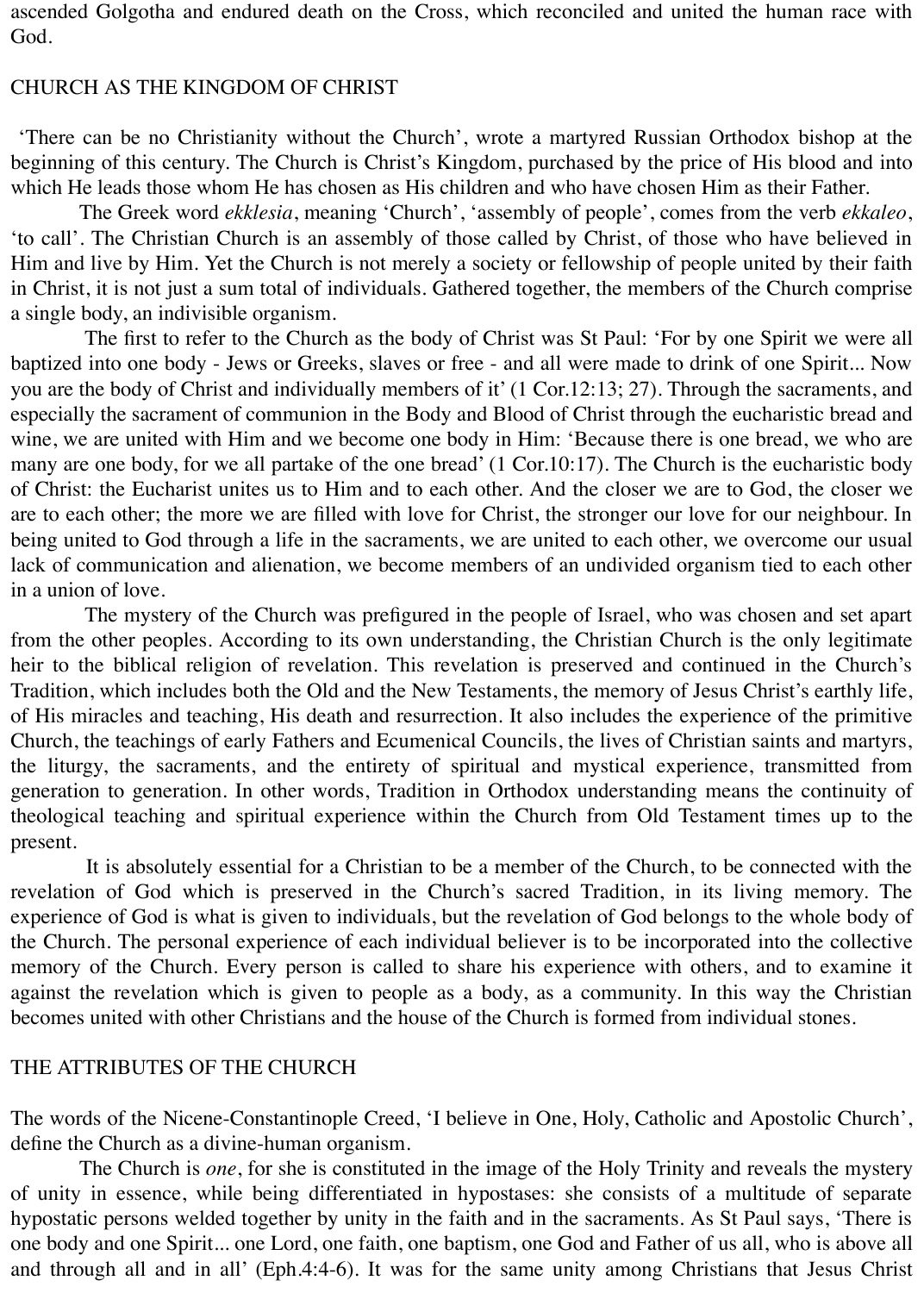prayed at the Last Supper: 'Holy Father, keep them in thy name, which thou has given me, that they may be one... I do not pray for these only, but also for those who believe in me through their word, that they may all be one; even as thou, Father, art in me, and I in thee, that they also may be in us' (John 17:11-21).

 St Paul speaks of the *holiness* of the Church by comparing Christ with a bridegroom and the Church with his bride: 'Christ loved the Church and gave Himself up for her, that He might sanctify her... that He might present the Church to Himself in splendour, without spot or wrinkle or any such thing, that she might be holy and without blemish' (Eph.5:25-27). The sanctity of the Church is conditioned not by Christ's holiness as her head, but by the holiness to which all of her members are called. The apostles in their epistles refer to Christians as 'the saints', thereby suggesting that holiness is not an unattainable ideal but the norm for the Church's members. Every Christian is called to holiness and throughout the Church's history there have been true saints; however, saints who have managed to transcend sin and the passions are very few. The majority of Christians are sinners who are members of the Church not by virtue of a holiness attained, but by virtue of their striving for this holiness and their repentance. The Church's task is to sanctify them and lead them to God. In this sense it is said of Christians that they are *in patria et in via* - in the homeland and on the way, that is, simultaneously within the Church and yet on the way towards her.

 The word *Catholic* (Greek *katholike*) means 'universal', uniting Christians dispersed around the world, and including the saints and the departed. St Cyril of Jerusalem says that 'the Church is called Catholic because she universally and unremittingly teaches all that ought to be a part of human knowledge - the dogma of the visible and the invisible, the heavenly and the earthly...' At first, the Church was a tiny community consisting of the disciples of Christ in Jerusalem. By the end of the first century, however, due to the preaching of the apostles, communities had been formed in Rome, Corinth, Ephesus and in other towns of Europe, Asia and Africa. All of these communities, each headed by its own bishop, comprised a single 'universal' Church with Christ as the head.

 The *apostolicity* of the Church is derived from the fact that it was founded by the apostles, preserves the truth of their teaching, receives succession from them and continues their mission on earth. That the Church is 'built upon the foundation of the apostles and prophets' is stated by St Paul (Eph.2:20). By apostolic succession we mean the unbroken chain of ordinations (episcopal consecrations) going back to the apostles and coming down to present-day bishops: the apostles ordained the first generation of bishops, who in turn ordained the second generation, and so on down to our times. Christian communities whose succession has been broken are considered to have fallen away from the Church until their apostolic succession is restored. The bishops continue the apostles' mission on earth - a mission of ministry, preaching, the guidance of existing church communities and the creation of new ones.

 Not only the bishops and priests, but every member of the Church is called to an apostolic, missionary service, to preach Christ in word and deed: 'Go therefore and make disciples of all nations, baptizing them in the name of the Father and of the Son and of the Holy Spirit' (Matt.28:19). This mission, which was laid by Christ upon the apostles and their successors, is at present far from complete. There are on earth whole nations which have barely been touched by the preaching of Christ, vast areas where the word of the Gospel has yet to be heard fully. Some countries that were once Christian have now returned to paganism and unbelief and require a new preaching of the Gospel, new apostles.

#### THE CHURCH HIERARCHY

From apostolic times there existed in the Church a hierarchical priesthood: certain men chosen to celebrate the Eucharist and lead the people. The Book of the Acts (6:6) speaks of the election of seven deacons (Greek *diakonos*, 'servant', or 'minister') and their being set aside to serve. The apostles founded Christian communities in the various cities of the Roman Empire where they preached and ordained bishops and presbyters to lead these communities.

 The three-fold hierarchy of bishops, presbyters and deacons has existed in the Church from a very early time, though probably not from the first century. In the letters of the apostles we cannot see any clear distinction between bishop and presbyter - both terms are used most often as synonyms: 'This is why I left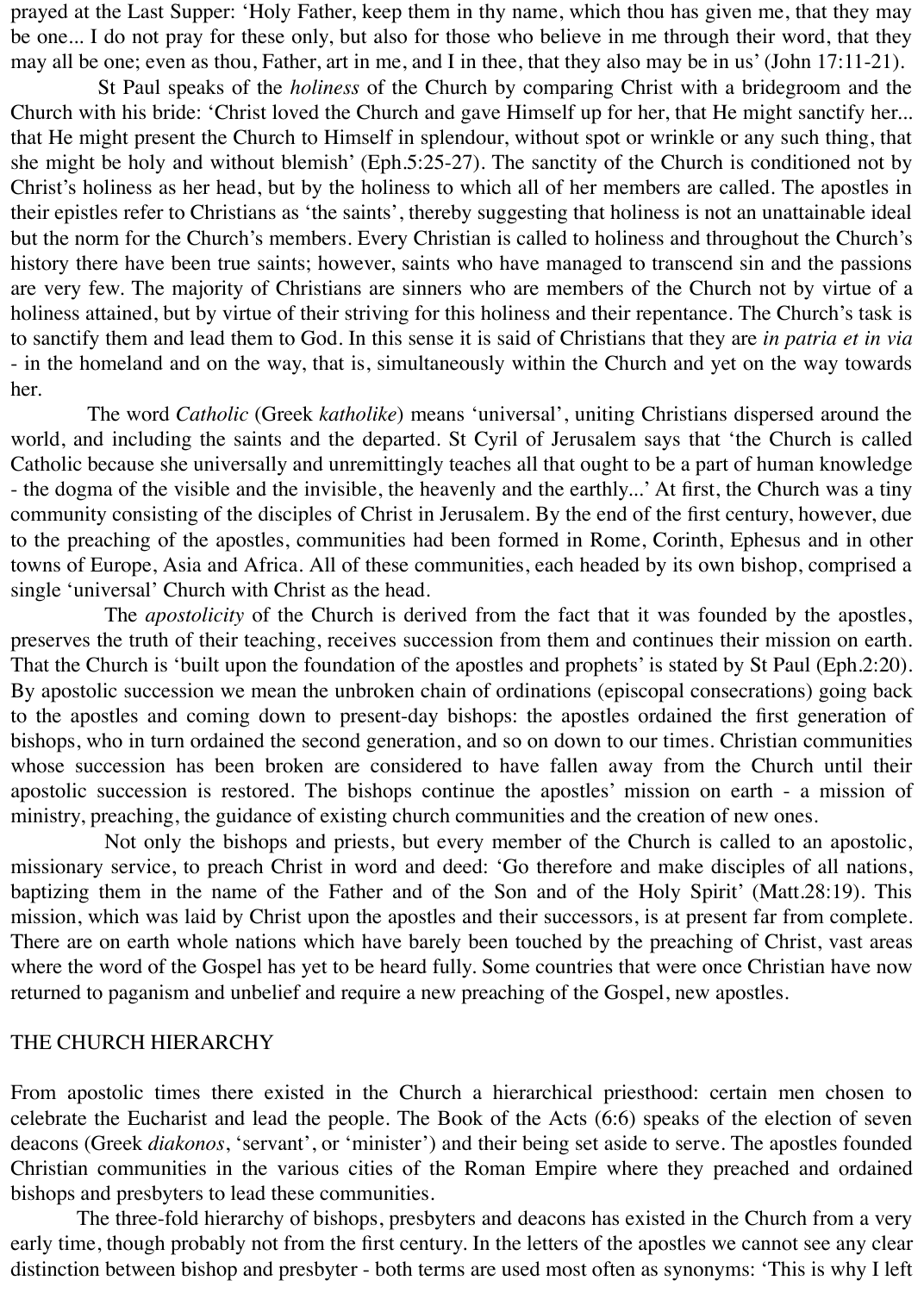you in Crete, that you might amend what was defective, and appoint elders (presbyters) in every town as I directed you, if any man is blameless, the husband of one wife, and his children are believers... For a bishop, as God's steward, must be blameless' (1 Tim.1:5-7). In apostolic times there was still no distinction between diocese and parish: the church community, whether it was in Crete, Ephesus or Rome, incorporated all the faithful of that city or country and was a 'local' Church (that is, a Church of that locality).

 But as the Church expanded there arose a need for senior presbyters in charge of communities in a single province and possessing the right to ordain presbyters for these communities. As early as the second century St Ignatius clearly refers to the bishop as the head of the Church and the presbyters as his concelebrants, of one mind as him and in subjection to him: 'The presbyters are in harmony with the bishop as the strings of a lyre'. In subjecting themselves to the bishop, the presbyters are subjecting themselves to Christ in his person. For St Ignatius the bishop embodies the plenitude of the Church. To be out of harmony with the bishop is to break away from the Church. The three-fold hierarchy has to be treated with greatest respect on the part of the faithful: 'All must respect the deacons as Christ's commandments and the bishops as Jesus Christ Himself... the presbyters are to be respected as the assembly of God, as the host of angels. Without them there is no Church'.

 The Church teaches that the moral imperfection of the celebrant in no way affects the validity of the sacraments, for when the priest celebrates the services he is but an instrument of God. It is Christ Himself Who baptizes people, it is He Who offers the Eucharist and communicates the people, it is He Who in the sacrament of confession absolves sins. In the rite of confession the priest says to the penitent, 'Behold, Christ stands here invisibly and receives your confession.. and I am but a witness, bearing testimony before Him of all things which you have said to me'. However, if Christ in His infinite mercy tolerates sinful servants of the Church as He tolerated Judas among the apostles, this in no way justifies those ministers of the Church who are unworthy of their vocation. The moral imperfection of priesthood and the sins and vices of the clergy have always been an illness and a bane to the Church. They undermine the authority of the Church in the eyes of the people and destroy their faith in God, even though they do not affect the validity of the sacraments. God is above all judged by the actions of His servants, for they are the image of Christ in the Church. It is indeed demoralizing for one to see in a priest indifference instead of compassion, disdain instead of love, depravity instead of moral purity, hypocrisy instead of sincerity. A priest carries on his chest a Cross bearing an image of Christ crucified for humanity. He is therefore expected to show the same compassion and love as Christ Himself showed. 'Set the believers an example in speech and conduct, in love, in faith, in purity', says St Paul to the newly-ordained Timothy.

#### WOMEN IN THE CHURCH

Throughout the entire history of the Church only men have been permitted to serve as priests and bishops. This is not a tradition that merely stems from the inequality between men and women in the ancient world. From the very beginning priesthood has been a service of spiritual fatherhood. A woman can be a mother, wife or daughter, but she cannot be a father. And while motherhood is not inferior to fatherhood, its mission, service and vocation are different. Only a child knows what distinguishes fatherhood from motherhood even though he cannot express it in words. The difference between spiritual fatherhood, and any other form of service is known to every Christian who has a spiritual father. The Orthodox Church takes a negative view of the recent introduction of women priesthood in some Protestant communities. This is not simply because Orthodoxy is traditional and conservative, neither does Orthodoxy wish to denigrate women or consider them lower than men. It is because Orthodoxy, taking fatherhood in the Church very seriously, does not want it to vanish by entrusting to women a service alien to them. Within the Church's organism every member carries out particular functions and is irreplaceable. There is no substitute for fatherhood and if the Church were to lose it she would be deprived of her integrity and fullness by becoming a family without a father or an organism without all of its necessary members.

 It is in this sense that we can understand the Christian attitude toward marriage and the role of the woman in the family. The Christian family is a 'small church' created in the image of Christ's Church.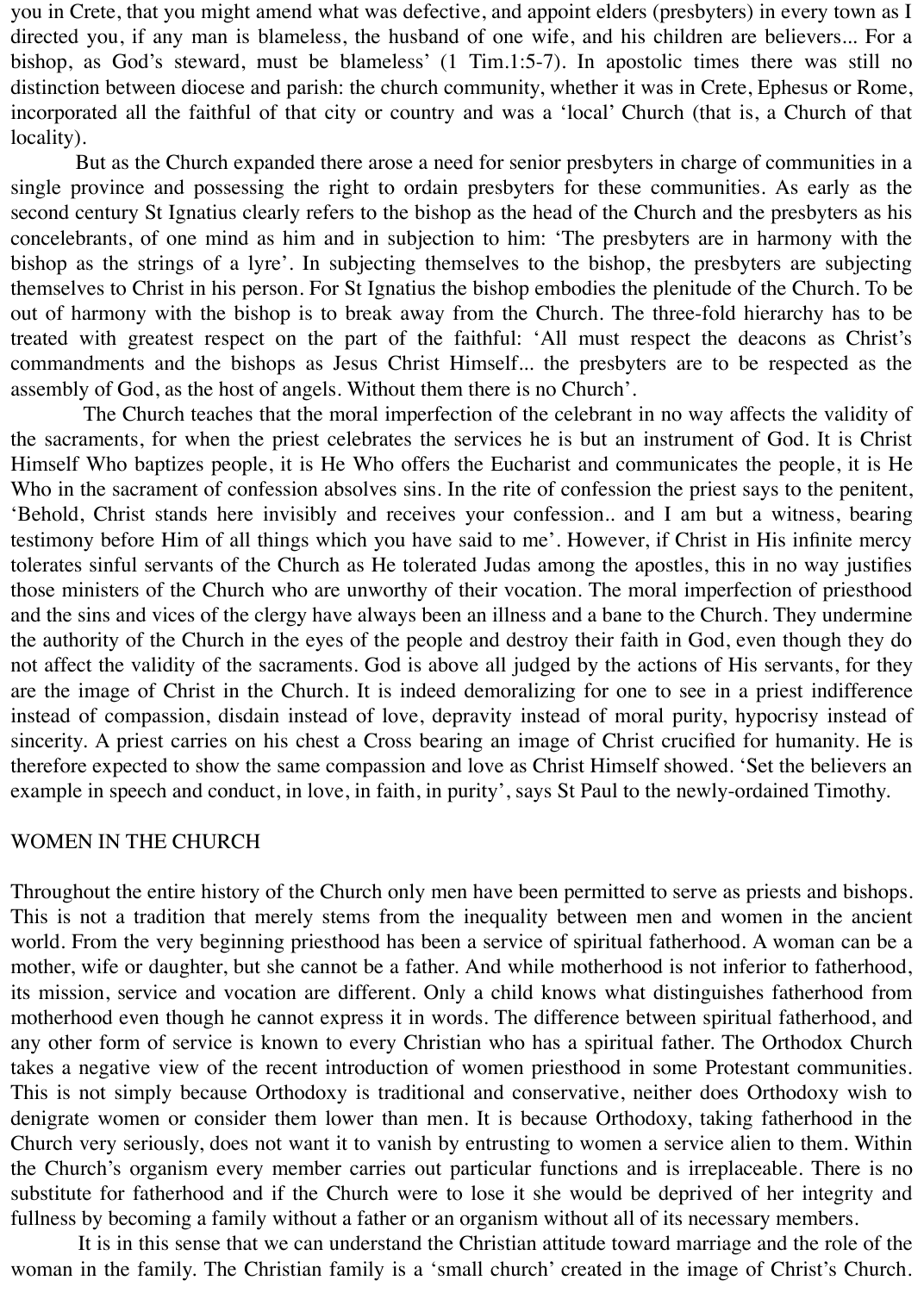According to apostolic teaching, it is the husband, not the wife, who is the head of the family. However, the headship of the man does not entail inequality. The power of the man is the same power of love as Christ's power in the Church: 'As the Church is subject to Christ, so let wives also be subject in everything to their husbands. Husbands, love your wives, as Christ loved the Church and gave Himself up for her... Let each one of you love his wife as himself, and let the wife see that she respects the husband' (Eph.5:24-25; 33). The headship of the husband is his readiness to sacrifice himself in the same way as Christ loves the Church. As head of the family the husband must love and respect his wife: 'Likewise you husbands, live considerately with your wives, bestowing honour on the woman as the weaker sex, since you are joint heirs of the grace of life' (1 Peter 3:7). It is not inequality, but a harmonious unity that retains different functions which should exist in both family and the Church. For if the family is a domestic Church, then the Church is a large family.

 The fatherhood of the priest is not limited by his function as head and guide of the community. In fact, leadership of the community is sometimes entrusted to a woman. For example, Orthodox convents are always under the guidance of an abbess who directs not only the nuns but also the priests who serve the convent. In the convents of the Byzantine era there were female elders who had the right to hear the nuns' confessions. Even the sacrament of Baptism in special circumstances can be carried out validly and legally by a woman, for example, if the candidate is on the verge of death and there is no priest at hand.

 However, there are no instances in Church history when women served the Liturgy or ordained priests, as now is the case in some Protestant communities. The priest celebrating the Eucharist symbolizes Christ, God who has become man, a male. The Church attaches great importance to liturgical symbolism: in the Orthodox understanding of symbolism, between the symbol and the reality there is a direct interdependence so that, should the symbol be changed, there is a change of the reality which stands behind it.

 There were, however, in the early Church deaconesses with a wide range of obligations. For example, they helped the bishop perform the sacrament of Baptism and took part in the celebration of the Eucharist. The question of whether to restore the institution of deaconesses is now open for discussion in the entire Orthodox Church. It can be answered positively by a Pan-Orthodox Council, if such a Council would ever be convened. In actual fact, many important and irreplaceable services within the Church akin to those of deaconesses in the early Church are carried out by women today: they bake the bread for the Eucharist, read and sing in church and quite often direct the choir.

### THE MOTHER OF GOD AND THE SAINTS

We can judge the Church's attitude towards women by the high position accorded to the Most Holy Mother of God. The Church glorifies Her more than all of the saints and even more than the angels. She is praised in hymns as 'more honourable than the Cherubim and beyond compare more glorious than the Seraphim'. The Holy Virgin is the Mother of Christ and Mother of the Church - it is in Her person that the Church glorifies motherhood. Motherhood is an integral part of woman's dignity and it may be noted that those Protestant churches that have entrusted to women the celebration of the Eucharist and other priestly functions neither venerate the Mother of God nor pray to Her. Yet the church community deprived of the Mother of God loses its fullness in the same way that a community deprived of the priesthood is not a complete Church. If fatherhood is realized in the person of the hierarchy - the episcopate and the priesthood - then motherhood is personified in the Church in the Most Holy Mother of God.

 The Orthodox Church glorifies the Mother of God as Ever-Virgin (*aeiparthenos*). This term was upheld by the Fifth Ecumenical Council in 533 and emphasizes the virginity of the Mother of God before, during and after Christ's Birth. She is also called Most Holy, Most Pure and Immaculate. The Orthodox Church follows early church tradition in believing that the Holy Virgin after Her death rose again on the third day and was assumed bodily into heaven like Christ and the Old Testament saints Enoch and Elijah.

 Very little is said in Holy Scripture about the Holy Virgin: her place in the New Testament is very modest, especially if we compare it with the place she occupies in the life of the Church. The veneration of the Mother of God in the Orthodox Church is based not so much on Scripture as on a centuries-old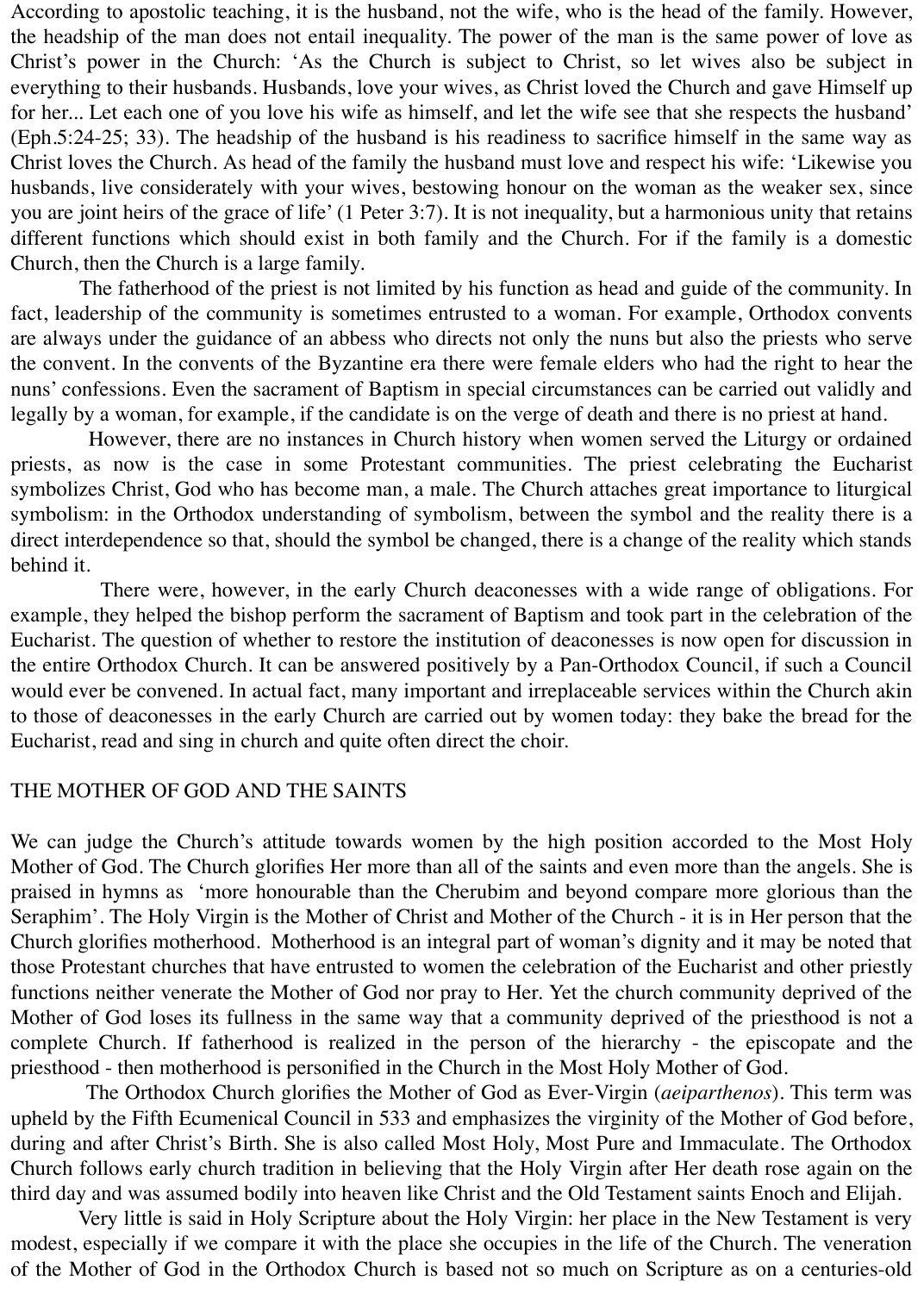experience of many people to whom, in one way or another, the mystery of the Holy Virgin was revelaed.

 The Mother of God stands at the head of the host of saints glorified by the Church. The veneration of the saints and prayers addressed to them is an ancient tradition of the Church preserved from apostolic times. Accusations that the Church worships people on the same level as God, thereby breaking the commandment 'You shall worship the Lord your God and Him only shall you serve', are unjust. Greek theology makes a clear distinction between worship (*latreia*) of God and veneration (*proskynesis*) of the saints. The latter are venerated not as gods, but as people who have attained a spiritual height and who have become united with God. The saints are closely connected with each other and with Christ. In venerating the saints we venerate Christ, Who lives in them.

 Official numbering among the saints, or canonization, is a comparatively late phenomenon: there were no acts of canonization or glorification in the early Christian Church. A martyr who suffered for Christ soon after his death would become the object of reverential veneration by believers; they would pray to him and would celebrate the Liturgy on his tomb. To this very day there is a rule in the Orthodox Church whereby the Liturgy is celebrated on the relics of the martyr or a saint. This emphasizes the link between the Church on earth today, made up of living people, and the Church triumphant in heaven, made up of saints glorified by God. It also shows how the martyrs are the basis and foundation of the Church. 'The blood of the martyrs is the seed of Christianity', said Tertullian.

 The veneration of a particular saint is not a result of the act of canonization. Actually, the reverse is true: canonization comes as a result of the popular veneration of a saint. There are saints about whose lives almost nothing is known, and yet their veneration is universal. A good example is St Nicholas, Archbishop of Myra in Lycia (the fourth century). He is glorified by Christians of both the Eastern and Western Churches, he is loved by both children and adults (Christmas holidays in the West would be unthinkable without Santa Claus visiting the home and bringing presents). Even non-Christians who pray to St Nicholas receive help from him. This universal veneration of the saint is rooted in the experience of many generations of people: he became the 'personal friend' of those thousands of individuals whom he has helped and whom he has saved from death.

 Some people find it difficult to understand why it is necessary to pray to the saints when there is Christ. Yet the saints are not so much mediators between us and Christ: rather, they are our heavenly friends, able to hear to us and help us through their prayers. Someone who has no friends in heaven cannot properly understand this reverential veneration which surrounds the saints in the Orthodox Church. It has to be said, therefore, that those Christian communities which have no direct and living communion with the saints, cannot fully experience the completeness of the Church as the mystical Body of Christ uniting the living and the dead, saints and sinners.

### THE HOLY ICONS

In the Orthodox tradition the icon is not merely an adornment in the church building or an object to be used in worship: people pray before it, they kiss it and treat it as a sacred object.

 In spite of the existence of icons from distant antiquity there have at various times been tendencies opposed to the veneration of icons. In the seventh and eighth centuries these tendencies culminated in the iconoclast heresy that was condemned at the Seventh Ecumenical Council. The perennial accusation of the iconoclasts against the venerators of icons was that of idolatry. The basic argument was the Old Testament prohibition to depicting God: 'You shall not make for yourself a graven image, or any likeness of anything that is in heaven above, or that is in the earth beneath, or that is in the water under the earth; you shall not bow down to them or serve them; for I the Lord your God am a jealous God' (Ex.20:4-5). It is obvious, however, that the words quoted are directed at the idols of pagan peoples who worshipped them.

 The New Testament is the revelation of God Who became man and Who could be seen by people. That which is invisible cannot be depicted in images, while that which is visible can be depicted as it is no longer the product of fantasy, but a reality. St John of Damascus presents us with the notion that the Old Testament prohibition of depicting the invisible God points towards the possibility of depicting Him when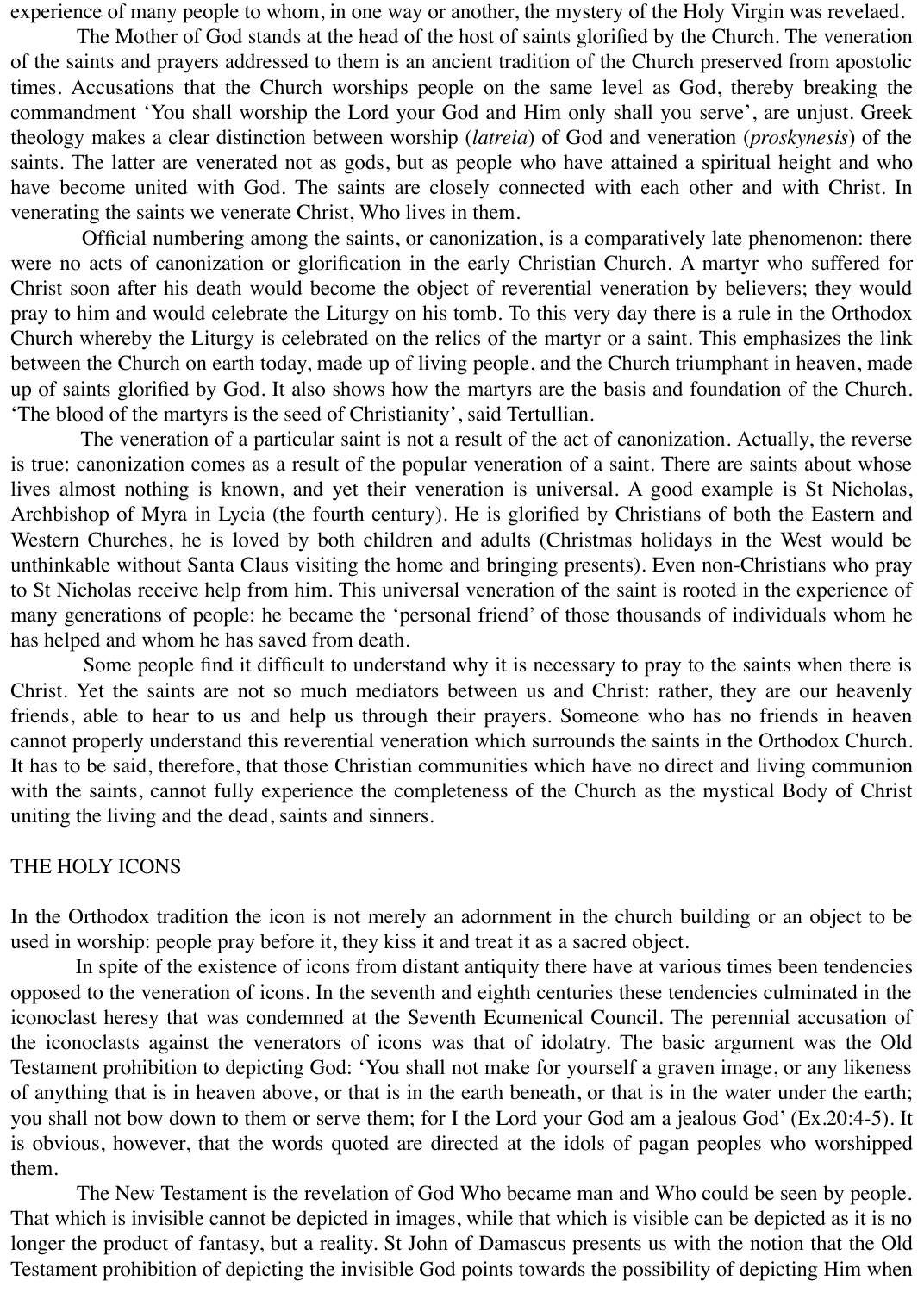He becomes visible: 'It is obvious that when you contemplate God becoming man, then you may depict Him clothed in human form. When the invisible One becomes visible to flesh, you may then draw His likeness... Use every kind of drawing, word, or colour'.

 The iconoclast heresy of the eighth century was a continuation of the Christological heresies discussed at earlier Ecumenical Councils. The defense of icons became a defense of the belief in the Incarnation of Christ, for iconoclasm was one of the ways of denying the reality of this Incarnation. For the Orthodox, the icon is not an idol substituting the invisible God, but a symbol and sign of His presence in the Church. The Fathers of the Seventh Ecumenical Council concurred with St Basil the Great in saying that 'the honour rendered to the image goes over to the Prototype'. The Council insisted that, in bowing down to the icon, the Christian does not worship wood and colours, but the one depicted on wood - Christ, the Holy Virgin, the saints. There is therefore nothing in common between idolatry and the veneration of icons. The icon is not something standing before the human person as a sole and self-sufficient object for worship. It is not even something placed between the person and God. To use the expression of Fr Paul Florensky, the icon is a window onto the other world: through the icon the human person comes into direct contact with the spiritual world and those who live there.

# THE CROSS

The Holy Cross has particular significance for the Church. An instrument of death, it has become the instrument of salvation. St Basil the Great identifies the 'sign of the Son of man' mentioned by Christ in connection with His Second Coming (Matt.24:30) with the arms of the Cross pointing towards the four ends of the universe. The Cross is a symbol of Christ Himself and is infused with miraculous power. The Orthodox Church believes that Christ's energy is present in the Cross. Therefore Christians not only make crosses and place them on the same level as icons in churches; they also wear crosses on their chests, make the sign of the Cross over themselves and bless each other with the sign of the Cross. They even address the Cross as something capable of hearing them: 'Rejoice, life-bearing Cross', 'O most honourable and life-creating Cross of the Lord'.

 The Church knows about the miraculous, salvific and healing power of the Cross and of the sign of the Cross from her centuries-old experience. The Cross protects a person travelling, working, sleeping, praying. Indeed in all places, through the sign of the Cross, Christ's blessing comes down upon every good deed which we undertake: 'The Cross is the protector of the whole world, the Cross is the beauty of the Church, the Cross is the power of kings, the Cross is the foundation of the faithful, the Cross is the glory of the angels and the sore of the demons', sings the Church at festivals of the Cross.

 The teaching on the Holy Cross as a symbol of divine dispensation and as an object of religious veneration is expounded by St Isaac the Syrian in one of his newly-discovered works. According to St Isaac, the power in the Cross does not differ from that through which the worlds came into being and which governs the whole creation in accordance with the will of God. In the Cross, the very same power lives that lived in the Ark of the Covenant, itself surrounded by fearful veneration on the part of the people of Israel. The Ark was venerated, he answers, because in it the invisible *Shekhina* (Presence) of God dwelt. The very same Shekhina is now residing in the Cross: it has departed from the Old Testament Ark and entered the New Testament Cross.

 The material Cross, whose type was the Ark of the Covenant, is, in turn, the type of the eschatological Kingdom of Christ, states St Isaac. The Cross, as it were, links the Old Testament with the New, and the New Testament with the age to come, where all material symbols and types will be abolished.

# CHURCH TIME

The Church exists on earth, yet at the same time she is turned towards heaven; the Church lives in time, yet breathes eternity. This experience of communion with eternity forms the basis of the church calendar and the cycle of worship throughout the year, week and day. It is in the year that the Church recollects and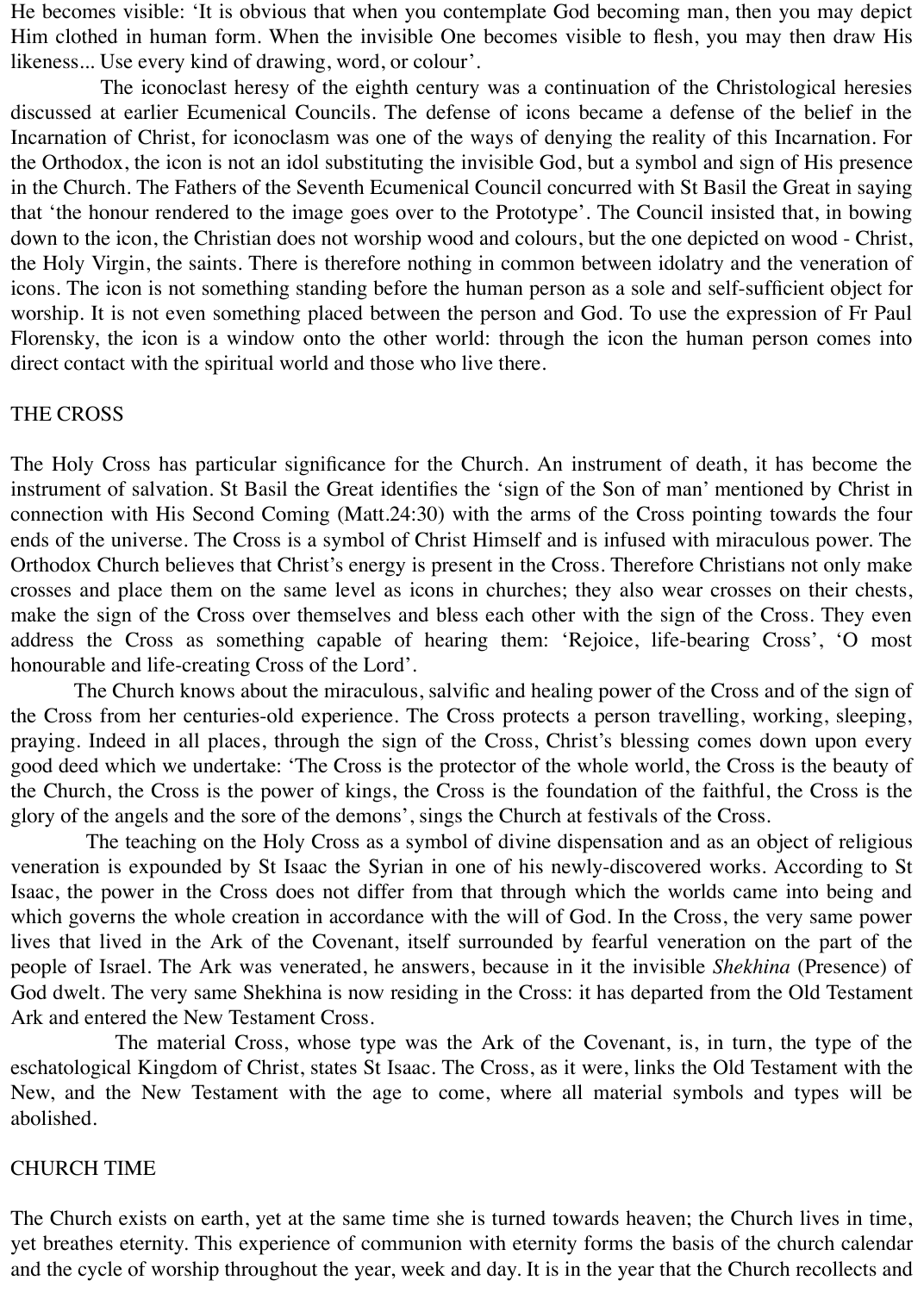experiences the whole history of the world and the human person, the entire 'economy' of the salvation of the human race. In the yearly cycle of feasts there passes before us the life of Christ from His Nativity to His Crucifixion and Resurrection; the life of the Mother of God from her Conception to her Dormition; and the lives of the saints glorified by the Church. In the scope of a week and of a single day the entire history of the salvation of the human race is also renewed and recollected in worship. Each cycle has its centre towards which it is directed: the centre of the daily cycle is the Eucharist, the centre of the weekly cycle is Sunday and the centre of the annual cycle of celebrations is Christ's Resurrection, Easter.

 The Resurrection of Christ is the main and defining event in the history of the Christian faith: 'If Christ has not been raised, then our preaching is in vain and your faith is in vain' (1 Cor.15:14). If Christ had not risen, Christianity would have remained but one of the many moral teachings and religious outlooks alongside Buddhism or Islam. Christ's Resurrection instituted the Church as a new life, a new divine-human existence in which the human person becomes god because God has become a human person. From the very beginning of the Church's existence the feast of Christ's Resurrection became the foundation stone of the Christian calendar.

 The feast days of the Church are not merely recollections of events happening in the distant past: they make us part of the spiritual reality behind them, which has a timeless and fixed significance for all of us. Each Christian receives Christ as his personal Saviour, Who became incarnate for him personally. Therefore all the events of Christ's life become the personal experience of every Christian. The feast day is a contemporary actualization of an event that occurred once in time but it is forever happening outside of time. At the feast of the Nativity we hear in church, '*Today* Christ is born in Bethlehem'; at Epiphany, '*Today* the nature of the waters is sanctified'; and at Easter, '*Today* Christ has trampled down death and risen from the tomb'. If people not of the Church live with reminiscences of an already irretrievable past or hope in an unknown future, in the Church they are called upon to live by the ever-present 'today', which is the reality of everyday communion with God.

 The feast of Christ's Resurrection, while it occurs only once a year, penetrates the entire church year. The radiance of Easter is reflected in the whole cycle of worship. Easter is not simply a calendar date. For the Christian, Easter is always present as a communion with the risen Christ. St Seraphim of Sarov throughout the whole year met all who approached him with the Paschal greeting, 'Christ is risen!' It is said of a hermit of old, who abided in unceasing prayer and was famed for his sanctity, that when a disciple came to him with some food and said, 'Elder, today is Easter!', answered in reply, 'Is it really?' Of course, neither St Seraphim, for whom everyday was Easter, nor the hermit who did not know its precise date, denied the church calendar, yet they lived by their experience of eternity and knew that Easter was not a single day of the year, but an eternal reality of which they partook daily.

 The yearly cycle of feast days is, as it were, a reflection of eternity in time. Church time is an icon of the eternity. As in an icon a timeless spiritual reality is reflected in material colours, so in the church calendar the realities of eternal life are reflected in the dates of the secular calendar. As an icon encompasses the energy and presence of the one depicted on it, so church time is full of eternal energy and of the presence of Christ, the Mother of God, the angels and saints, whose memories are commemorated throughout the year.

## THE CHURCH AND CHURCHES: DIVISIONS AND RECONCILIATION

The Nicene-Constantinople Creed speaks of one Church. Yet there are many Christian confessions in the world that call themselves churches. It is not uncommon for these confessions to refuse each other Holy Communion and even to be mutually hostile. Do these things destroy the unity of the Church? Is it not the case that a formerly single Church has disintegrated into various denominations and lost its unity?

 To begin with, it should be pointed out that according to Orthodox ecclesiology the Church by her very nature is indivisible and will remain so until the end of the age. The divisions and schisms resulting from heresy did not entail the dismembering of the Church, but rather the falling away of heretics from the single organism of the Church and the loss of communion with her. As mentioned above, heresy is characterized by the way it consciously opposes universal church doctrine.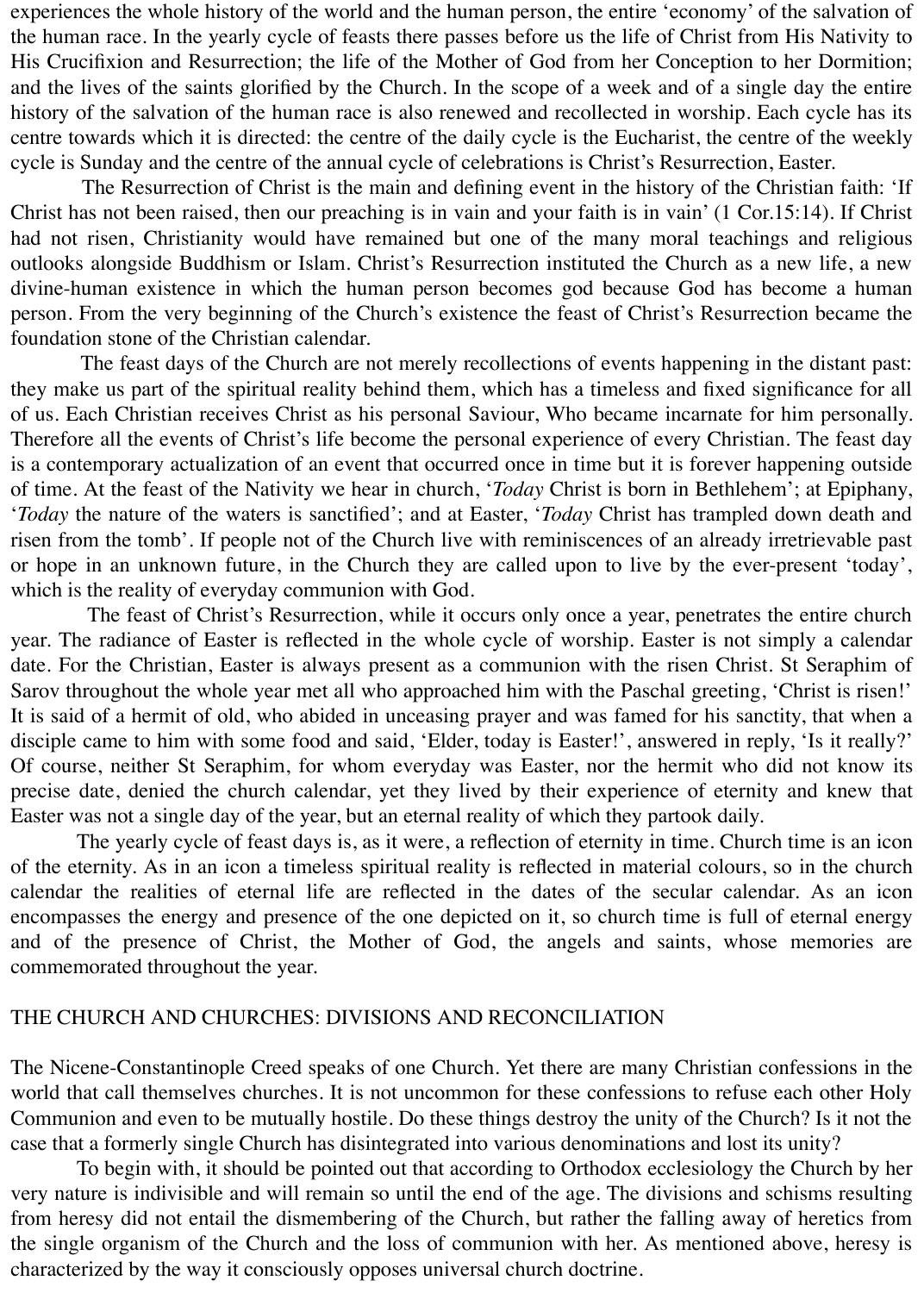Orthodoxy does not concur with the 'branch theory', according to which all the existing Christian denominations are branches of the one tree. The unity of the Church is conditioned by unity around the Eucharist: outside of eucharistic communion there can be no unity. We pray at the Liturgy of St Basil the Great, 'And unite all of us to one another who become partakers of the one Bread and Cup in the communion of the Holy Spirit'. Belonging to the Church is expressed not only in being in dogmatic unity with her, but also in the unity of the Eucharist. It is precisely as dismembered branches that the Church regards those Christian groups who have opposed accepted church teaching through heresy.

 Does this necessarily mean that the Orthodox should regard all non-Orthodox Christian confessions as heretical gatherings or withered branches cut off from the trunk? For some Orthodox theologians this is certainly the case. Yet the official position of most Orthodox Churches is, as a rule, much more open towards other Christian confessions, especially those whose ecclesiology is identical or close to that of the Orthodox: the Catholic Church and the Oriental Orthodox (pre-Chalcedonian) Churches.

 The early Church took a strict line with heretics: the church canons not only forbid them from taking part in the Eucharist, but also forbid people from praying with heretics. However, we must remember that the heresies of the first Christian centuries (Arianism, Sabellianism, and Eutychian Monophysitism) rejected the very foundations of the Christian faith: the Divinity of Christ, the equality of the Persons of the Trinity, the fulness of the divine and human natures of Christ. This cannot be said of the majority of today's Christian confessions for they accept the basic dogmas of the Church. Orthodox Christians, therefore, ought to make a distinction between non-Orthodoxy and heresy. St Philaret of Moscow believed that placing Catholicism and Arianism on an equal footing is 'both rigorous and counterproductive'. Even more counterproductive is applying what was said by the Ecumenical Councils on the excommunication of heretics to contemporary non-Orthodox Christians.

 When dealing with the difficult question of Christian divisions, the Orthodox may wish to bear in mind that God alone knows where the limits of the Church are. As St Augustine said, 'many of those who on earth considered themselves to be alien to the Church will find that on the day of Judgment that they are her citizen; and many of those who thought themselves to be members of the Church will, alas, be found to be alien to her'. To declare that outside of the Orthodox Church there is not and cannot be the grace of God would be to limit God's omnipotence, to confine Him to a framework outside of which He has no right to act.

# A LIFE IN THE SACRAMENTS

Orthodox theology regards the sacraments as sacred actions through which the encounter between God and the human person takes place. In them our union with God, in so far as it is possible in this earthly life, is realized; the grace of God comes down upon us and sanctifies our entire nature, both soul and body. The sacraments bring us into Communion with the Divine nature, animating, deifying and restoring us to life eternal. In the sacraments we experience heaven and a foretaste of the Kingdom of God, that Kingdom which we can only ever become fully a part of, enter into and live in, after our death.

 The Greek word *mysterion* ('sacrament' or 'mystery') comes from the verb *myo* ('to cover', 'to conceal'). This word was invested with a broader meaning by the church Fathers: the incarnation of Christ was called a 'sacrament', His salvific ministry, His birth, death, Resurrection and other events of His life, the Christian faith itself, doctrine, dogma, worship, prayer, church feast days, the sacred symbols, and so on. Of the sacred actions, Baptism and the Eucharist were preeminently named sacraments. Dionysius the Areopagite spoke of three sacraments: Baptism, Chrismation and the Eucharist; while the rites of clerical consecration, tonsuring a monk and burial were also listed among the sacraments. Following the same order, St Theodore the Studite (ninth century) referred to six sacraments: Illumination (Baptism), the Synaxis (Eucharist), Chrismation, Priesthood, monastic tonsuring and the burial rite. St Gregory Palamas (fourteenth century) emphasized the central place of the two sacraments of Baptism and the Eucharist, while St Nicholas Cabasilas (fifteenth century) in his book *The Life in Christ* provides commentaries on the three sacraments: Baptism, Chrismation and the Eucharist.

At present the Orthodox Church regards Baptism, the Eucharist, Chrismation, Penance, Holy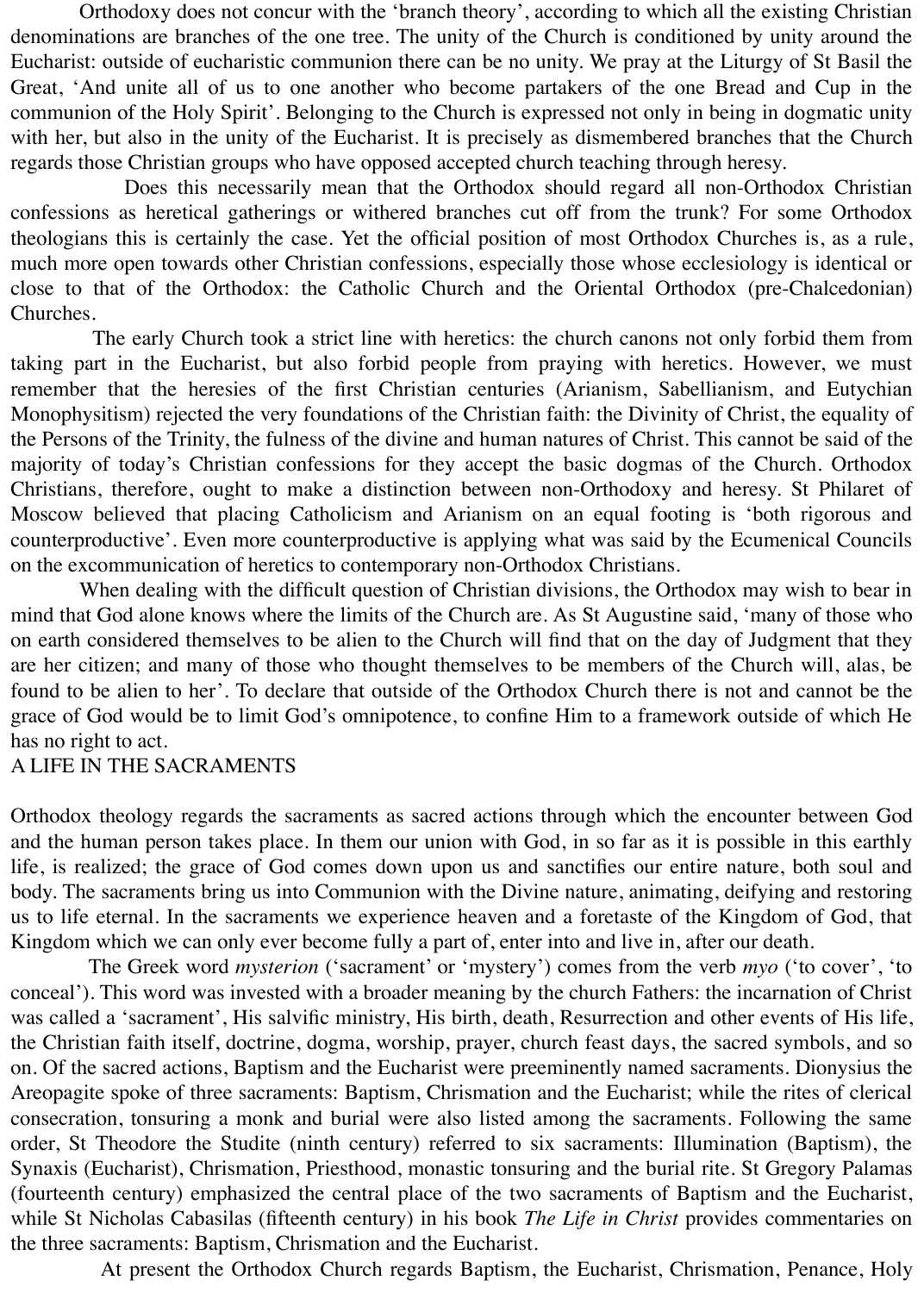Unction, Marriage and Priesthood as sacraments; all the other sacred actions are listed as rituals. However, it ought to be borne in mind that the practice of numbering the sacraments has been borrowed from Latin scholasticism; hence also the distinction made between 'sacraments' and 'rituals'. Eastern patristic thought in the first millenium was unconcerned about the number of sacraments and never felt the need to enumerate them.

 In each sacrament there are both visible and invisible aspects. The former consists of the rite, that is, the words and actions of the participants, and the 'material substance' of the sacrament (water in Baptism, bread and wine in the Eucharist). The latter is in fact the spiritual transfiguration and rebirth of the person for whose sake the rite is accomplished. It is primarily this invisible aspect, hidden to sight and hearing, beyond the mind and beyond sensible perception, that is the 'mystery'. In the sacrament, however, the human person's body is also transfigured and revived along with the soul. The sacrament is not only a spiritual, but also a bodily Communion with the gifts of the Holy Spirit. The human person enters the divine mystery with his whole being, his soul and body become immersed in God, for the body too is destined for salvation and deification. It is in this sense that we understand immersion in water, anointing with holy oil and myrrh in Baptism, the tasting of bread and wine in the Eucharist. In the age to come the 'material substance' of the sacrament will no longer be necessary, and the human person will no longer partake of the Body and Blood of Christ in the form of bread and wine. Rather, he will communicate with Christ directly. 'Grant that we may more truly have communion with Thee in the day of Thy Kingdom which knoweth no eventide', prays the Church.

 The author of all the sacraments is God Himself. It is not therefore the priest, but God Himself Who performs each sacrament. As St Ambrose of Milan says, 'It is not Damasius, or Peter, or Ambrose or Gregory who baptizes. We are fulfilling our ministry as servants, but the validity of the sacraments depends upon You. It is not within human power to communicate the divine benefits - it is Your gift, O Lord'.

### BAPTISM

The sacrament of Baptism is the door into the Church, the Kingdom of grace. It is with Baptism that Christian life begins. Baptism is the frontier that separates the members of Christ's Body from those who are outside it. In Baptism the human person is arrayed in Christ, following the words of St Paul which are sung as the newly-baptized is led around the baptismal font: 'For as many of you who were baptized into Christ have put on Christ' (Gal.3:27). In Baptism the human person dies to his sinful life and rises again to new spiritual life.

 The sacrament of Baptism was instituted by Christ Himself: 'Go therefore and make disciples of all nations, baptizing them in the name of the Father and of the Son and of the Holy Spirit' (Matt.28:19). Christ's commandment already contains the basic elements of the baptismal rite: preliminary teaching ('catechization'), without which the adoption of faith cannot be conscious; immersion in water (Greek *baptismos*, literally 'immersion'); and the formula 'in the name of the Father and of the Son and of the Holy Spirit'. In the early Church Baptism was accomplished through complete immersion in water. However, at an early date special pools (baptisteries) were built and into these the candidates for baptism were plunged. The practice of pouring water over the person or sprinkling him with water existed in the early Church, though not quite as a norm.

 At the time of Constantine (fourth century) adult baptism was more common than the baptism of infants, the emphasis being laid on the conscious acceptance of the sacrament. Some postponed the sacrament until the end of their life in the knowledge that sins were forgiven in Baptism. The Emperor Constantine was baptized just before his death. St Gregory the Theologian, a son of a bishop, was baptized only when he reached maturity. Saints Basil the Great and John Chrysostom were baptized only after completing their higher education.

 However, the practice of baptizing infants is no less ancient - the apostles baptized whole families which might well have included children (cf/ Acts 10:48). St Irenaeus of Lyons (second century) says: 'Christ came to save those who through Him are reborn into God: infants, children, adolescents and the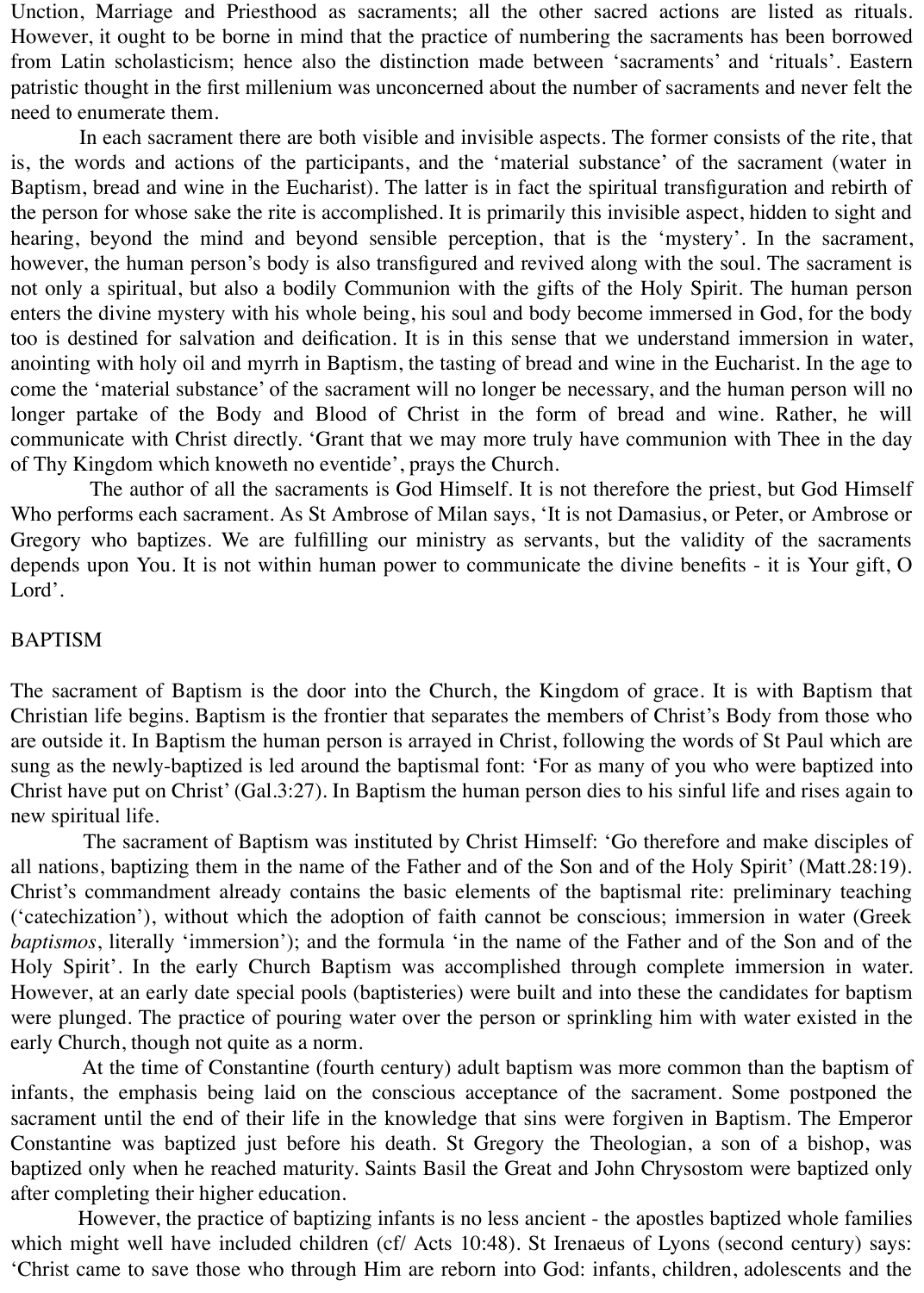elderly'. Origen in the third century calls the custom of baptizing infants an 'apostolic tradition'. The local Council of Carthage (third century) pronounced an anathema upon those who rejected the necessity of baptizing infants and newly-born children.

 The sacrament of Baptism, like all other sacraments, must be received consciously. Christian faith is the prerequisite for the validity of the sacrament. If an infant is baptized, the confession of faith is solemnly pronounced by his godparents, who thereby are obliged to bring the child up in the faith and make his Baptism conscious. An infant who receives the sacrament cannot rationally understand what is happening to him, yet his soul is fully capable of receiving the grace of the Holy Spirit. 'I believe', writes St Symeon the New Theologian, 'that baptized infants are sanctified and are preserved under the wing of the All-Holy Spirit and that they are lambs of the spiritual flock of Christ and chosen lambs, for they have been imprinted with the sign of the life-giving Cross and freed completely from the tyranny of the devil'. The grace of God is given to infants as a pledge of their future belief, as a seed cast into the earth: for the seed to grow into a tree and bring forth fruit, the efforts both of the godparents and of the one baptized as he grows are needed.

 Immediately after Baptism or in the days that follow, the newly-baptized, irrespective of age, receives Holy Communion. In the Roman Catholic Church Chrismation (Confirmation) and First Communion take place after the child has reached the age of seven, but the Orthodox Church admits children to these sacraments as early as possible. The understanding behind this practice is that children ought not to be deprived of a living, even if not a fully conscious, contact with Christ.

 The sacrament of Baptism occurs only once in a person's life. In Baptism the human person is granted freedom from original sin and forgiveness of all his personal transgressions. However, Baptism is only the first step in the human person's ascent towards God. If it is not accompanied by a renewal of one's entire life and a spiritual regeneration, it might be fruitless. The grace of God, received in Baptism as a pledge or as a seed, will grow within the person and be made manifest throughout his whole life so long as he strives towards Christ, lives in the Church and fulfills God's commandments.

#### **CHRISMATION**

The sacrament of Chrismation was established in apostolic times. In the early Church every newlybaptized Christian received a blessing and the gift of the Holy Spirit through the laying on of hands by an apostle or a bishop. The *Book of Acts* relates how Peter and John laid hands on women from Samaria so that they could receive the Holy Spirit, 'for it had not yet fallen on any of them, but they had only been baptized in the name of the Lord Jesus' (Acts 8:16). In apostolic times, the descent of the Holy Spirit was occasionally accompanied by visible and tangible manifestations of grace: like the apostles at Pentecost, people would begin to speak in unfamiliar tongues, to prophesy and work miracles.

 The laying on of hands was a continuation of Pentecost in that it communicated the gifts of the Holy Spirit. In later times, by virtue of the increased number of Christians, it was impossible for everyone to meet a bishop; so the laying on of hands was substituted by Chrismation. In the Orthodox Church Chrismation is administered by a priest, yet the myrrh is prepared by a bishop. Myrrh is boiled from various elements. In contemporary practice only the head of an autocephalous Church (the Patriarch, Metropolitan or Archbishop) has the right to consecrate myrrh, thus conveying the episcopal blessing to all those who become members of the Church.

 In the Epistles the gift of the Holy Spirit is sometimes called 'anointing' (1 John 2:20; 2 Cor.1:21). In the Old Testament kings were appointed to their realm through anointing. Ordination to the priestly ministry was also performed through chrismation. However, in the New Testament there is no division between the 'consecrated' and the 'others': in Christ's Kingdom all are 'kings and priests' (Rev.1:6); a 'chosen race'; 'God's own people' (1 Peter 2:9); therefore anointing is given to every Christian.

 Through anointing we receive the 'seal of the gift of the Holy Spirit'. As Fr Alexander Schmemann explains, this is not the same as the various 'gifts' of the Holy Spirit, but the Holy Spirit Himself, Who is communicated to the person as a gift. Christ spoke of this gift to the disciples at the Last Supper: 'And I will pray to the Father, and He will give you another Counselor, to be with you for ever,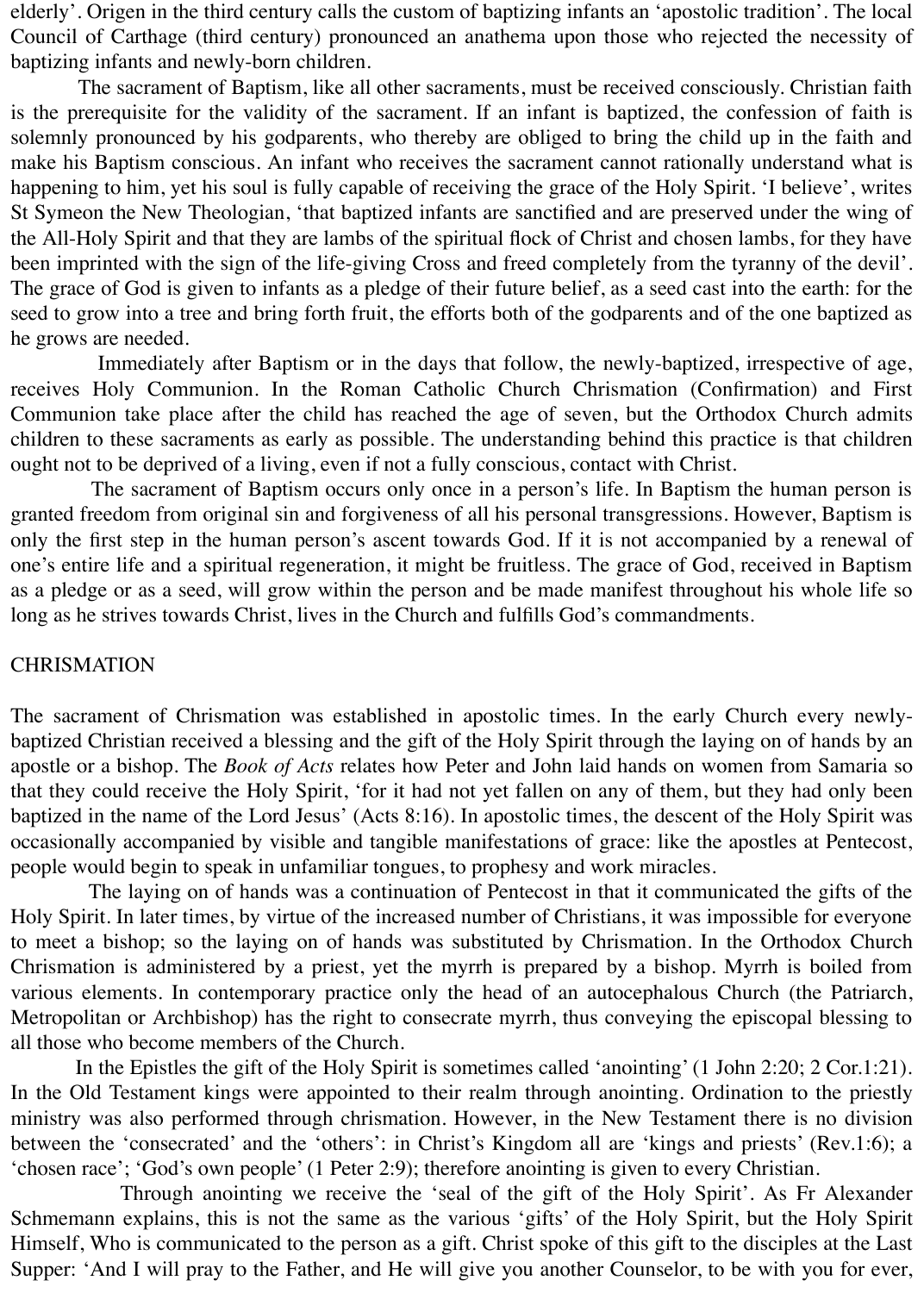even the Spirit of truth' (John 14:16-17). He also said about the Spirit: 'It is to your advantage that I go away, for if I do not go away, the Counselor will not come to you; but if I go, I will send Him to you' (John 16:7). Christ's death on the Cross made possible the granting to us of the Holy Spirit. And it is in Christ that we become kings, priests and 'christs' (anointed ones), receiving neither the Old Testament priesthood of Aaron, nor the kingdom of Saul, nor the anointing of David, but the New Testament priesthood and the kingdom of Christ. Through Chrismation we become sons of God, for the Holy Spirit is the 'grace of adoption as sons'.

 As with the grace of baptism, the gift of the Holy Spirit, received in Chrismation, is not to be passively accepted, but actively assimilated. It was in this sense that St Seraphim of Sarov said that the goal of a Christian's life is the 'acquisition of the Holy Spirit'. The Divine Spirit is given to us a pledge, yet we still have to acquire Him, make Him our own. The Holy Spirit is to bring forth fruit in us. 'But the fruit of the Spirit is love, joy, peace, patience, kindness, goodness, faithfulness, gentleness, self-control... If we live by the Spirit, let us also walk by the Spirit' (Gal.5:22; 25). All of the sacraments have meaning and are for our salvation only when the life of the Christian is in harmony with the gift he has received.

# THE EUCHARIST

The Eucharist (Greek *eucharistia*, 'thanksgiving'), or the sacrament of Holy Communion, is 'the sacrament of sacraments', 'the mystery of mysteries'. The Eucharist has a central significance in the life of the Church and of every Christian. It is not merely one of many sacred actions or 'a means of receiving grace': it is the very heart of the Church, her foundation, without which the existence of the Church cannot be imagined.

 The sacrament of the Eucharist was instituted by Christ at the Last Supper. The Last Supper of Christ with the disciples was, in its outward ritual, the traditional Jewish Paschal meal when the members of every family in Israel gathered to taste of the sacrificial lamb. This Supper was attended by Christ's disciples: not His relatives in the flesh, but that family which would later grow into the Church. Instead of the lamb, Jesus offered Himself as a sacrifice 'like that of a lamb without blemish or spot', 'He was destined before the foundation of the world' for the salvation of people (1 Peter 1:19-20). At the Last Supper Christ transformed the bread and wine into His Body and Blood, communicated the apostles and commanded them to celebrate this sacrament in remembrance of Him. After His death on the Cross and His Resurrection the disciples would gather on the first day of the week (the so called 'day of the sun', or Sunday) for the 'breaking of bread'.

 Originally the Eucharist was a meal accompanied by readings from Scripture, a sermon and prayer. It would sometimes continue through the night. Gradually, as the Christian communities grew, the Eucharist was transformed from an evening supper to a divine service.

 The most ancient elements that constitute the Eucharistic rite are the reading from Holy Scripture, prayers for all of the people, the kiss of peace, thanksgiving to the Father (to which the people reply 'Amen'), the fraction (breaking of bread), and Communion. In the early Church each community had its own Eucharist, but all of these elements were present in every eucharistic rite. The bishop's prayer was originally improvised and only later were the eucharistic prayers written down. In the early Church a multitude of eucharistic rites were used: they were called 'Liturgies' (Greek *leitourgia* means 'common action', 'work', 'service').

 The eucharistic offering has the sense of a sacrifice in which Christ Himself is 'the Offerer and the Offered, the Receiver and the Received'. Christ is the one true celebrant of the Eucharist: He is invisibly present in the church and acts through the priest. For Orthodox Christians the Eucharist is not merely a symbolic action performed in remembrance of the Mystical Supper; it is rather the Mystical Supper itself, renewed daily by Christ and continuing uninterruptedly in the Church from that Paschal night when Christ reclined at the table with His disciples. 'Of Thy Mystical Supper, O Son of God, accept me this day as a partaker', says the believer as he approaches Holy Communion.

 The Orthodox Church believes that in the Eucharist the bread and wine become not only a symbol of Christ's presence, but the real Body and Blood of Christ. This belief has been held in the Christian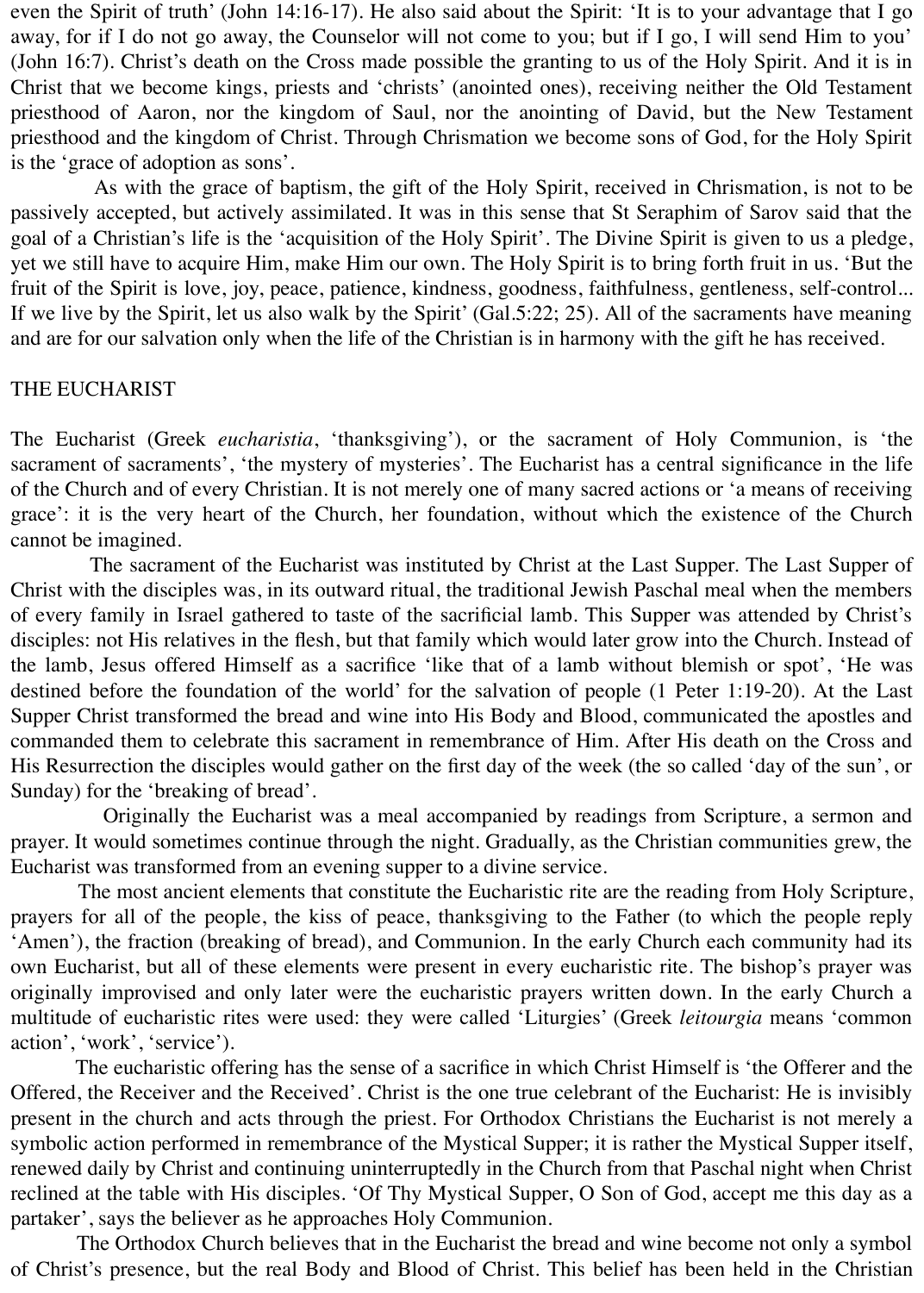Church from the very beginning. Christ Himself says: 'For My Flesh is food indeed, and My Blood is drink indeed. He who eats My Flesh and drinks My Blood abides in Me, and I in him' (John 6:55-56).

 The union of the believer with Christ in the Eucharist is not symbolic and figurative, but genuine, real and integral. As Christ suffuses the bread and wine with Himself, filling them with His divine presence, so He enters into the human person, filling his flesh and blood with His life-giving presence and divine energy. In the Eucharist we become of the same body with Christ, Who enters us as He entered the womb of the Virgin Mary. Our flesh in the Eucharist receives a leaven of incorruption, it becomes deified, and when it dies and becomes subject to corruption, this leaven becomes the pledge of its future resurrection.

 Because of the Eucharist's uniqueness the Church attaches to it a special significance in the cause of the salvation of humanity. Beyond the Eucharist there can be no salvation, no deification, no true life, no resurrection in eternity: 'Unless you eat the Flesh of the Son of man and drink His Blood, you have no life in you; he who eats My Flesh and drinks My Blood has eternal life, and I will raise him up at the last day' (John 6:53-54). Hence the church Fathers advise Christians never to decline the Eucharist and to take Communion as often as possible. 'Endeavour to gather more often for the Eucharist and the glorification of God', says St Ignatius of Antioch. The words from the Lord's prayer 'Give us this day our daily bread' (Matt.6:11) were sometimes interpreted as a call to daily reception of the Eucharist.

 The Church reminds us that all those who approach Holy Communion must be ready to encounter Christ. Hence the necessity of proper preparation, which should not be limited to the reading of a certain number of prayers and abstinence from particular types of food. In the first instance readiness for Communion is conditioned by a pure conscience, the absence of enmity towards our neighbours or a grievance against anyone, by peace in our relationships with all people. Obstacles to Communion are particular grave sins committed by a person who should repent of them in confession.

 The contrition that comes from a sense of one's own sinfulness is a necessary condition for Communion. This does not, however, prevent the Christian from receiving the Eucharist as a celebration of joy and thanksgiving. By its very nature the Eucharist is a solemn thanksgiving, fundamental to which is praise of God. Herein lies the paradox and mystery of the Eucharist: it has to be approached with both repentance and joy. With repentance from a sense of one's unworthiness, and with joy at the fact that the Lord in the Eucharist cleanses, sanctifies and deifies the human person, renders him worthy in spite of his unworthiness. In the Eucharist not only the bread and wine are transformed into the Body and Blood of Christ, but also the communicant himself is transformed from an old into a new person; he is freed from the burden of sin and illumined by divine light.

#### PENANCE

'Repent, for the kingdom of heaven is at hand' (Matt.3:2). With these words, first uttered by St John the Baptist, Jesus Christ began His own mission (Matt.4:17). Christianity was from the very beginning a call to repentance, to conversion, to a 'change of mind' (*metanoia*). A radical transformation of one's entire way of life and thought, a renovation of the mind and senses, a rejection of sinful deeds and thoughts, a transfiguration of the human person: these are the main elements of Christ's message.

 The pattern for repentance is set by Jesus Christ in his parable of the prodigal son (see Luke 15:11- 24). Having lived a sinful life 'in a far country', that is, far away from God, the prodigal son, after many tribulations, comes to himself and decides to return to his Father. Repentance begins with his conversion ('came to himself'), which is then transformed into determination to return ('I will arise and go'), and finishes with his return to God ('he arose and came'). This is followed by confession ('Father, I have sinned against heaven and before you'), which results in forgiveness ('Bring quickly the best robe'), adoption ('this my son'), and spiritual resurrection ('was dead, and is alive again'). Repentance is therefore a dynamic process, a way towards God, rather than a mere act of recognizing one's sins.

 Every Christian has all of his sins forgiven in the sacrament of Baptism. However, 'there is no man who shall live and sin not'. Sins committed after Baptism deprive the human person of the fulness of life in God. Hence the necessity of the 'second Baptism', the expression use by the church Fathers for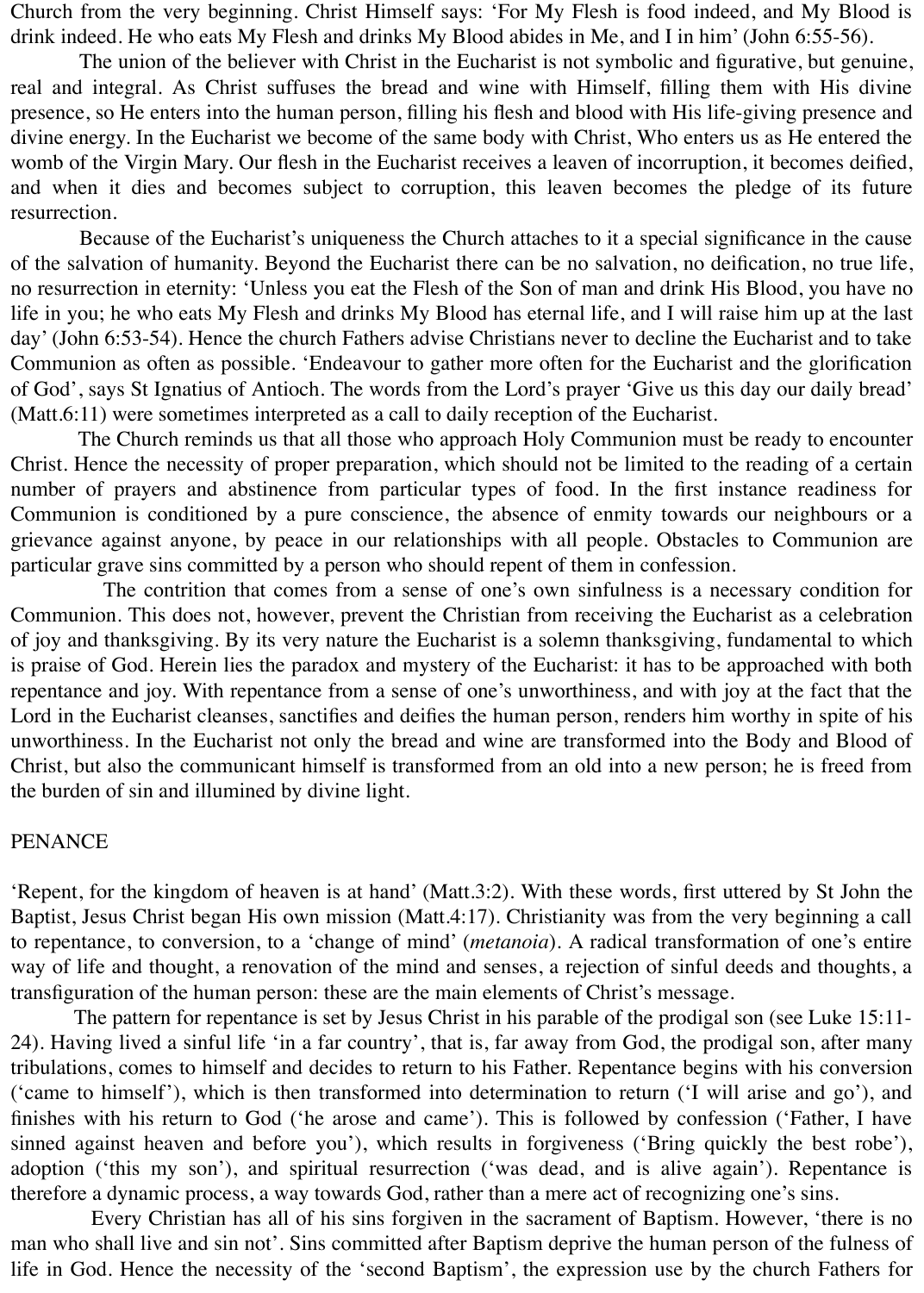repentance, emphasizing its purifying, renovating and sanctifying energy.

 The sacrament of Penance is spiritual healing for the soul. Every sin, depending on its gravity, is for the soul either a small injury, a deep wound, sometimes a serious disease, or perhaps even a fatal illness. In order to be spiritually healthy, the human person must regularly visit his father-confessor, a spiritual doctor: 'Have you sinned? Go to church and repent in your sin... Here is a physician, not a judge. Here nobody is condemned, but everybody receives forgiveness of sins', says St John Chrysostom.

 From the very beginning of Christianity, it was the duty of the apostles, and then of bishops and presbyters, to hear the confessions and to give absolution. Christ said to His apostles: 'Whatever you bind on earth shall be bound in heaven, and whatever you loose on earth shall be loosed in heaven' (matt.18:18). The power of 'binding and loosing', which was given to the apostles and through them to bishops and priests, is manifested in the absolution which the priest gives to the one who repents on behalf of God.

 But why is it necessary to confess sins to a priest, a fellow human being? Is it not enough to tell God everything and receive absolution from Him? In order to answer this question, one should be reminded that in the Christian Church a priest is only a 'witness' to God's presence and action: it is not the priest who acts in liturgical celebrations and in the sacraments, but God Himself. The confession of sins is always addressed to God, and forgiveness is also received from Him. In promoting the idea of confession before a priest, the Church has always taken into account a psychological factor: one might not feel quite as ashamed before God about one's sins, but it is always embarrassing to reveal one's sins before a fellow human being. Moreover, the priest is also a spiritual director, a counselour who can offer advice on how to avoid particular sins in the future. The sacrament of Penance is not limited to a mere confession of sins. It also presupposes recommendations, or sometimes *epitimia* (penalties) on the part of the priest. It is primarily in the sacrament of Penance that the priest acts in his capacity of spiritual father.

 If the penitent deliberately conceals any of his sins, whether out of shame or for any other reason, the sacrament would not be considered valid. Thus, before the beginning of the rite, the priest warns that the confession must be sincere and complete: 'Be not ashamed, neither be afraid, and conceal thou nothing from me... But if thou shalt conceal anything from me, thou shalt have the greater sin'. The forgiveness of sins that is granted after confession is also full and all-inclusive. It is a mistake to believe that only the sins enumerated during confession are forgiven. There are sins which we do not see in ourselves, and there are some, or many, that we simply forget. All these sins are also cleansed by God so long as our confession is sincere. Otherwise total forgiveness would never be possible for anyone, as it is not possible for the human person to know *all* of his sins or to be a *perfect* judge of himself.

 The importance of frequent confession might be illustrated by the fact that those who come for confession very rarely are usually unable to see their sins and transgressions clearly. Some who come to a priest would say things such as: 'I live like everybody else'; 'I haven't done anything special'; 'I did not kill anyone'; 'There are those who are worse than I am'; and even 'I have no sins'. On the contrary, those who come regularly for confession always find many faults in themselves. They recognize their sins and try to be liberated from them. There is a very simple explanation for this phenomenon. As dust and dirt are seen only where there is light but not in darkness, so someone perceives his sins only when he approaches God, the unapproachable Light. The closer one is to God, the clearer he sees his sins. As long as someone's soul continues to be a *camera obscura*, his sins remain unrecognized and consequently unhealed.

#### HOLY UNCTION

The human person was created with an incorruptible and immortal body. After the Fall it lost these qualities and became corruptible and mortal. According to St Gregory the Theologian, the human person 'put on the garment of sin, which is our coarse flesh, and became a body-bearer'. Illness and disease became a part of human life. The root of all infirmity, according to the Church's teaching, is human sinfulness: sin entered the human person in such a way that it polluted not only his soul and intellect, but also his body. If death is a consequence of sin (cf. James 1:15), an illness may be seen as a situation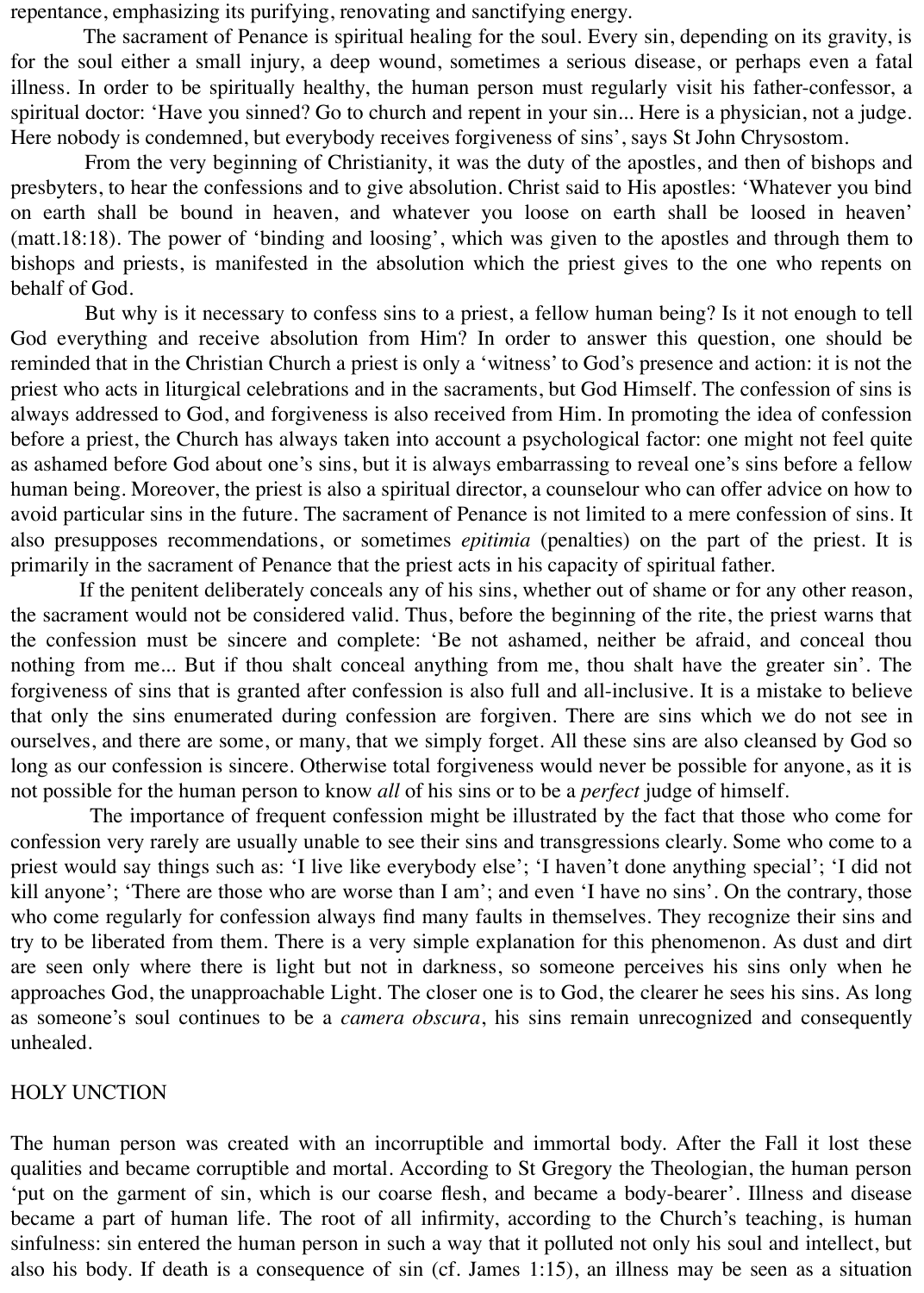between sin and death: it follows sin and precedes death. It is not, of course, that every particular sin results in a particular illness. The real issue concerns the root of all illness, namely, human corruptibility. As St Symeon the New Theologian remarks, 'doctors cure human bodies... but they can never cure the basic illness of human nature, its corruptibility. For this reason, when they try different means to cure one particular illness, the body then falls prey to another disease'. Human nature, according to St Symeon, needs a physician who can heal it from its corruptibility, and this physician is Jesus Christ Himself.

 During His earthly life Christ healed many people. Before healing someone, He often asked him about his faith: 'Do you believe that I am able to do this?' (Matt.9:28) As well as healing the body, Christ also healed the human soul from its most severe disease, unbelief. He also pointed to the Devil as the origin of all illness: of the bent woman He said that she was 'bound by Satan' (see Luke 13:16).

 The Church has always considered its own mission as the continuation in all aspects of Jesus Christ's ministry, including healing. Thus, from apostolic times, a sacramental action existed which would later receive the name of Holy Unction. It is found in the New Testament: 'Is any among you sick? Let him call for the elders (literally, presbyters) of the Church, and let them pray over him, anointing him with oil in the name of the Lord; and the prayer of faith will save the sick man, and the Lord will raise him up; and if he has committed sins, he will be forgiven' (James 4:15-16). It is clear that the question here is not of a normal anointing with oil, which in ancient time was used for medical purposes, but of a special sacramental action. Healing qualities are ascribed here not to the oil, but to the 'prayer of faith'; and physician is not a presbyter, but 'the Lord'.

 In the modern-day practice of the Orthodox Church, the sacrament of Holy Unction has preserved all the original elements described by St James: it is conducted by seven priests (in practice, often, by three or two), prayers and New Testament passages are read, and the sick person is anointed seven times with blessed oil. The prayer of absolution is read by one of the presbyters at the end of the sacrament. The Church believes that, in accordance with St James's words, the sins of the one who receives Holy Unction are forgiven. This, however, in no way implies that Holy Unction can be regarded as a substitute for confession. Unfounded also is the opinion of some Orthodox believers that in Holy Unction all *forgotten* sins, that is, those not mentioned at Confession, are forgiven. The sacrament of Confession, as we said above, results in the forgiveness of *all* sins. The intention behind the sacrament of Holy Unction is not to supplement Confession, but rather to give new strength to the sick with prayers for the healing of body and soul.

 Even more misleading is the interpretation of Holy Unction as the 'last anointing' before death. This was the understanding of the sacrament in the Roman Catholic Church before Vatican II, and it still finds its place among Orthodox believers. This is a misinterpretation simply because Holy Unction does not *guarantee* that a person who received it will necessarily be healed. Rather, one can say that Holy Unction makes the one who receives it participate in Christ's sufferings, renders his bodily illness salvific and healing, liberating him from spiritual illness and death.

 According to the Church's teaching, God is able to transform everything evil into something good. In this particular case illness, which by itself is evil and a consequence of corruption, becomes for the human person a source of spiritual benefits. By means of it he participates in Christ's sufferings and is risen with Christ to a new life. There are many cases when illness brings people to death, compels them to change their life and to embark upon the path of repentance that leads to God.

#### MARRIAGE

The love that exists between a man and a woman is an important theme in many books of Scripture. The Book of Genesis, in particular, tells us of holy and pious couples, such as Abraham and Sarrah, Isaac and Rebecca, Jacob and Rachel. A special blessing, bestowed on these couples by the Lord, was made manifest in the multiplication of their descendants. Love is praised in the Song of Songs, a book which, in spite of all allegorical and mystical interpretations in patristic tradition, does not lose its literal meaning.

 The very attitude of God to the people of Israel is compared in the Old Testament with that of a husband to his wife. This imagery is developed to such an extent that unfaithfulness to God and idolatry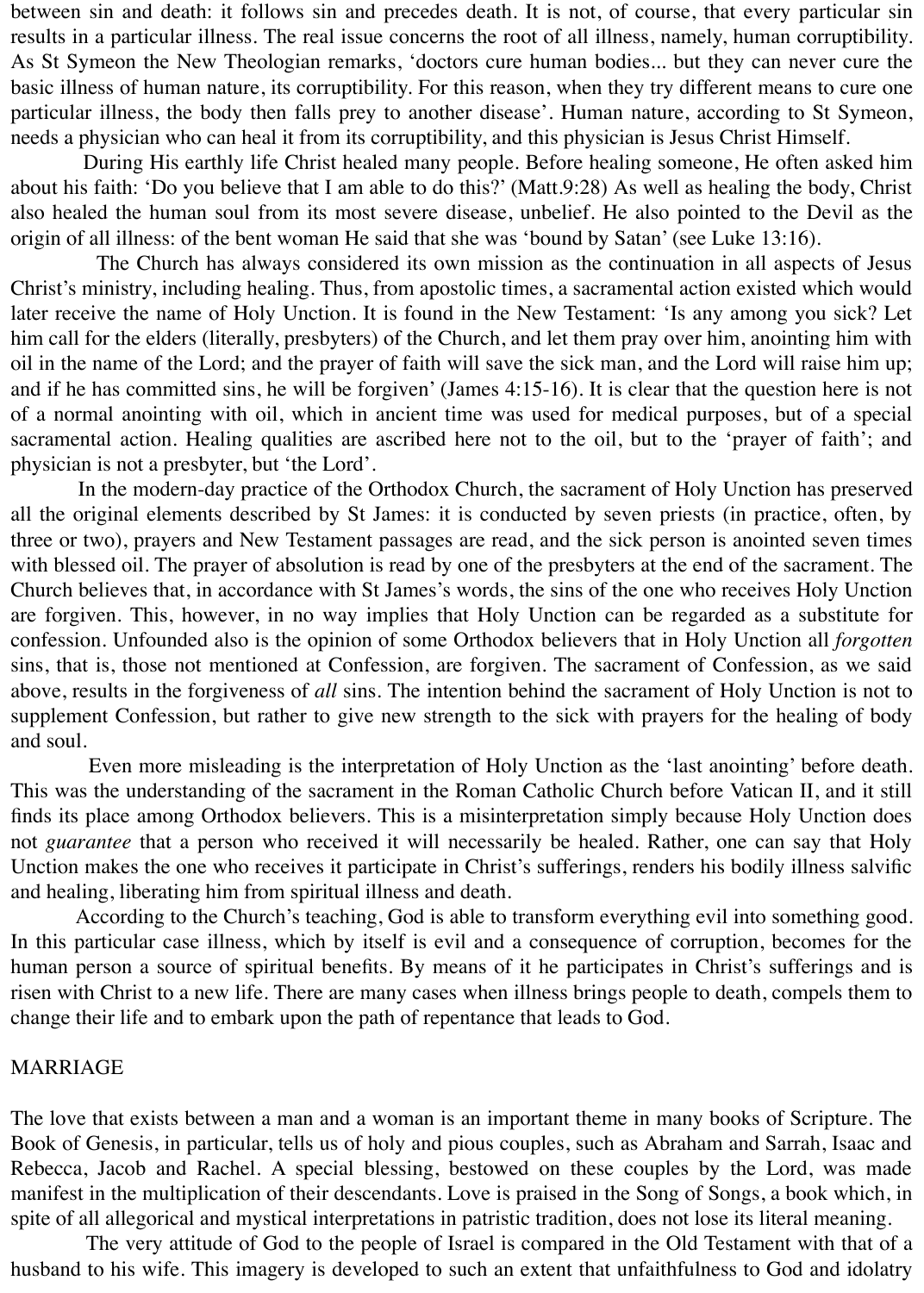are paralleled with adultery and prostitution. When St Paul speaks about marital love as the reflection of the love which exists between Christ and the Church (cf. Eph.5:20-33), he develops the same imagery.

 The mystery of marriage was established by God in Paradise. Having created Adam and Eve, God said to them: 'Be fruitful and multiply' (Gen.1:28). This multiplication of the human race was to be achieved through marriage: 'Therefore a man leaves his father and his mother and cleaves to his wife, and they become one flesh' (Gen.2:24). Marital union is therefore not a consequence of the Fall but something inherent to the primordial nature of human beings. The mystery of marriage was further blessed by the Incarnate Lord when He changed water into wine at the wedding in Cana of Galilee. 'We state', St Cyril of Alexandria writes, 'that He (Christ) blessed marriage in accordance with the economy (*oikonomia*) by which He became man and went... to the wedding in Cana of Galilee'.

 There are two misunderstandings about marriage which should be rejected in Orthodox dogmatic theology. One is that marriage exists for the sole purpose of procreation. What, then, is the meaning of marriage for those couples who have no children? Are they advised to divorce and remarry? Even in the case of those who have children: are they actually supposed to have relations once a year for the sole purpose of 'procreation'? This has never been a teaching of the Church. On the contrary, according to St John Chrysostom, among the two reasons for which marriage was instituted, namely 'to bring man to be content with one woman and to have children', it is the first reason which is the most important: 'as for procreation, it is not required absolutely by marriage...' In fact, in Orthodox understanding, the goal of marriage is that man and woman should become one, in the image of the Holy Trinity, Whose three Persons are essentially united in love. To quote St John Chrysostom again, 'when husband and wife are united in marriage, they are no longer seen as something earthly, but as the image of God Himself'. The mutual love of the two partners in marriage becomes life-giving and creative when a child is born as its fruit. Every human being is therefore to be a fruit of love, and everyone's birth is a result of love between his parents.

 Another misunderstanding about marriage is that it should be regarded as a 'concession' to human 'infirmity': it is better to be married than to commit adultery (this understanding is based on a wrong interpretation of 1 Cor.7:2-9). Some early Christian sectarian movements (such as Montanism and Manicheanism) held the view that sexualilty in general is something that is unclean and evil, while virginity is the only proper state for Christians. The Orthodox tradition opposed this distortion of Christian asceticism and morality very strongly.

 In the Orthodox Church, there is no understanding of sexual union as something unclean or unholy. This becomes clear when one reads the following prayers from the Orthodox rite of Marriage: 'Bless their marriage, and vouchsafe unto these Thy servants... chastity, mutual love in the bond of peace... Preserve their bed unassailed... Cause their marriage to be honourable. Preserve their bed blameless. Mercifully grant that they may live together in purity...' Sexual life is therefore considered compatible with 'purity' and 'chastity', the latter being, of course, not an abstinence from intercourse but rather a sexual life that is liberated from what became its characteristic after the fall of Adam. As Paul Evdokimov says, 'in harmonious unions... sexuality undergoes a progressive spiritualization in order to reach conjugal chastity'. The mutual love of man and woman in marriage becomes less and less dependent on sexual life and develops into a deep unity and union which integrates the whole of the human person: the two must become not only 'one flesh', but also one soul and one spirit. In Christian marriage, it is not selfish 'pleasure' or search for 'fun' which is the main driving force: it is rather a quest for mutual sacrifice, for readiness to take the partner's cross as one's own, to share one's whole life with one's partner. The ultimate goal of marriage is the same as that of every other sacrament, deification of the human nature and union with Christ. This becomes possible only when marriage itself is transfigured and deified.

 In marriage, the human person is transfigured; he overcomes his loneliness and egocentricism; his personality is completed and perfected. In this light Fr Alexander Elchaninov, a notable contemporary Orthodox priest and theologian, describes marriage in terms of 'initiation' and 'mystery', in which 'a full transformation of the human person' takes place, 'the enlargement of his personality, new eyes, new perception of life, birth into the world, by means of it, in new fulness'. In the marital union of two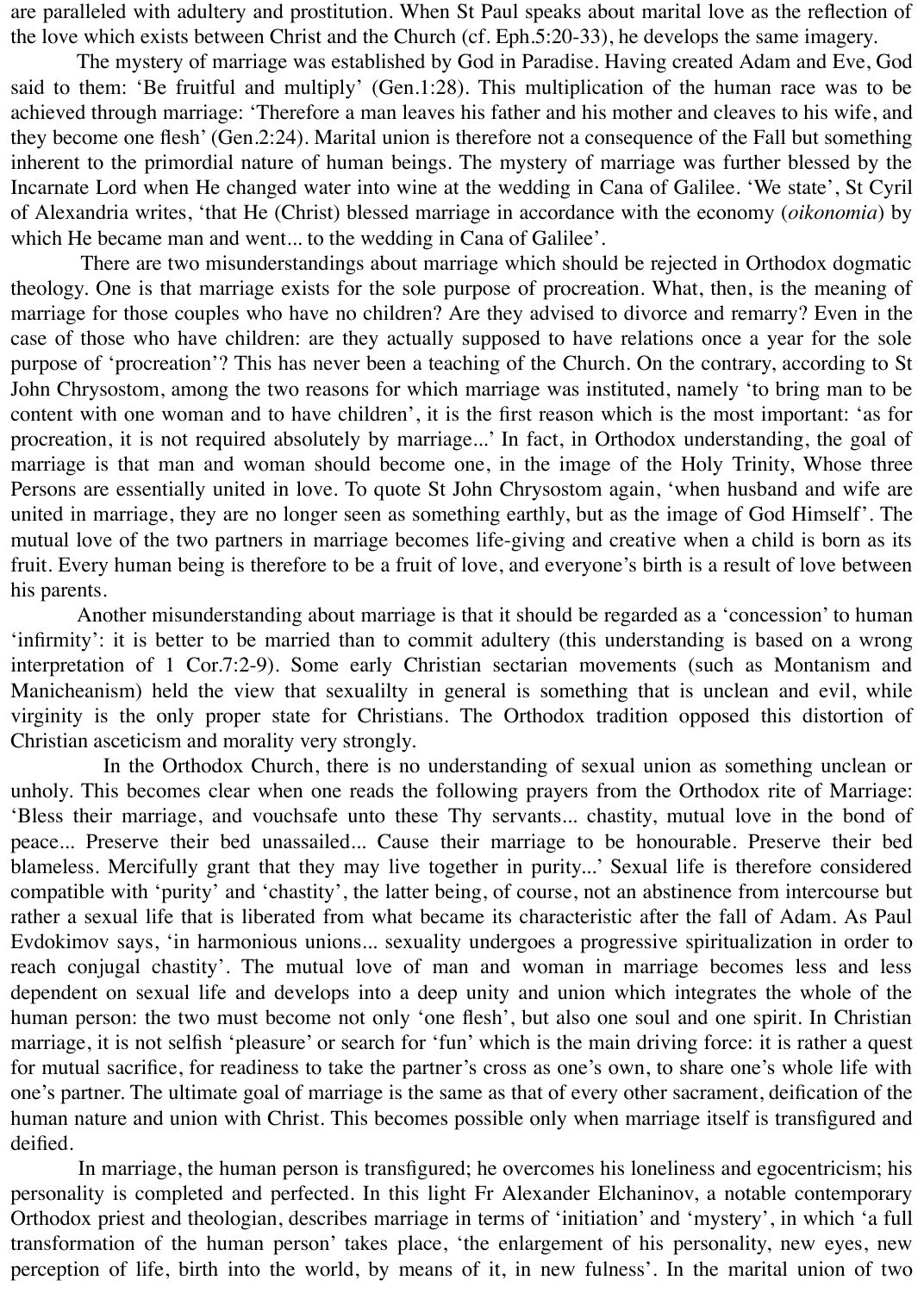individuals there is both the completion of their personalities and the appearance of the fruit of their love, a child, who makes their dyad into a triad: '...An integral knowledge of another person is possible in marriage, a miracle of sensation, intimacy, of the vision of another person... Before marriage, the human person glides above life, seeing it from outside. Only in marriage is he fully immersed into it, and enters it through another person. This enjoyment of true knowledge and true life gives us that feeling of complete fulness and satisfaction which renders us richer and wiser. And this fulness is even deepened when out of the two of us, united and reconciled, a third appears, our child'.

 Christ is the One Who is present at every Christian marriage and Who conducts the marriage ceremony in the Church: the priest's role is not even to *represent*, but rather to *present* Christ and to reveal His presence, as it is also in other sacraments. The story of the wedding in Cana of Galilee is read at the Christian wedding ceremony in order to show that marriage is the miracle of the transformation of water into wine, that is, of daily routine into an unceasing and everyday feast, a perpetual celebration of the love of one person for the other.

#### PRIESTHOOD

The sacrament of Priesthood includes three liturgical rites of ordination: to the episcopate, to the priesthood and to the diaconate.

 According to the present tradition of the Orthodox Church, bishops are chosen from among the monks. In the early Church there were married bishops: St Paul says a bishop must be 'the husband of one wife' (1 Tim.3;2). However, even in the early centuries, preference was given to monastic or celibate clergy. Thus among the holy bishops of the fourth century only St Gregory of Nyssa was married, while St Athanasius, St Basil the Great, St Gregory the Theologian, and St John Chrysostom were celibate. Priests and deacons in the Orthodox Church can be either monastic or married. However, marriage is possible for clergy only before ordination and only once: those married a second time are not allowed to become priests or deacons.

 The ordination into hierarchical ranks has from the apostolic times onwards been accomplished through the laying of hands (Greek *cheirotonia*). According to the Church's rules, a priest and a deacon must be ordained by one bishop; a bishop, by several bishops (no less than three or two). Ordinations take place during the Liturgy. A bishop is ordained after the singing of 'Holy God' (during the Liturgy of the catechumens); a priest, after the Cherubic Hymn; and a deacon, after the consecration of the Holy Gifts.

 Episcopal ordination are especially solemn. A priest who is to be ordained bishop enters the altar through the 'royal doors' and goes three times around the holy table, kissing its four corners; the clergy and the choir sing the *troparia* from the rite of Marriage. The one being ordained then bends his knees before the holy table, and the hierarchs lay their hands on his head, with the presiding celebrant reading the prayer of ordination: 'The grace divine, which always healeth that which is infirm and completeth that which is wanting, through the laying-on of hands elevateth thee, the most God-loving Archimandrite, (name), duly elected, to be the Bishop of the God-saved cities, (names). Wherefore let us pray for him, that the grace of the All-holy Spirit may come upon him'. Following this, while *Kyrie eleison* ('Lord, have mercy') is sung by the clergy and the choir, the first hierarch reads other prayers. The newlyordained bishop is then clothed in episcopal vestments, while the people (or the choir) exclaim *Axios* ('He is worthy!'). This exclamation is the only trace of the ancient practice of the election of bishops by all the faithful.

 Ordinations to the priesthood and to the diaconate follow the same order: the one who is being ordained enters the altar, goes around the holy table, kissing its corners, bends his knees (or only one knee, as in the case of a deacon); the bishop lays his hands and reads the prayers of consecration over the newly-ordained; and the latter is then clothed in his priestly (or diaconic) vestments with the *Axios* sung by people.

 The singing of the *troparia* from the rite of Marriage has a special meaning in the ordination to the hierarchical ranks: it shows that the bishop (or priest, or deacon) is betrothed to his diocese (or parish). In the early Church it was very unusual either for a bishop to change his diocese, or for a priest, his parish.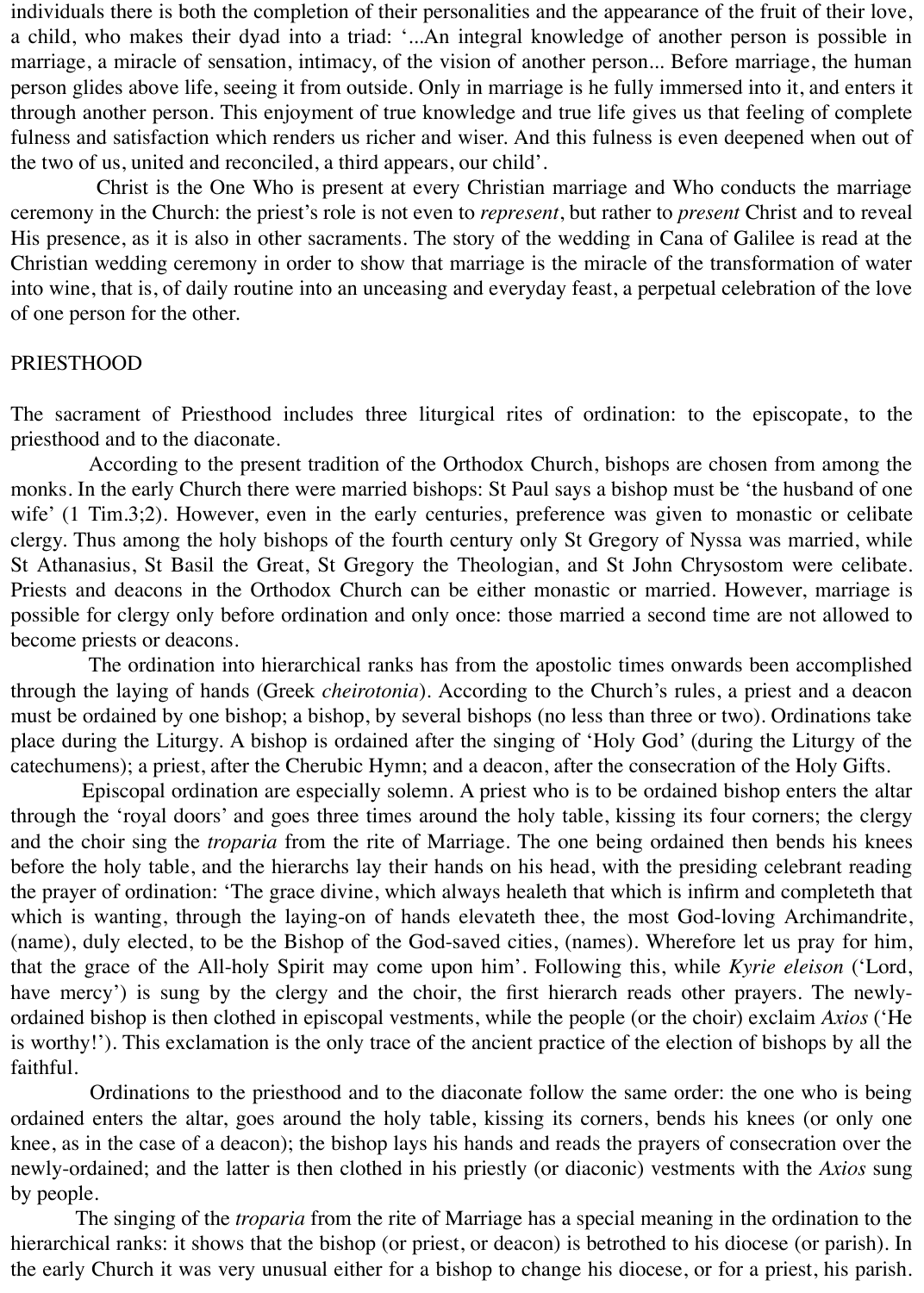As a rule, an ecclesiastical appointment was for life. Even the Patriarch was chosen not from the bishops of a particular patriarchate, but from the lower clergy, in some cases even from the laity.

 The Orthodox Church ascribes a very high significance to the sacrament of Priesthood, for with it the church community receives its new pastor. Despite everything that has been written and said about the 'royal priesthood' of all believers, the Church also recognizes the difference between lay people and an ordained priest, the latter being entrusted with the celebration of the Eucharist, and having the power of 'binding and loosing'. Ordination into a hierarchical rank, be it of bishop, priest or deacon, is not only a change of status for someone, but also, to a certain extent, a transition to another level of existence.

 In the Orthodox Church, priests and bishops are regarded as bearers of divine grace, as instruments through which God Himself acts. When receiving a priest's blessing, the faithful kiss his hand as if it were Christ's hand, because it is by Christ's power that he gives the blessing. This sense of holiness and dignity in priestly ministry is weakened in some Christian denominations. In certain Protestant communities the only difference between the laity and the clergy is that the latter have a 'licence to preach'.

#### MONASCTICISM

In the Orthodox Church the rite of monastic tonsure has a sacramental character. It is called a 'sacrament' ('mystery') by Dionysius the Areopagite and other early Christian authors. It is also called a 'sacrament' in the rite itself. Like Baptism, it is death to fleshly life and a birth into a new, spiritual mode of existence. Like Chrismation, it is the seal and sign of being elected by God. Like Marriage, it is the betrothal with the Heavenly Bridegroom, Christ. Like Priesthood, it is a consecration for ministry to God. Like the Eucharist, it is union with Christ. As in Baptism, so in monastic tonsure the person receives a new name and has his sins forgiven. He rejects the sinful life and gives vows of faithfulness to Christ; he takes off a secular robe and puts on a new garment. Being born again, the person assumes infancy anew in order to attain 'to the measure of the stature of the fulness of Christ' (Eph.4:13).

 The main goal of monasticism is the imitation of Christ whose way of life as described in the Gospel was altogether monastic. He was not married, was free from earthly bonds, had no roof over His head, travelled from place to place, lived in poverty, fasted, and spent nights in prayer. Monasticism is an attempt to come as close as possible to this ideal. It is the quest for sanctity, a search for God as the ultimate goal, the rejection of everything that binds one to earth and prevents one from ascending to heaven.

 Monasticism is an unusual and exceptional way of life: not many are called to it. It is a life entirely and integrally *given* to God. The monastic renunciation of the world is not a hatred of the world's beauty or of the delights of life; it is rather renunciation of sins and passions, of fleshly desires and lusts, in short, of everything that entered human life after the Fall. The aim of monasticism is a return to that primordial chastity and sinlessness which Adam and Eve possessed in Paradise. The church Fathers called monasticism 'a life according to the Gospel' and 'a true philosophy'. As philosophers sought perfection along the paths of intellectual knowledge, so monks pursue perfection along the paths of ascetical struggle in imitation of Christ.

 The entire philosophy of monasticism is expressed in the following words of Christ: 'If you would be perfect, go, sell what you possess and give to the poor, and you will have treasure in heaven; and come, follow Me' (Matt.19:21); 'If any man would come after Me, let him deny himself and take up his cross and follow Me. For whoever will save his life will lose it, and whoever loses his life for My sake will find it' (Matt.16:24-25); 'He who loves father and mother more than Me is not worthy of Me' (Matt.10:37). Monasticism is for those who want to be perfect, to follow Christ and to give their life for Him, to sell everything in order to have heavenly treasure. Like a merchant who goes and sells all his possessions in order to buy a pearl, a monk is ready to deny everything in the world in order to acquire Christ.

Monasticism was a part of the Church's life from very early times, but it came to the force in the fourth century, when persecutions ceased. While during the first three centuries all adherents to Christianity were potential martyrs, in the fourth century the new faith virtually became the state religion of the Roman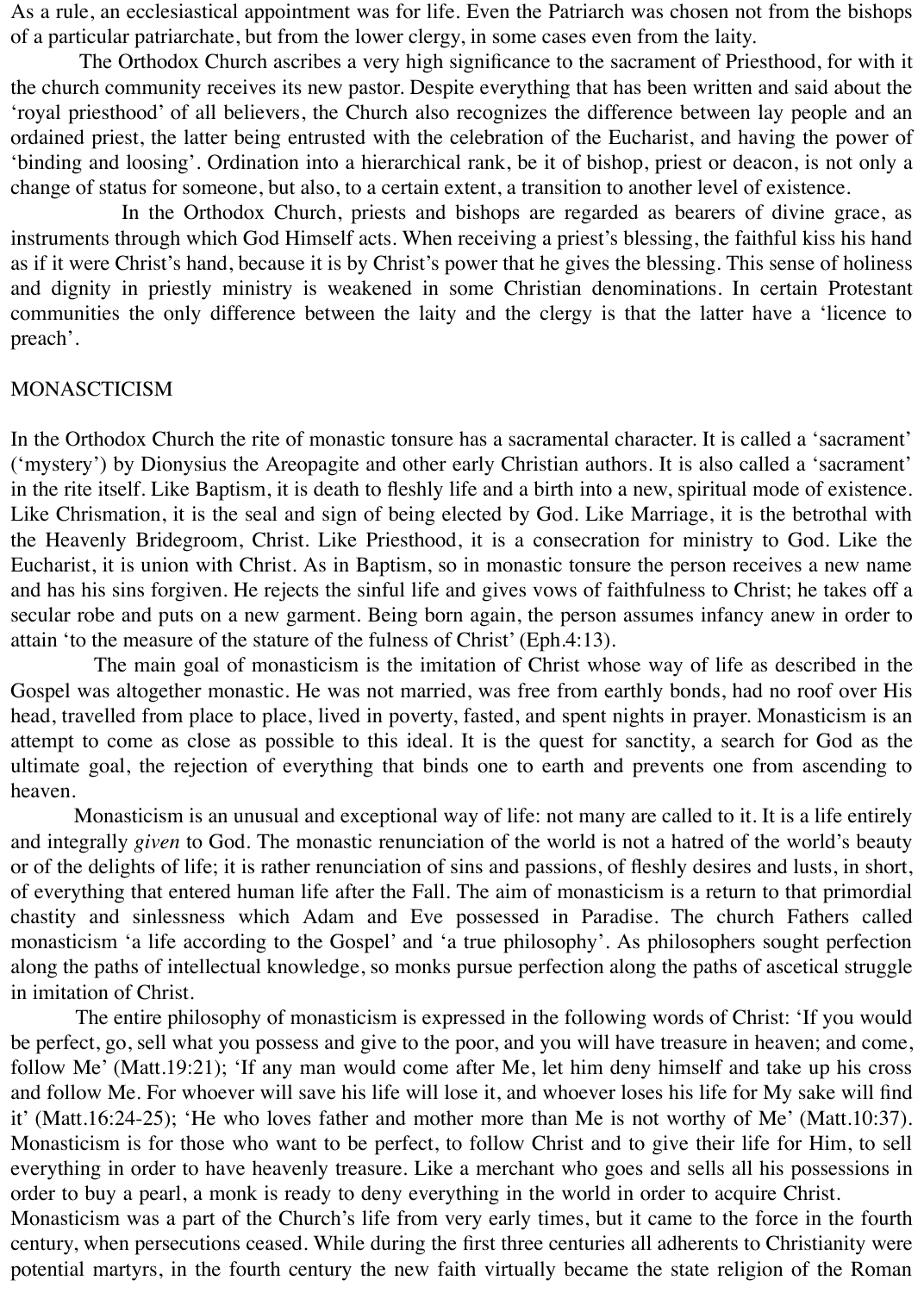Empire. Now the quest for martyrdom and sacrifice led people into deep deserts, where ascetics created their 'state within the state'. The deserts of Egypt, Syria and Palestine, once fruitless and lifeless, were watered and populated by monks.

These are three basic vows taken by the monastics: obedience, poverty and chastity.

 Obedience is a deliberate denial of self-will before God, before the abbot (hegumen) and before every member of the community. The Greek word *hypakoe* ('obedience') literally means 'hearing', 'listening'. Monastic obedience is hearing what God wants to tell a monk, listening to His will. Humans suffer greatly from their inability to follow God's will and to accept the world around them as it is. People always tend to think of the circumstances of their lives as less than desirable, and of those close to them as less than perfect. They want to change the world around them but, unable to do so, they find no rest, no peace. A monk, on the contrary, teaches himself to accept everything as it is and to receive from the hand of God with the same joy and thanksgiving both consolation and sufferings, health and illness, fortune and misfortune. With this attitude the monk obtains an inner, undisturbed peace that no external circumstances can spoil.

 Poverty is a deliberate rejection of every earthly possession. This does not necessarily mean that a monk is totally deprived of all material things: it means that he must not be attached to anything earthly. Having inwardly rejected material wealth, he attains that spiritual freedom which is higher than any earthly possession.

 The word 'chastity' is used in English to render the Greek *sophrosyne*, which literally means 'wisdom', 'integrity'. Chastity is not synonymous with celibacy: in monasticism the latter is only an element of the former. Chastity as wisdom and integrity, as life according to the Gospel and abstinence from passions and lusts, is also necessary in marriage. To live in chastity means to have one's entire life oriented to God, to check every thought, word and deed against the Gospel's standards.

 As far as celibacy is concerned, in the context of monastic life it is a supra-natural form of existence. Loneliness is incompleteness, a deficiency: in marriage it is overcome through a common life with one's spouce. Monastics are espoused to God Himself. Monasticism is therefore not the opposite of marriage. Rather, it is also a kind of marital union, but not between two human beings: it is a union of the human person with God. Love is found at the very heart of both marriage and monasticism, but the object of love is different. A person cannot become a monk unless his love for God is so deep and ardent that he does not want to direct it to anyone but Him.

 Monastic tonsure takes place in the church: it is normally conducted by a bishop or an abbot. The one to be tonsured takes off all his civil clothes, puts on a long white robe and stands before the abbot. Upon making his monastic vows he listens to the abbot's exhortations, after which he receives a new name, is tonsured, and clothed in black monastic vestments. When the rite has finished, each member of the community comes to him, asking: 'What is your name, brother?' The newly-tonsured monk, according to tradition, spends several nights in the church reading the Psalter or the Gospel.

 Monasticism is an inner and hidden life. It is absolute and the most radical expression of Christianity as a 'narrow way' leading to the Kingdom of heaven. Monastic detachment and concentration into oneself, however, does not imply egoism or the absence of love for one's neighbour. Being outside of worldly vanity, a monk does not forget his fellow humans, but in the silence of his cell prays for them.

 The church Fathers understood that the transfiguration of the world and people's happiness depend not so much on external circumstances but on people's inner condition. True renovation of the world is only possible in the realm of spiritual life. Thus, neither Christ, nor the apostles nor the church Fathers demanded social changes; rather, all of them called for the inner spiritual transformation of each particular human being. Monks do not attempt to make the world better. They try to make themselves better in order that the world might be transformed from within. 'Save yourself, and thousands around you will be saved', says St Seraphim of Sarov. These words reflect the ultimate goal of monasticism and of Christianity in general. Needless to say, monasticism is not the only way of 'saving oneself', not even the best or the most convenient way. It is one of the ways, like marriage or priesthood, which may lead one to salvation and deification, if one continues along this path to the end. THE END OF HISTORY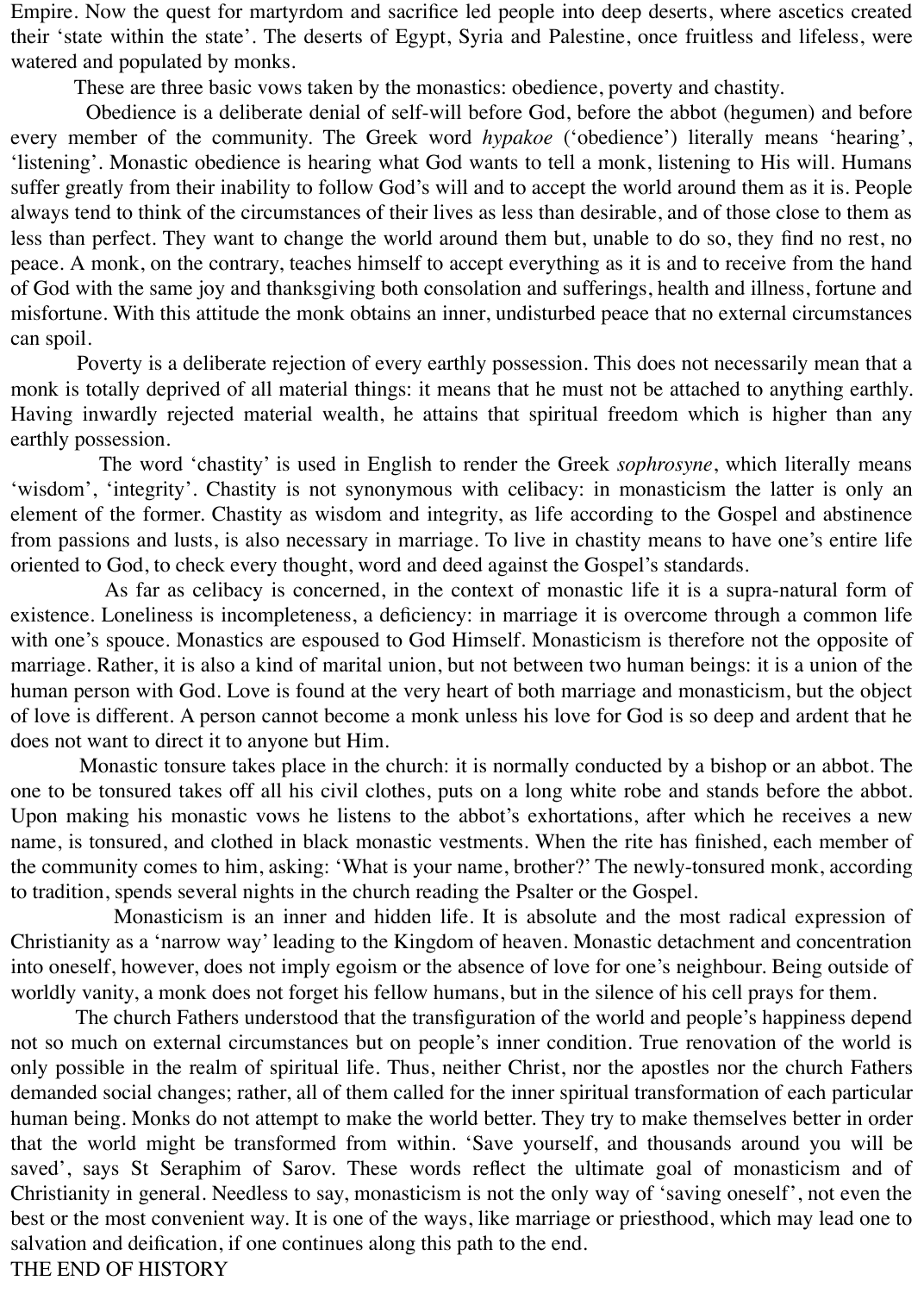From the very beginning, the Christian Church has lived in the expectation of the Second Coming of Jesus Christ. This belief is based on the words of our Lord, Who, shortly before His death on the Cross, promised His disciples that He would come again. Belief in the Second Coming of Christ is also reflected in the Catholic Epistles, as well as in the Pauline corpus. The teaching expressed in these texts can be summarized as follows. First, 'the day of the Lord' will come unexpectedly. Secondly, before this 'day' there will be a period of social unrest, natural disasters, wars, and persecutions of the Church. Thirdly, many pseudo-prophets and pseudo-christs will appear who will claim to be Christ and deceive many people. Next, the Antichrist will come, who will gain great power and influence on earth. And finally, the power of the Antichrist will be destroyed by Christ.

 We may note the highly significant role of the Antichrist just before the end of history. In fact, it is his activity, directed against God and the Church, that will lead the world to its last day. Who, then, is this Antichrist? Throughout history many have attempted to describe his characteristics and to predict the time of his coming. Some saw him as a great *religious leader*, a sort of anti-god who would attempt to replace the true faith by some pseudo-religion: he would make people believe in him and not in the true Christ. Others saw in the Antichrist a great *political leader* who would gain power over the entire earth.

 The figure of the Antichrist has consistently attracted the special attention of many people. Paradoxically, some Christians even seem to be more interested in the coming of the Antichrist than in Christ's final victory over him. The *eschaton* is often understood as a realm of fear: an imminent global catastrophe and devastation. The end of the world is not awaited with eagerness, as it was in early Christianity; rather it is feared and shuddered at with horror.

 By contrast, New Testament and patristic eschatology is one of hope and assurance: it was Christcentred rather than Antichrist-centred. When the apostles speak in their epistles of the nearness of Christ's Second Coming, they do it with great enthusiasm and hopefulness. They were not very much interested in the chronological nearness of the Second Coming; more importantly, they lived with a constant feeling of Christ's presence (the Greek word for 'coming', *parousia*, also means 'presence'). The early Church lived not by fear at the coming of the Antichrist, but by the joyous expectation of the encounter with Christ when the history of the world would end. The eschatological 'last times' begin at the very moment of the Incarnation of the Son of God and will continue right up until His Second Coming. The 'mystery of lawlessness', of which St Paul speaks, is already 'at work' (2 Thess.2:7); it will be more and more clearly revealed in history. Together with the uncovering of evil, however, there will also be the activity of humanity's inner preparation to encounter its Saviour. The battle between Christ and the Antichrist will end with the former's glorious victory. The sight of Christians is directed to this victory, not to the time of turmoil that will precede it, a time which has, in fact, already begun and may continue for a long time to come.

 The end of the world will mean the liberation of humanity from evil, sufferings and death, and its transformation and movement to another mode of existence, whose nature is not yet known to us. Of this glorious outcome of human history, St Paul speaks as follows: 'Lo! I tell you a mystery. We shall not all sleep, but we shall all be changed, in a moment, in the twinkling of an eye, at the last trumpet. For the trumpet will sound, and the dead will be raised imperishable, and we shall be changed. For this perishable nature must put on the imperishable, and this mortal nature must put on immortality. When the perishable puts on the imperishable, and the mortal puts on immortality, than shall come to pass the saying written: "Death is swallowed up in victory"' (1 Cor.15:51-54).

### DEATH AND RESURRECTION

'Death is a great mystery', says St Ignaty Brianchaninov. 'It is the birth of the human person from transient life into eternity'. Christianity does not consider death as an end: on the contrary, death is the beginning of a new life, to which earthly life is but a preparation. The human person was created for eternity; in Paradise he was fed from the 'tree of life' and was immortal. After the fall, however, the way to the 'tree of life' was blocked, and he became mortal and temporal. According to some church writers,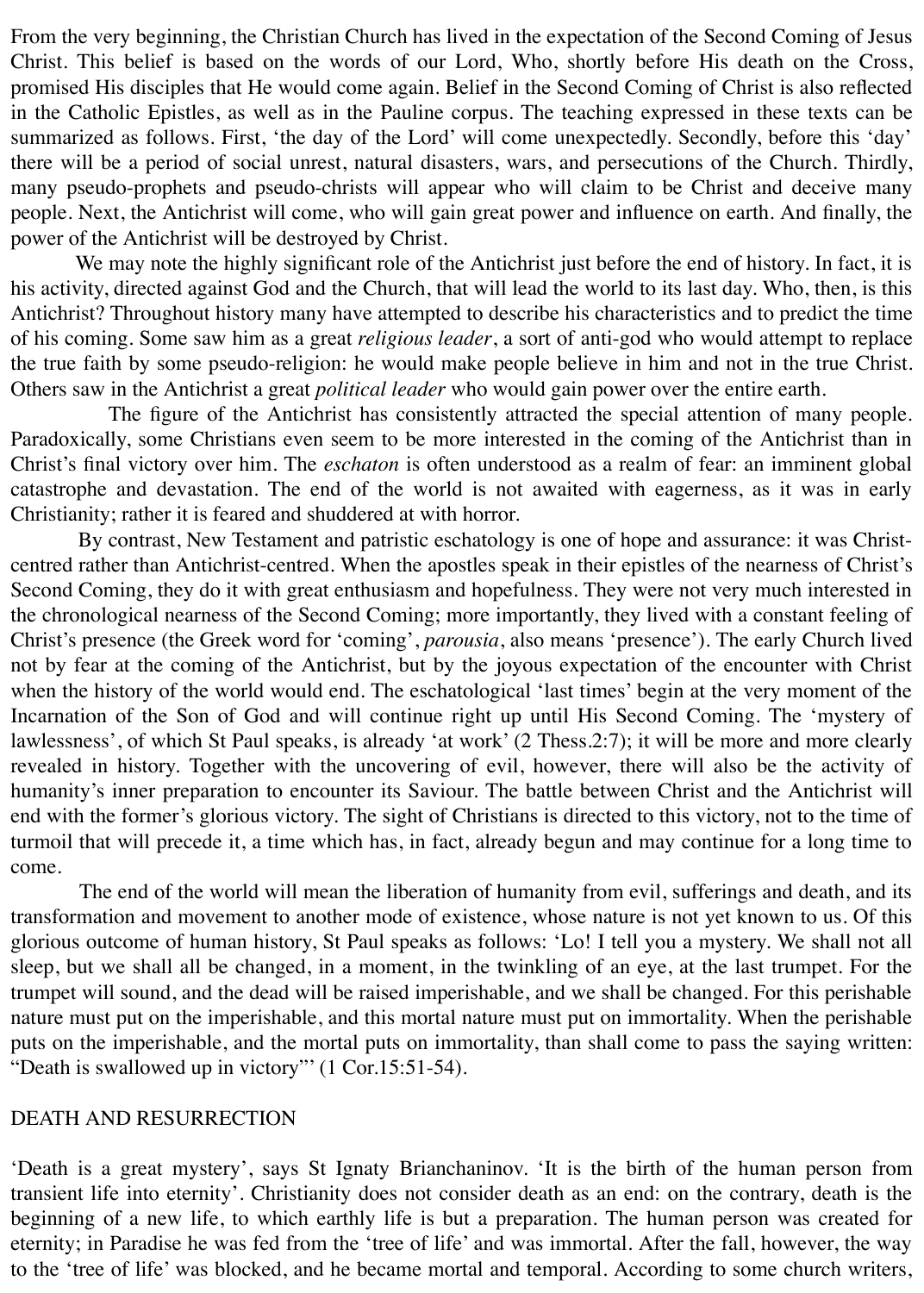humanity was sentenced to death because God's commandment was broken. Other authors hold the opinion that death was imposed in order to liberate humans from sin and through death open the way to immortality.

 What happens to souls after death? According to the traditional teaching of the Orthodox Church, souls do not leave the earth immediately after their departure from the body. For three days they remain close to the earth and visit the places with which they were associated. Meanwhile, the living show particular consideration to the souls of the deceased by offering memorial prayers and funeral services. During these three days, the personal task of the living is to be reconciled with the departed, to forgive them and to ask their forgiveness.

 With the passing of three days the souls of the departed ascend to the Judge in order to undergo their personal trial. Righteous souls are then taken by the angels and brought to the threshold of Paradise, which is called 'Abraham's bosom': there they remain waiting for the Last Judgment. Sinners, on the other hand, find themselves 'in Hell', 'in torments' (cf. Luke 16:22-23). But the final division into the saved and the condemned will actually take place at the universal Last Judgment, when 'many of those who sleep in the dust of the earth shall awake, some to everlasting life, and some to shame and everlasting contempt' (Dan.12:2). Before the Last Judgment, the righteous souls anticipate the joy of Paradise, while the souls of sinners anticipate the torments of Gehenna.

 According to many church Fathers, the new body will be immaterial and incorruptible, like the body of Christ after His resurrection. However, as St Gregory of Nyssa points out, there will still be an affinity between a person's new immaterial body and the one he had possessed in his earthly life. Gregory sees the proof of this in the parable of the rich man and Lazarus: the former would not have recognized the latter in Hell if no physical characteristics remained that allowed people to identify each other. There is what Gregory calls the 'seal' of the former body imprinted on every soul. The appearance of one's new incorruptible body will in a fashion resemble the old material body. It is also maintained by St Gregory that the incorruptible body after the resurrection will bear none of the marks of corruption that characterized the material body, such as mutilation, aging, and so on. Immediately after the common resurrection, will be the Last Judgment at which the final decision is taken as to who is worthy of the Kingdom of heaven and who should be sentenced to the torments of Hell. Before this event, however, there exists the possibility for the person in Hell to gain release; after the Last Judgment this possibility no longer remains.

# THE LAST JUDGMENT

At the moment of death, the soul leaves the body and enters its new mode of existence. It does not lose its memory or its ability to think or to feel, but departs to the other world loaded with the burden of its life, with memories of its past and an accountability for its sins.

 Christian teaching on the Last Judgment is based on the understanding that all sinful and evil deeds committed by the person leave certain traces on his soul, and that the person is to give an account for everything before that Absolute Good, with Which no evil or sin can coexist. The Kingdom of God is incompatible with sin: '...Nothing unclean will enter it, nor any one who practises abomination or falsehood, but only those who are written in the Lamb's book of life' (Rev.21:27). Every evil for which repentance was not shown at the sacrament of confession, every sin which was concealed, every defilement of the soul which was not purified, all of this will be revealed during the Last Judgment. In the words of Christ, '...There is nothing hid, except to be made manifest; nor is anything secret, except to come to light' (Mark 4:22).

 Jesus Christ's Parable of the Last Judgment (Matt.25:31-46) indicates that for many people the Judgment will become a moment of insight, recognition and conversion, while for others it may turn out to be a great disappointment and frustration. Those who were sure of their own salvation will suddenly find themselves condemned, while those who perhaps did not meet Christ in their earthly life ('when did we see Thee?') but were merciful towards their neighbour, will be saved. In this parable, the King does not ask people about matters of belief, doctrine and religious practice. He does not ask them whether they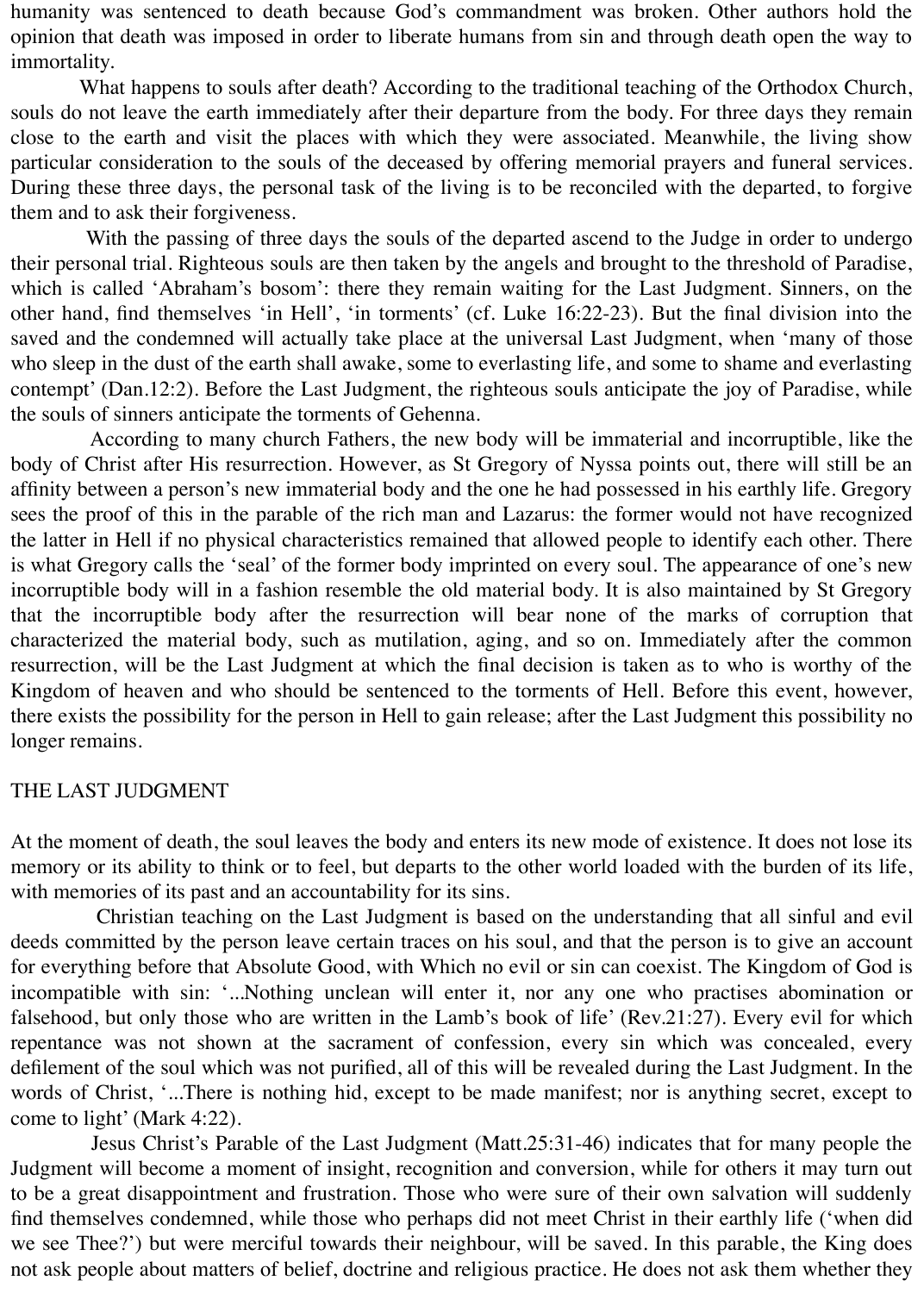went to church, kept the fasts, or prayed for long time: He only asks them how they treated His 'brethren'. The main criteria of the Judgment are therefore the acts of mercy performed or not performed by people during their earthly lives.

 According to the teaching of the Church, the Last Judgment will be universal: all people will undergo it, be they believers or non-believers, Christians or non-Christians. If Christians will be judged by the Gospel's standards, pagans will be judged by the natural law which is 'written in their hearts' (Rom.2:15). Christians will take full responsibility for their deeds as those who 'knew' the will of God, while some non-Christians will be treated less strictly for they did not know God or His will. The Judgment will 'begin with the household of the Lord' (1 Pet.4:17), that is, with the Church and its members, and not with those who did not meet Christ nor hear the message of the Gospel.

 However, both the New Testament and Orthodox patristic tradition suggest that all people will appear with some experience of an encounter with Christ and His message, including those who did not meet Him in their earthly life. In particular, St Peter speaks of Christ's descent into Hell and His preaching there to those sinners who were drowned in the waters of the Flood: 'For Christ also died for sins once for all, the righteous for the unrighteous, that He might bring us to God, being put to death in the flesh but made alive in the spirit; in which He went and preached to the spirits in prison, who formerly did not obey, when God's patience waited in the days of Noah, during the building of the ark, in which a few, that is, eight persons, were saved through water. Baptism, which corresponds to this, now saves you... through the resurrection of Jesus Christ...' (1 Pet.3:18-21)

 If Christ preached in Hell, was His message addressed to all people or only to the chosen ones? According to some church writers, Christ preached only to the Old Testament righteous who were in Hell waiting for Him. For others, the message of Christ was addressed to all people, including those who lived in paganism, outside the true faith. This view is expressed by Clement of Alexandria, who maintains that Christ preached not to the righteous who were to be saved, but to the sinners who were condemned for their evil actions. The sinners who were confined in Hell must have met the Lord in order to appear before Him at the Last Judgment.

 Can there be an answer here to the complex question of whether or not there exists the possibility for non-Christians and non-believers to be saved? The Orthodox tradition has always asserted that *there is no salvation outside Christ, Baptism and the Church*. However, not everyone who during his earthly life did not meet Christ is deprived of the possibility of being liberated from Hell, for even in Hell the message of the Gospel is heard. Having created the human person with free will, God accepted responsibility for his salvation; and this salvation has been accomplished by Christ. A person who deliberately rejects Christ and His Gospel makes his choice for the devil and becomes himself guilty of his own condemnation: '...He who does not believe is condemned already, because he has not believed in the name of the only Son of God' (John 3:18). But how can someone who has not heard the Gospel at all be condemned, someone born in a non-Christian country or who grew up in an atheist family? 'Imagine that the Gospel was not proclaimed to those who died before Christ's coming', Clement of Alexandria says. 'Then both their salvation and their condemnation is a matter of crying injustice'. In the same manner those who died after Christ's coming but had not heard the Gospel's message cannot be treated as if they deliberately rejected Him. This is why Christ preached in Hell in order that every human person created by Him would make a choice for good or evil, and in connection with this choice be either saved or condemned.

# 'WHAT IS HELL?'

'Fathers and teachers! I ask: What is Hell? I answer: Suffering on account of the impossibility to love any longer'. These are the words of Elder Zosima, Dostoyevsky's celebrated monk in *The Brothers Karamazov*.

 Why Hell? many people ask. Why does God condemn people to eternal damnation? How can the image of God the Judge be reconciled with the New Testament message of God as love? St Isaac the Syrian answers these questions in the following way: there is no person who would be deprived of God's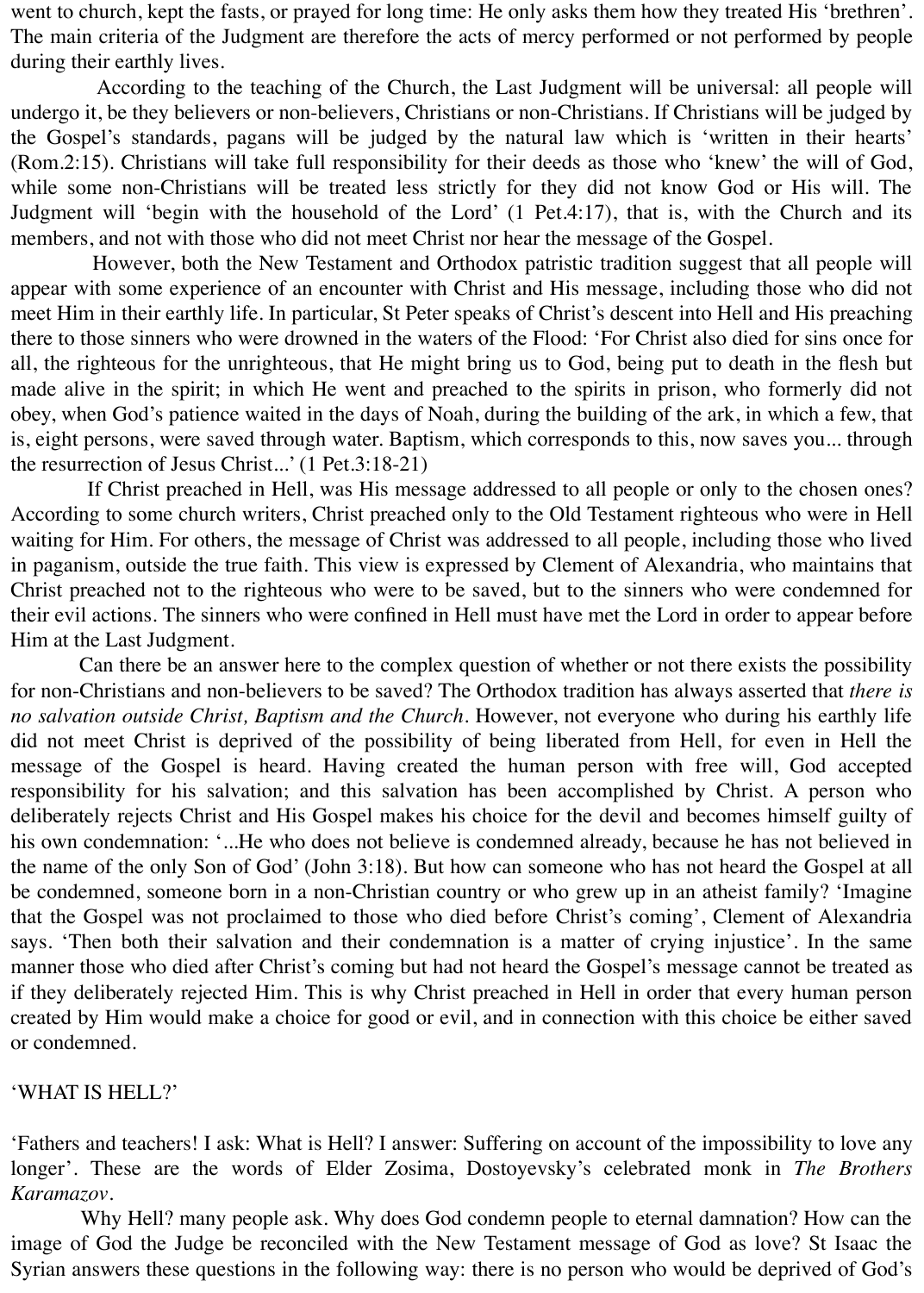love, and there is no place which would be devoid of it; everyone who deliberately chooses evil instead of good deprives himself of God's mercy. The very same Divine love which is a source of bliss and consolation for the righteous in Paradise becomes a source of torment for sinners, as they cannot participate in it and they are outside of it.

 It is therefore not God Who mercilessly prepares torments for a person, but rather the person himself who chooses evil and then suffers from its consequences. There are people who deliberately refuse to follow the way of love, who do evil and harm to their neighbours: these are the ones who will be unable to reconcile themselves with the Supreme Love when they encounter it face to face. Someone who is outside of love during his earthly life will not find a way to be inside it when he departs from the body. He will find himself in 'the valley of the shadow of death' (Ps.23:4), 'the darkness' and 'the land of forgetfulness' (Ps.88:12), of which the psalms speak. Jesus called this place, or rather this condition of the soul after death, 'the outer darkness' (Matt.22:13) and 'the Hell of fire' (Matt.5:22).

 One should note that the notion of Hell has been distorted by the coarse and material images in which it was clothed in Western medieval literature. One recalls Dante with his detailed description of the torments and punishment which sinners undergo. Christian eschatology should be liberated from this imagery: the latter reflects a Catholic medieval approach to the *Novissima* with its 'pedagogy of fear' and its emphasis on the necessity of satisfaction and punishment. Michelangelo's *Last Judgment* in the Sistine Chapel depicts Christ hurling into the abyss all those who dared to oppose Him. 'This, to be sure, is not how I see Christ', says Archimandrite Sophrony (Sakharov). '...Christ, naturally, must be in the centre, but a different Christ more in keeping with the revelation that we have of Him: Christ immensely powerful with the power of unassuming love'. If God is love, He must be full of love even at the moment of the Last Judgment, even when He pronounces His sentence and condemns one to death.

 For an Orthodox Christian, notions of Hell and eternal torments are inseparably linked with the mystery that is disclosed in the liturgical services of Holy Week and Easter, the mystery of Christ's descent into Hell and His liberation of those who were held there under the tyranny of evil and death. The Church teaches that, after His death on the Cross, Christ descended into the abyss in order to annihilate Hell and death, and destroy the horrendous kingdom of the Devil. Just as Christ had sanctified the Jordan, which was filled with human sin, by descending into its waters, by descending into Hell He illumined it entirely with the light of His presence. Unable to tolerate this holy invasion, Hell surrendered: 'Today Hell groans and cries aloud: It had been better for me, had I not accepted Mary's Son, for He has come to me and destroyed my power; He has shattered the gates of brass, and as God He has raised up the souls that once I held'... In the words of St John Chrysostom, 'Hell was embittered when it met Thee face to face below. It was embittered, for it was rendered void. It was embittered, for it was mocked. It was embittered, for it was slain. It was embittered, for it was despoiled. It was embittered, for it was fettered'. This does not mean that in the wake of Christ's descent into it, Hell no longer exists. It does exist but is already sentenced to death.

## '...A NEW HEAVEN AND A NEW EARTH'

Paradise is not a place, it is rather a state of the soul. Just as Hell is a suffering on account of the impossibility to love, Paradise is bliss that derives from the abundance of love and light. He who has been united to Christ participates completely and integrally in Paradise. The Greek word *paradeisos* signifies both the garden of Eden, where primordial man was placed, and the age to come, where those people who have been redeemed and saved by Christ taste eternal blessing. It can also be applied to the final stage of human history, when all creation will be transformed, and God will be 'all in all'. The blessing of Paradise is also called in Christian tradition 'the Kingdom of heaven', 'the life of the age to come', 'the eighth day', 'a new heaven', 'the heavenly Jerusalem'.

 There are many descriptions of Paradise in hagiographic and patristic literature, some of them are very picturesque, and include trees, fruit, birds, villages, and so on. Certain Byzantine saints, such as Andrew the Fool and Theodora, were 'caught up to the third heaven' (2 Cor.12:2), and, upon their return, described what they saw there. The authors of their lives, however, emphasize that human words can